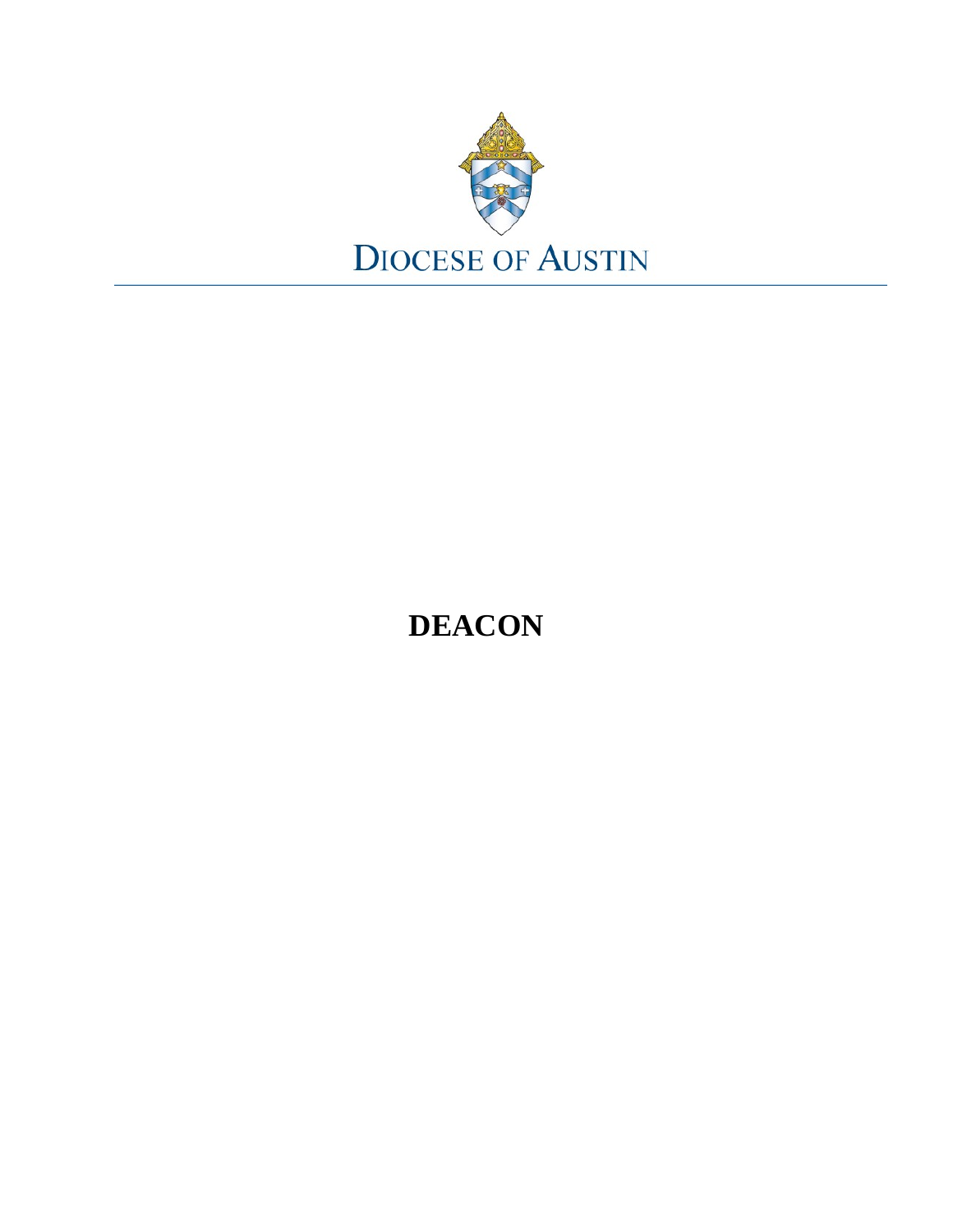

**Diaconate Policy Booklet**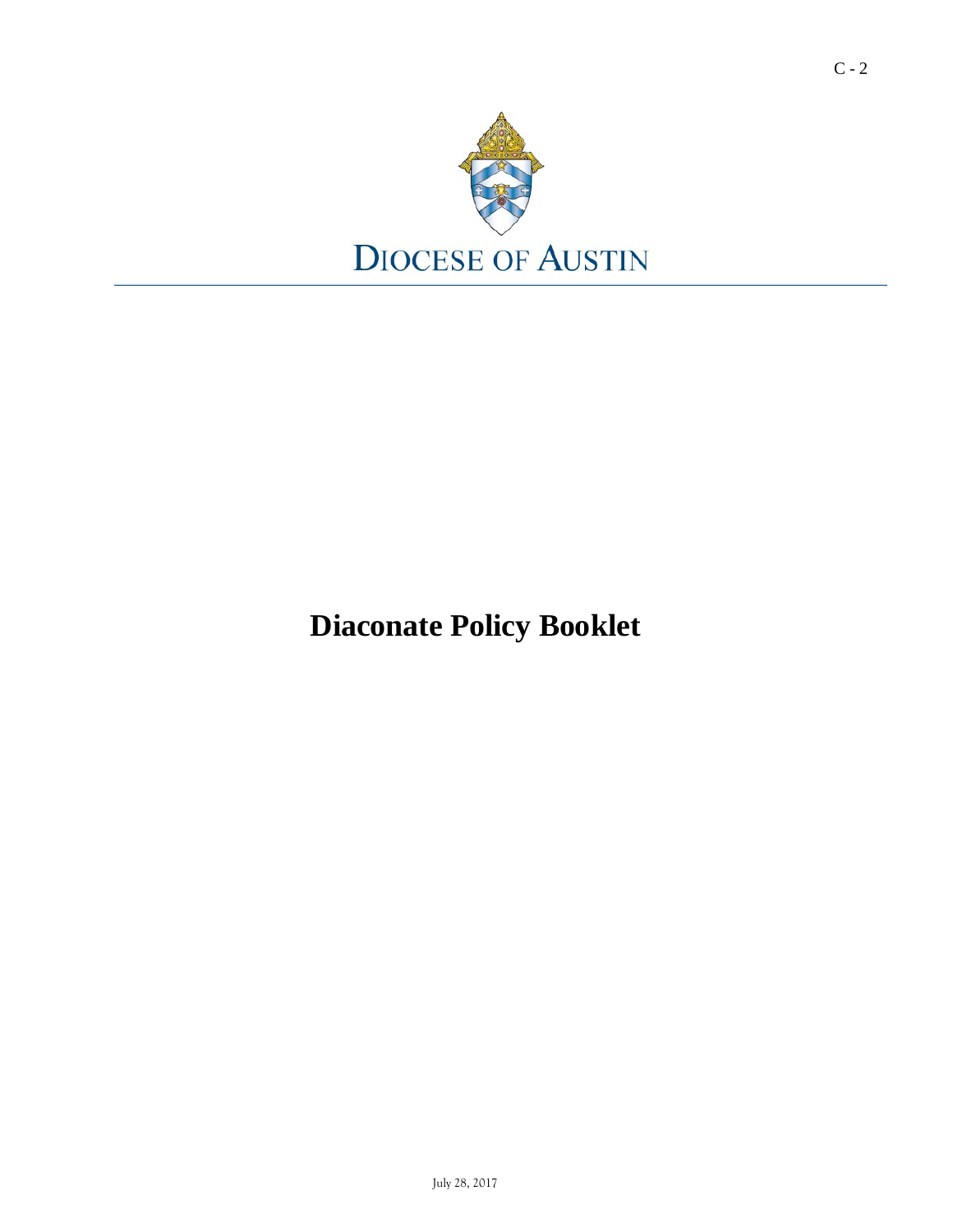

### **Continuing Formation of Permanent Deacons**

*Effective 7-1-2010*

#### I. Introduction

- A. The Code of Canon Law (c. 273-289) prescribes in relevant part:
	- 1. Clerics are bound to undertake and fulfill faithfully a function which their ordinary has entrusted to them.
	- 2. Clerics are bound in a special way to pursue holiness since, having been consecrated to God by a new title in the reception of orders, they are dispensers of the mysteries of God in the service of His people.
	- 3. In order to be able to pursue this perfection:
		- a. They are first of all to fulfill faithfully and tirelessly the duties of the pastoral ministry.
		- b. They are to nourish their spiritual life from the two-fold table of sacred scripture and the Eucharist; therefore, priests are earnestly invited to offer the eucharistic sacrifice daily and deacons to participate in its offering daily.
		- c. Priests and deacons aspiring to the presbyterate are obliged to carry out the liturgy of the hours daily according to the proper and approved liturgical books.
			- i. Permanent deacons, however, are to carry out the same to the extent defined by the conference of bishops.
		- d. They are equally bound to make time for spiritual retreats according to the prescripts of particular law.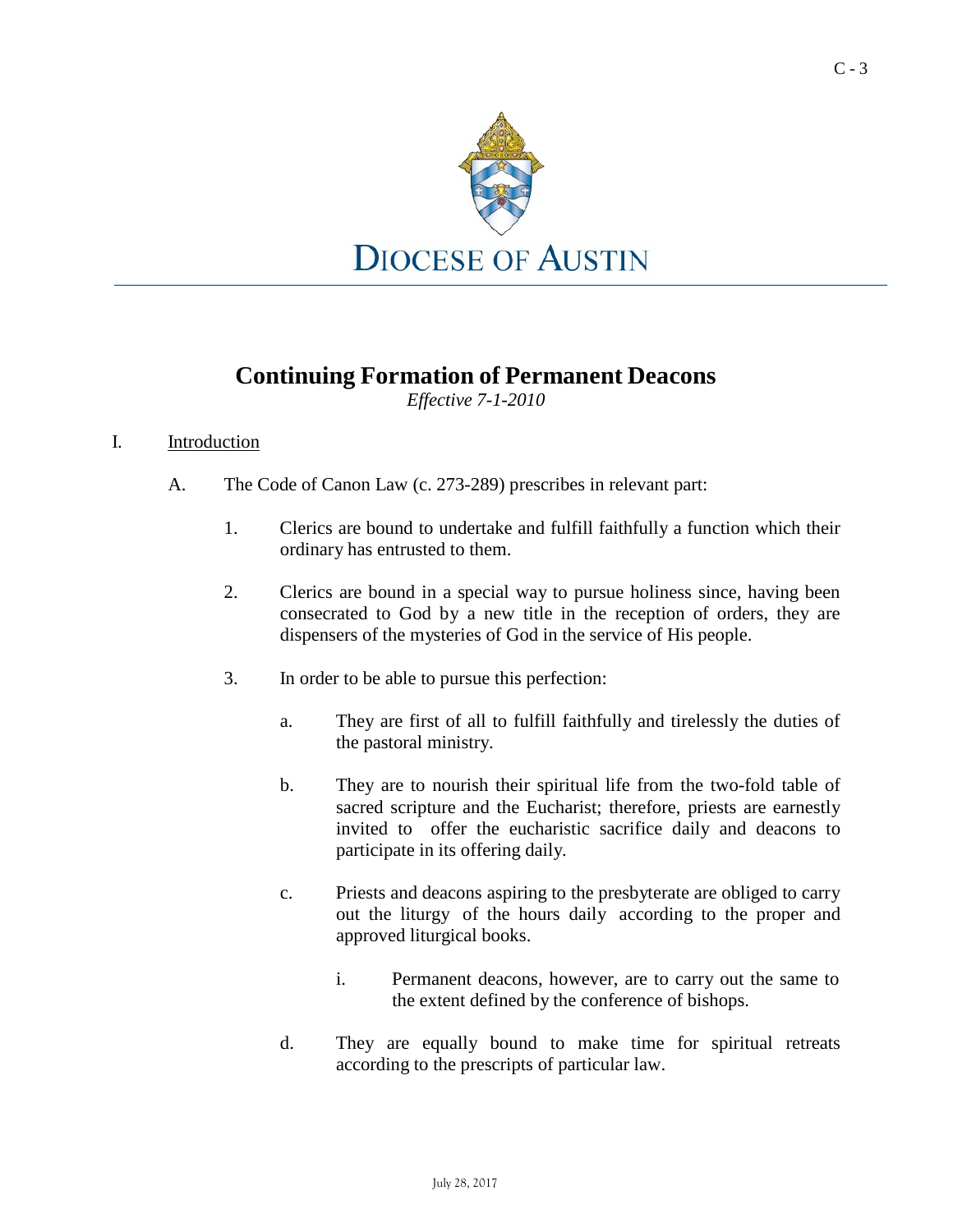- e. They are urged to engage in mental prayer regularly, to approach the sacrament of penance frequently, to honor the Virgin Mother of God with particular veneration, and to use other common and particular means of sanctification.
- f. Clerics are to pursue sacred studies and are to strive after that solid doctrine founded in sacred scripture, handed on by their predecessors, and commonly accepted by the Church, as set out especially in the documents of councils and of the Roman Pontiffs.
- B. *The National Directory for the Formation, Ministry and Life of Permanent Deacons in the United States* (USCCB) prescribes in relevant part:
	- 1. Deacons are entitled to a period of time each year for continuing education and spiritual retreat.
	- 2. Norms should be established in each diocese regarding suitable length of time for these activities and the manner in which the deacon shall receive financial assistance for his expenses either from the diocese, from the current place of ministerial service, or from a combination of sources.
	- 3. Each diocese is to establish a basic minimum of continuing education hours to be fulfilled on an annual basis by all diocesan deacons in active service (in addition to time allocated for the annual diaconal community retreat).
- C. Accordingly, while finding the active ministry a source of holiness in itself, deacons in the Diocese of Austin shall allot time for reflective activities which foster growth in holiness (e.g., personal prayer, Liturgy of the Hours, retreats, spiritual reading, days of recollection, and consultation with a spiritual director).

#### II. Annual Retreat

- A. A deacon may fulfill his obligation to attend an annual retreat by attending a retreat given by the Office of Diaconal Ministry in the diocese or through participation in a retreat at a recognized Catholic retreat center.
- B. The deacon is encouraged to attend an annual retreat that is three (3) to five (5) continuous days (72 to 90 hours); but, in no case may the retreat be less than 42 continuous hours (e.g., a retreat that begins Friday evening and concludes Sunday afternoon).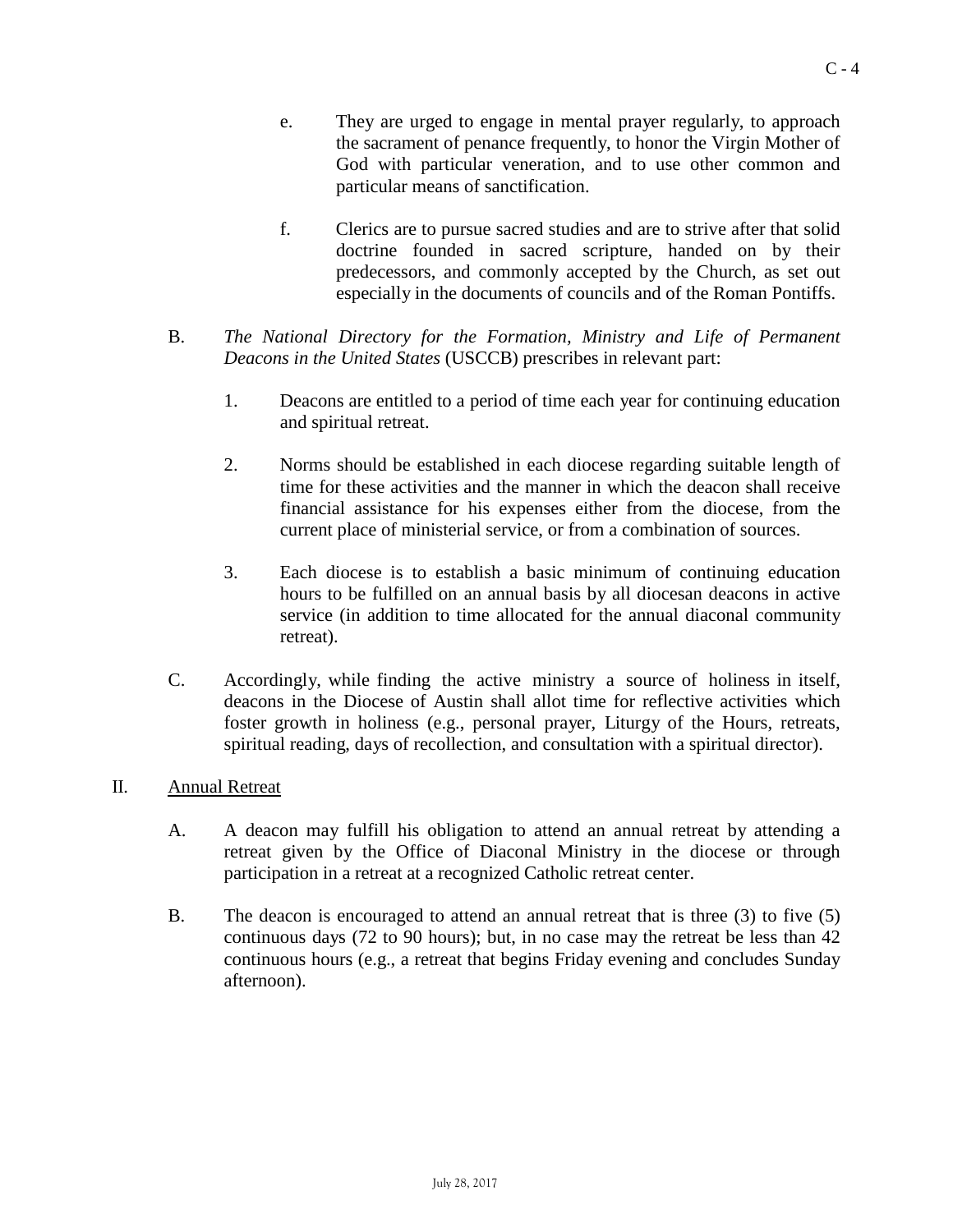C. A retreat is a withdrawal from ordinary activities for a period of time to commune with God in prayer and reflection. There are various forms of retreats (e.g., preached, directed, and private). A retreat is not a time for fellowship and social activities. Those leading and participating in retreats should exercise care to focus on prayer and communication with God.

#### III. Spiritual Direction

- A. A spiritual director is one who assists a person in developing a closer relationship with God and in better discerning the presence of the Holy Spirit in his life and where God is calling him.
	- 1. Spiritual direction is not "spiritual companionship" or a "mentor."
		- a. Deacons shall be familiar with the differences.
- B. A deacon is required to have a spiritual director with whom he consults regularly.
	- 1. The deacon shall strive to meet with his spiritual director once every four (4) to eight (8) weeks.
- C. A priest or a director who has obtained a certification from an institution acceptable to the bishop may serve as a spiritual director for a deacon.

#### IV. Continuing Education

- A. In accordance with the Canons cited in the introduction, deacons must constantly form themselves in theological and pastoral continuing education to insure a feeling of self-confidence and adequacy in their ministry and to demonstrate to the Church they serve that they are competent spiritual leaders.
- B. All deacons in the Diocese of Austin shall complete a minimum of 30 hours of continuing education every year (excluding social periods, lunch, breaks, or travel time) as follows:
	- 1. 12 of the required 30 hours must be in actual classroom instruction.
	- 2. The remaining 18 hours must be in actual classroom instruction or selfstudy hours.
- C. The scope and nature of instruction should pertain to preparation for the deacon's ministry and to the Church in the areas of service, Word, or sacrament.
	- 1. This would include background for or updating of current ministry, or preparing for future ministry.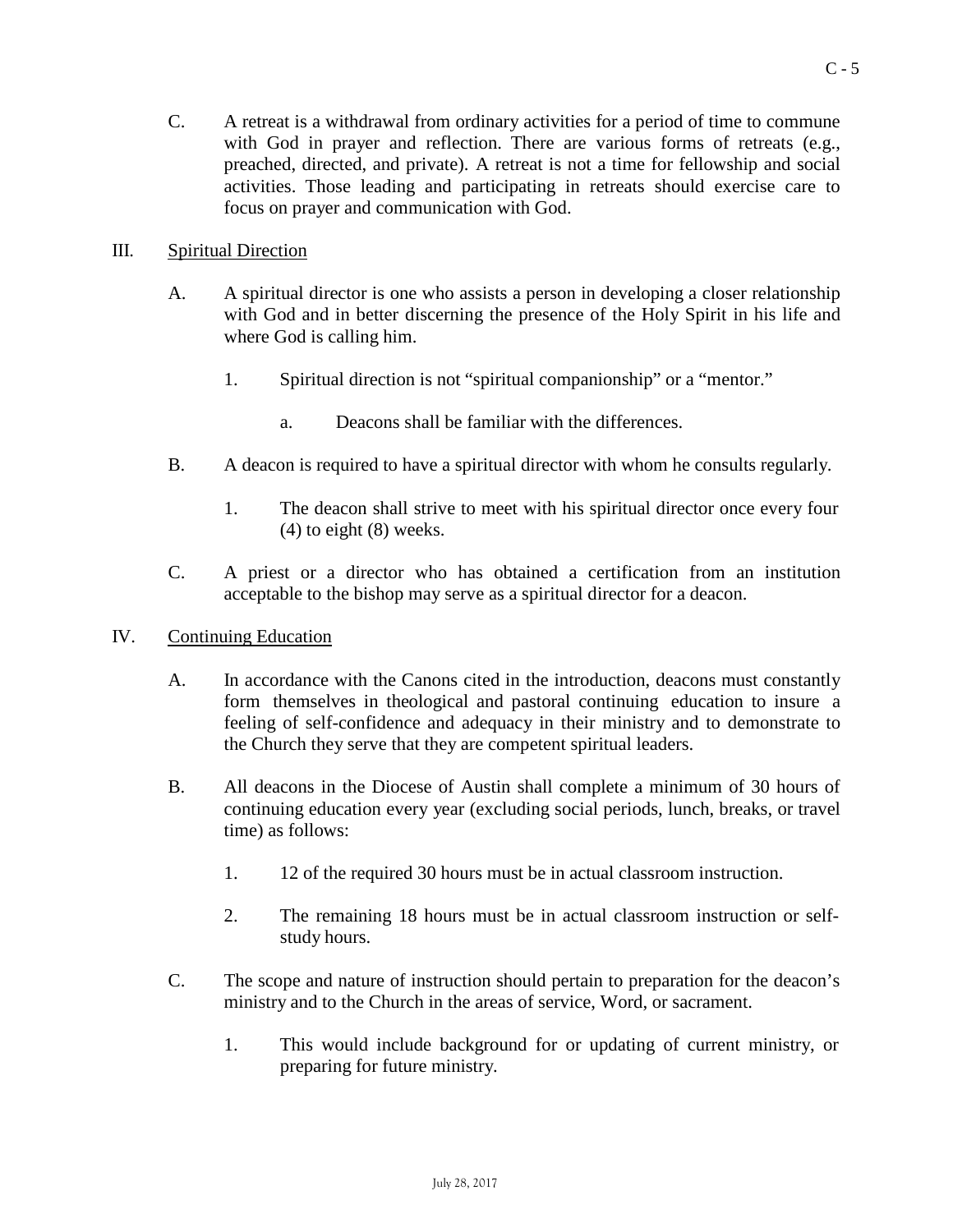- D. Acceptable courses for classroom instruction include, but are not limited to, the following:
	- 1. A certification course such as a national, regional or diocesan course which awards a certificate for completion
	- 2. A course or conference offered by the Deacon Continuing Education Committee of the Diocese of Austin
	- 3. College courses in theology, religious studies, or other relevant courses
	- 4. Courses offered by the Diocesan Institute of Ecclesial Ministry
	- 5. Courses offered for continuing education of priests
	- 6. Courses offered by a diocesan ministry (e.g., Office of Pro-Life and Chaste Living, Religious Education, Multi-cultural Ministry, and others)
	- 7. Instruction time at the annual convocation of deacons
	- 8. Instruction time at deanery or regional meetings of clergy or deacons
	- 9. Other courses acceptable to the Director of Diaconal Ministry
- E. Acceptable studies for self-study credit include, but are not limited to, books or recordings related to the subject matter described under *The [Deacon](#page-42-0) at the Mass* § [IV.C -](#page-42-0) IV.D (Page C-44))
- F. Generally, the following items do not qualify for continuing education hours:
	- 1. Travel related to instructional sites
	- 2. Informal meetings and prayers services
	- 3. Spiritual direction sessions
	- 4. Pastoral council, diocesan board, administration, business or committee meetings
	- 5. Support group functions
	- 6. Courses not related to ministerial service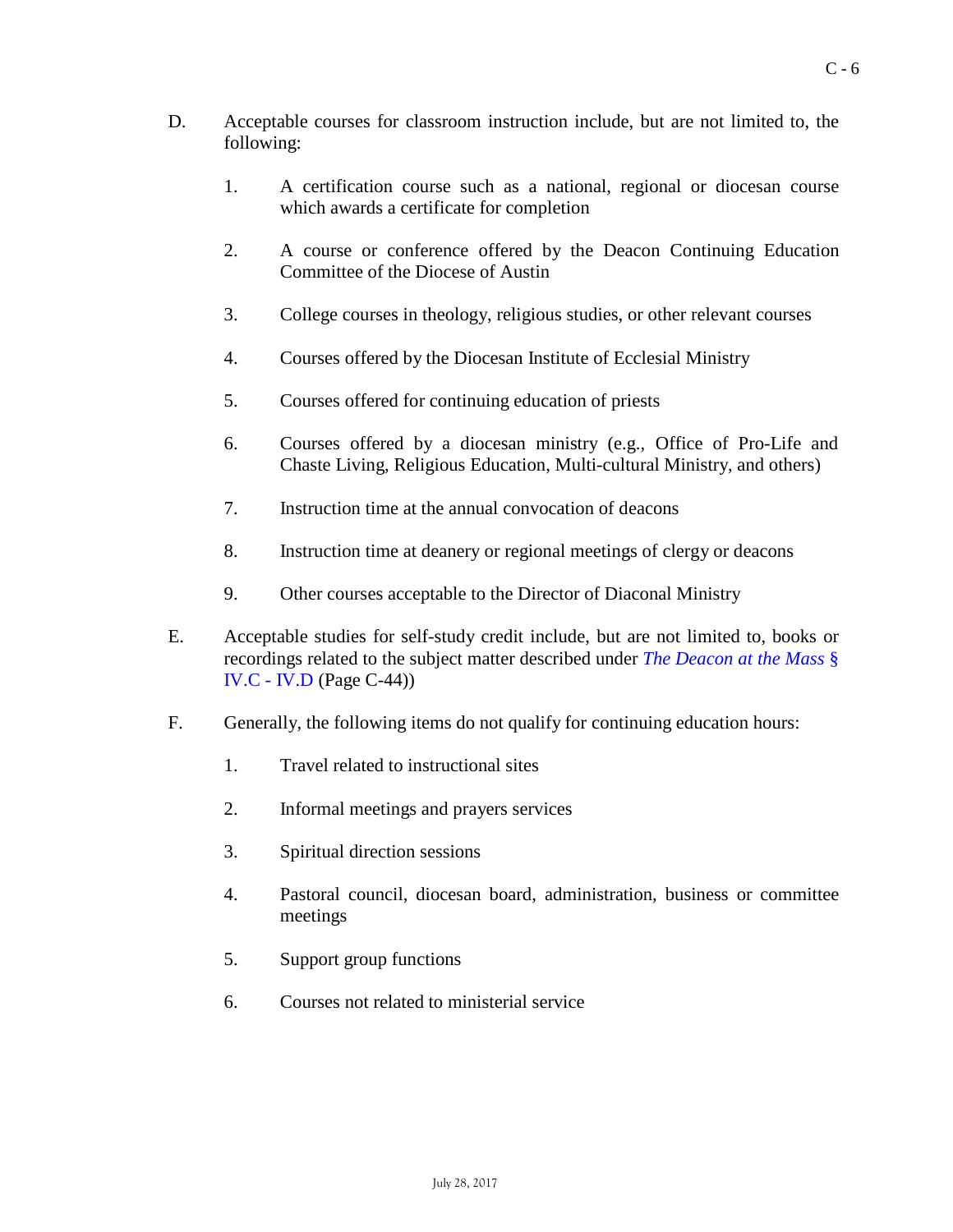#### V. Annual Convocation of Deacons

- A. Deacons shall attend the annual convocation of deacons as called by the Bishop or the Director of Diaconal Ministry.
- B. The Director of Diaconal Ministry is encouraged to maintain the annual convocation on the same day or days of each calendar year (e.g., the first Saturday in October) and is encouraged to notify deacons of the date for the annual convocation well in advance of the convocation.
- VI. Annual Reporting
	- A. By a day specified by the Director of Diaconal Ministry, but not later than March 31, each deacon shall submit an annual report specifying their compliance with the requirements for an annual retreat, spiritual direction, and continuing education for the previous calendar year.
	- B. Deacons are encouraged to maintain a copy of their annual report.
		- 1. Annual reports are to be made part of the deacon's personnel file.
	- C. The Director of Diaconal Ministry may ask for other matters to be submitted in the annual report (e.g., estimated hours of service in various ministries or experiences by the deacon).
- VII. Compliance and Exceptions
	- A. As specified in this policy, all active deacons must
		- 1. Comply with the annual requirements of a retreat, spiritual direction, and continuing education
		- 2. Attend the deacon convocation
		- 3. Submit an annual report
	- B. Retired deacons are not required to fulfill continuing education requirements or submit an annual report; but are encouraged to do so.
	- C. Inactive deacons (for whatever reason) are encouraged to comply.
		- 1. If an inactive deacon does not comply, the inactive deacon may be required to obtain additional education or other formation before returning to active status.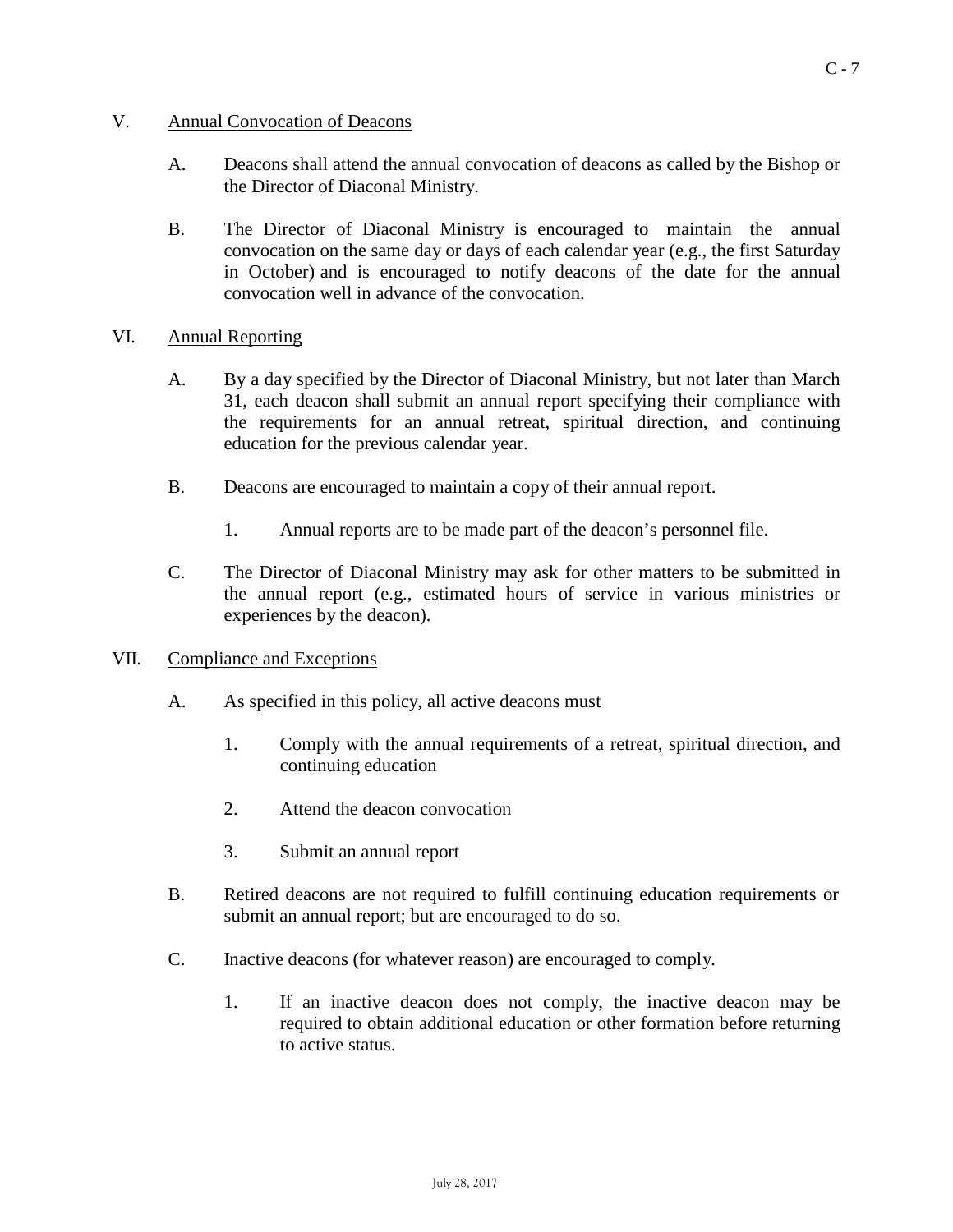- D. The Director of Diaconal Ministry may, in exceptional cases, grant waivers to compliance or submission of an annual report (e.g., extended illness).
- E. Non-compliance with this policy by active deacons
	- 1. Will be reported to the canonical supervisor of the deacon and to the bishop
	- 2. May be grounds for admonishment, suspension of faculties, or other action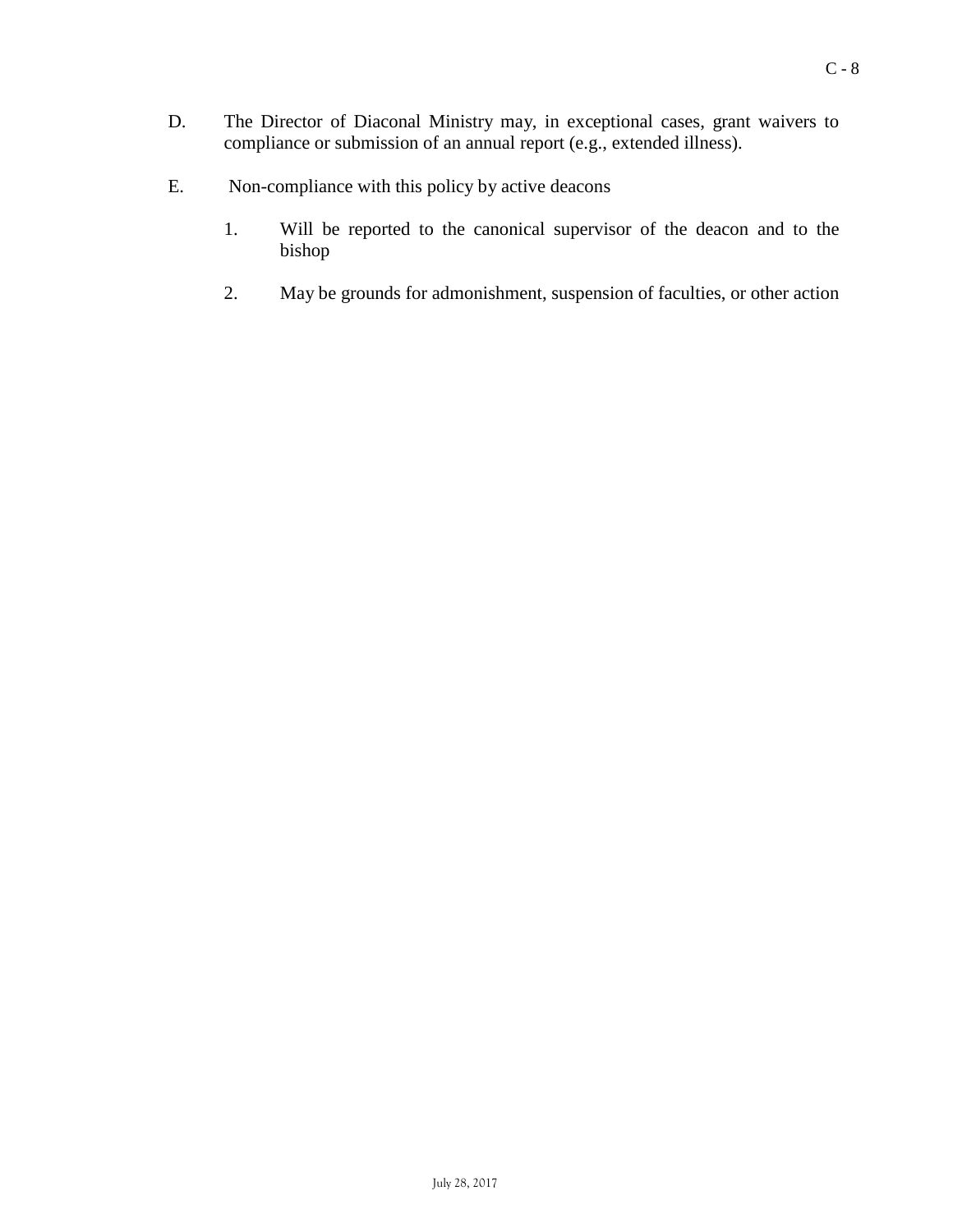

### **Assignment-Reassignment within the Diocese**

#### I. Definition

- A. It is the Bishop who assigns a deacon to a particular ministry and parish. He normally uses a consultative process; however, he may also personally direct an assignment.
- B. The principal criteria for this assignment are the pastoral needs of the diocese and the local community and the personal qualifications and abilities of the deacon, as discerned in his previous experience and the course of his formation (*Permanent Deacons in the United States: Guidelines on their Formation and Ministry [1](#page-8-0)* , 116).
- C. The assignment ordinarily will take into account the deacon's family and occupational responsibilities.
- D. Normally, deacons will be assigned to a particular parish.
	- 1. Assignments involving specific ministries to other institutions may also be made in order to foster the ministry of the Church.
- E. All diaconal assignments are made at the discretion of the Bishop of Austin and are made by letter personally signed by him.
- F. The Director of Diaconal Ministry is the Bishop's representative for coordinating and recommending all assignment actions with input from the Deacon Personnel Committee.

#### II. Initial Assignment

The initial assignment of a newly ordained deacon will depend on the needs of the diocese and the abilities of the deacon.

<span id="page-8-0"></span> $<sup>1</sup>$  Hereafter PDUS</sup>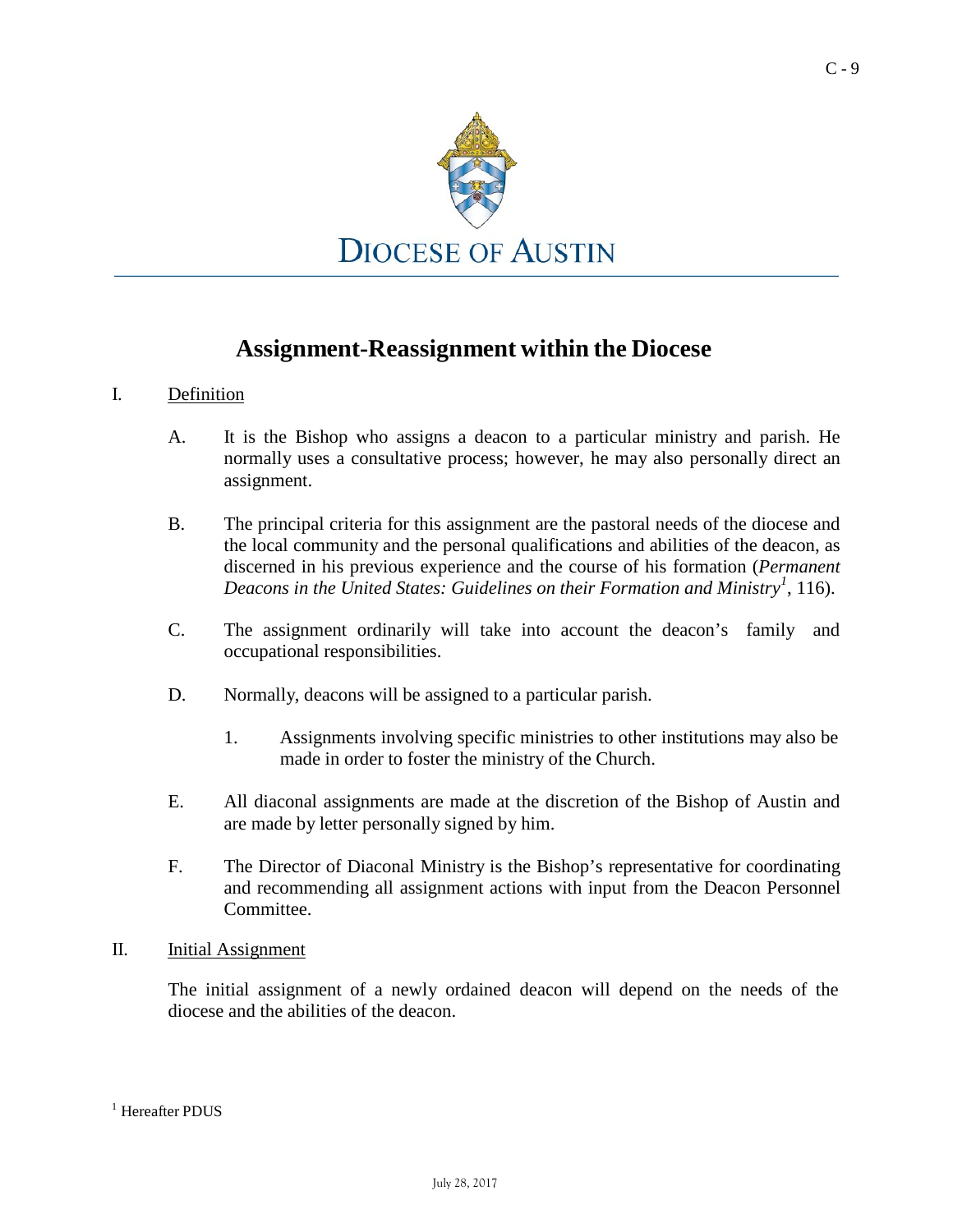#### III. Reassignment

Sometimes it is necessary for assignments to be changed because of the needs of the diocese, the needs of the deacon, the needs of the parish, or personal reasons. The process for reassignment is as follows:

- A. The deacon or his pastor or other canonical supervisor will contact the Director of Diaconal Ministry and discuss the need for reassignment with him.
	- 1. If there is a conflict with the director, the deacon may contact the chancellor or the vicar general of the diocese or seek redress per [Deacon](#page-25-0) [Personnel Committee](#page-25-0) § IV.E (page C-27)
- B. The director will gather pertinent information regarding the reassignment by talking to the deacon, pastors, and others who may be involved.
- C. The director will then present to the Deacon Personnel Committee to discuss and make a recommendation to the Bishop.
	- 1. The Director of Diaconal Ministry will ensure that both pastors support any reassignment before making a recommendation to the Bishop.
- D. Once the recommendation has been made to the Bishop, he will decide if a reassignment is beneficial and write a letter making the reassignment to the deacon and both pastors.

#### IV. Assignment of deacons into Diocese of Austin from Another Diocese

A deacon moving into the diocese from another diocese will establish his residence and then contact the Director of Diaconal Ministry to apply for ministry in the diocese and a parish.

- A. In order to receive an assignment, the deacon must receive endorsement from the Bishop and Director of the Diaconate Office of his former diocese.
- B. No assignment will be made without the review and recommendation of the Deacon Personnel Committee and prior coordination and approval of the pastor or other canonical supervisor.
- C. The recommendation of the Director of Diaconal Ministry and the Deacon Personnel Committee is forwarded to the Bishop and he makes the decision on the assignment.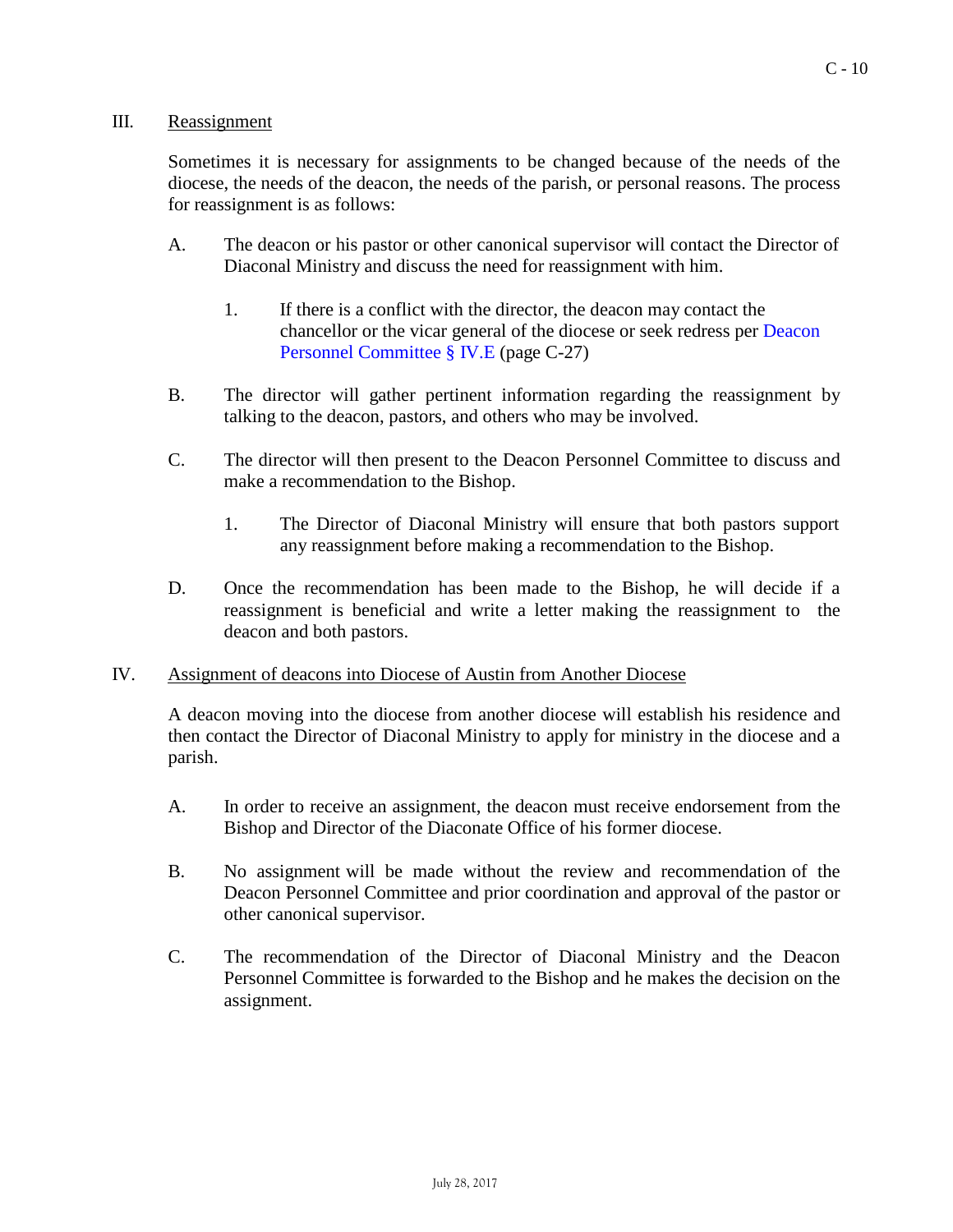- V. Excardination (the releasing of a cleric from the jurisdiction of his ordinary) Incardination (The embracing of a cleric into the jurisdiction of a new ordinary)
	- A. When a deacon is moving permanently outside the juridical boundaries of the diocese, he should notify the Director of Diaconal Ministry.
	- B. After he settles into the new diocese, he may begin the process of incardination into the new diocese.
	- C. If the move is permanent and, upon the agreement of the Bishops of both dioceses, the excardination/incardination can be completed.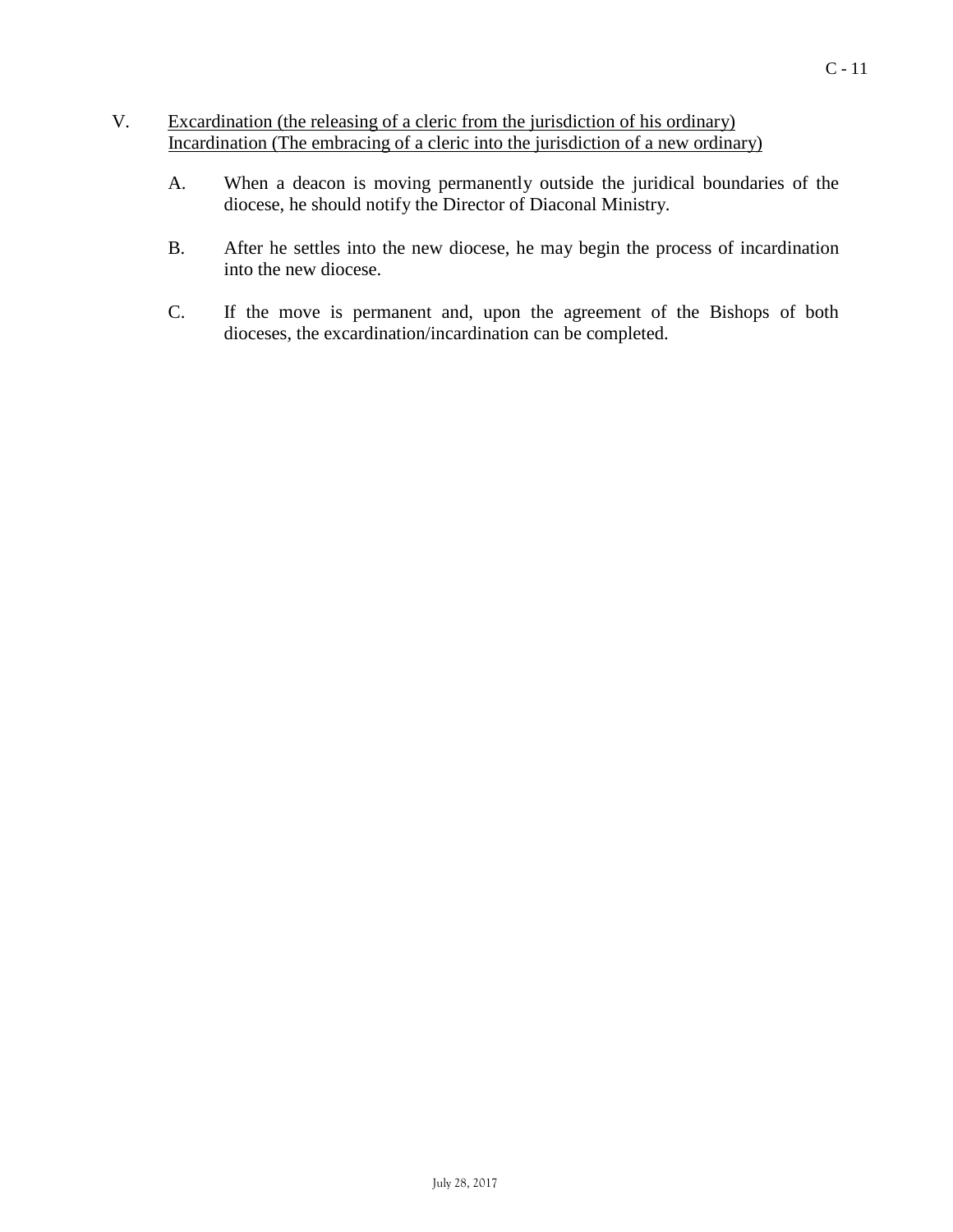

### **Written Ministry Agreement**

I. The importance of a written agreement between a deacon and his pastor or canonical supervisor cannot be overemphasized.

"*It is very important that the particular ministry assignment to a deacon by his Bishop be very clearly spelled out in a written document. It should always contain clear delineation of responsibilities, that is, of the expectations of the diocese and of the particular community. Such job descriptions will go far to prevent misunderstandings and disappointments arising among the deacons themselves or other members of the Church. This mission should be regularly evaluated and reviewed and may be revised when changes in church needs or in the development of the deacon himself suggest it.*" (PDUS, 117)

- II. It is incumbent on pastors/supervisors and deacons to have a current Diaconal Ministry Agreement that specifies the deacon's responsibilities and duties within the parish or other institution.
- III. In the Diocese of Austin, the Ministry Agreement is reviewed annually and updated, as needed, at the time of the deacon's annual evaluation and review of ministry.
- IV. In negotiating an agreement, it is important that a married deacon's spouse be consulted, since diaconal ministry inevitably affects the wife and children.
- V. There are five conditions that require a written ministry agreement:
	- A. Upon ordination
	- B. Upon reassignment
	- C. Upon transfer into the Diocese of Austin from another diocese
	- D. When a new pastor/supervisor is assigned to the parish or institution
	- E. When requested by the deacon or the pastor/supervisor.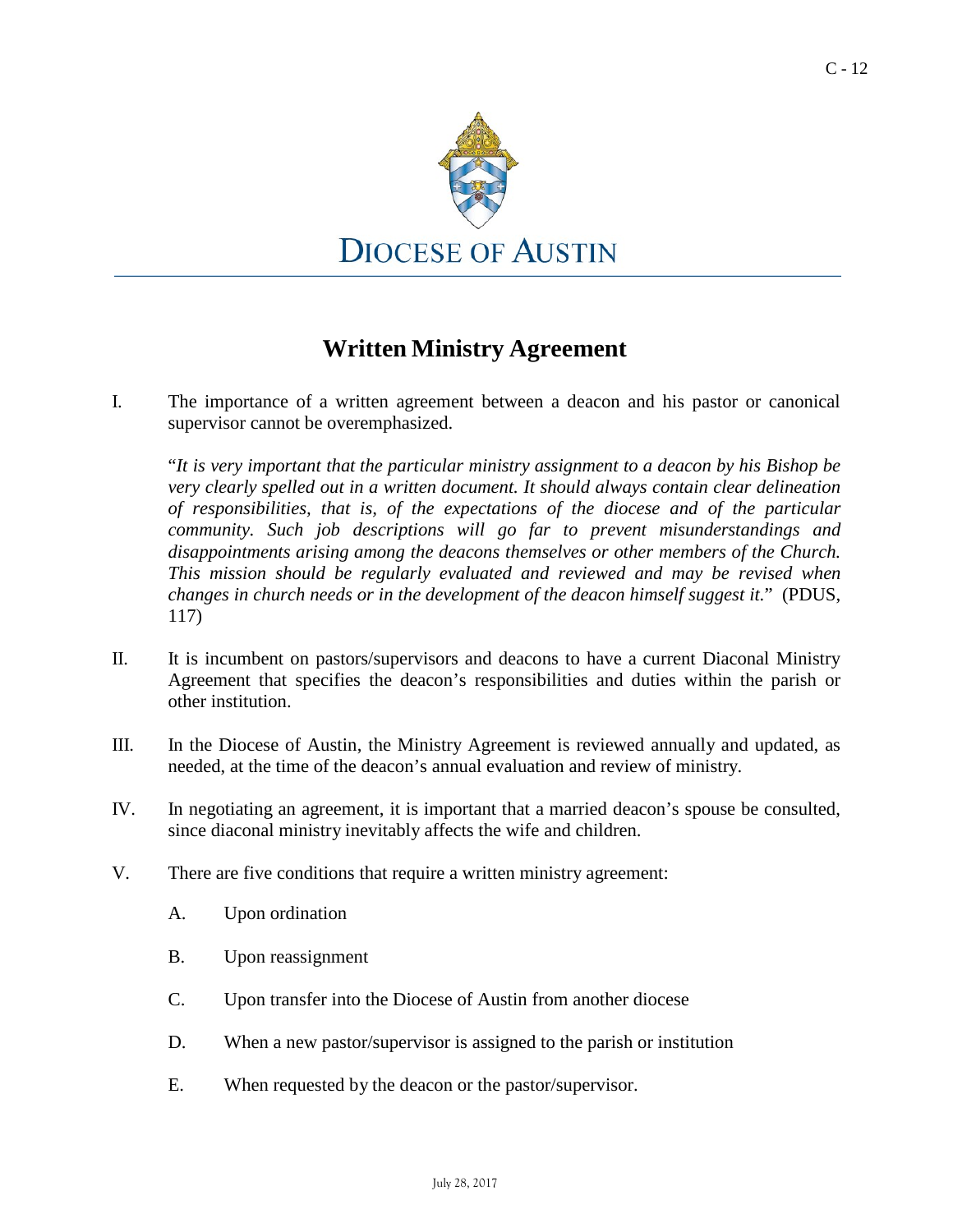

### **Remuneration, Support, and Reimbursement of Expenses to Permanent Deacons**

*Adopted by Bishop Vásquez on December 21, 2010*

#### I. Introduction

- A. The *National Directory for the Formation, Ministry and Life of Permanent Deacons in the United States* provides, in relevant part:
	- 1. By ordination, deacons are members of the clergy
	- 2. Most permanent deacons, married or celibate, have secular employment and do not engage exclusively in specific church-related ministries
	- 3. The combination of an ordained minister with a secular occupation and personal and family obligations can be a great strength, opportunity, and witness to the laity on how they too might integrate their baptismal call and state in life in living their Christian faith in society
	- 4. Permanent deacons are to take care of their own and their family's needs using income derived from their full-time employment by the diocese, parish, or secular profession or, if not employed, by other means such as retirement income or investments.
		- a. Provided, in a situation of need, the Church ought to assist the deacon and his family in charity.
- B. Canon 281.3 provides:
	- 1. Deacons who devote themselves completely to ecclesiastical ministry deserve remuneration
	- 2. Deacons who receive remuneration in a civil profession (current or retired) are to take care of their own needs from the incomes derived from their profession.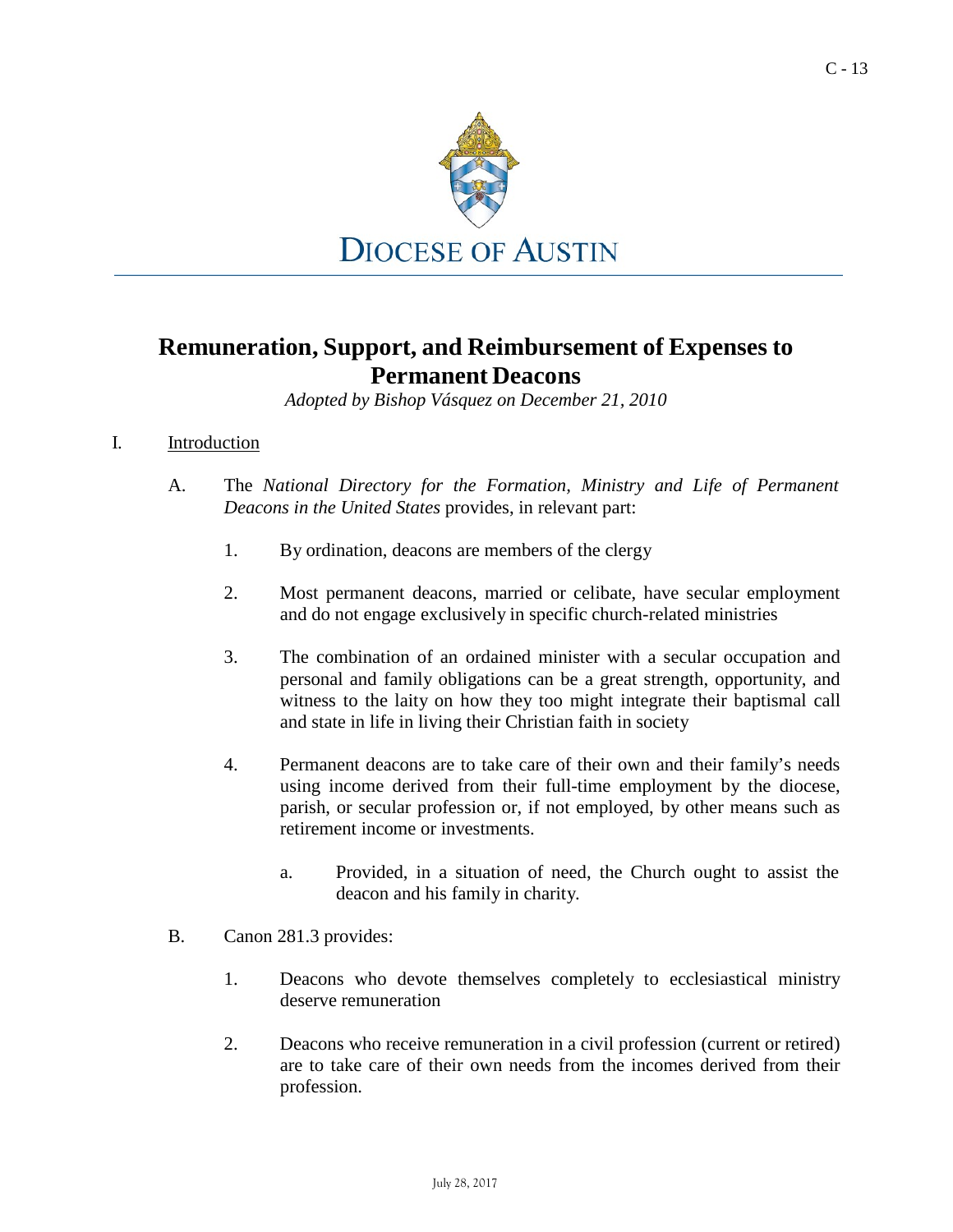- C. The Diocese of Austin recognizes the sacrifices that permanent deacons make in fulfilling their ordination promises. Therefore, to assure equity in matters related to remuneration and reimbursement of expenses, permanent deacons and parishes shall adhere to this chapter concerning such matters.
- II. Remuneration for Diaconal Ministry and Remuneration for Employment
	- A. A deacon who is assigned to a parish is not compensated for his diaconal ministry.
		- 1. In accordance with Paragraphs [IV](#page-14-0) and [V](#page-14-1) of this section (Page  $C-15$ ), a parish should provide a sufficient budget for the deacon to perform his diaconal ministry.
	- B. Gifts or fees may not be required or encouraged from the faithful for:
		- 1. The preparation, administration, or receipt of a Sacrament
		- 2. A deacon to lead or participate in a prayer service, blessing, or liturgy

Fees or contributions for the use of facilities or educational materials are addressed in other sections of the diocesan pastoral manual.

- C. A deacon may receive a gift from those to whom he administers the sacraments or for whom he leads in prayer (commonly known as "stole fees") if the deacon:
	- 1. Does not suggest or specify a particular amount for such a gift
	- 2. Clarifies with the donor as to whether the gift is to be given to the deacon or to the parish
	- 3. Complies with any other parish policies concerning such gifts
- D. A deacon may be employed by a parish or the diocese to fill a position that is typically held by paid-staff (for example, parish business administrator, religious education director, music director, etc.).
	- 1. Permanent deacons who are employed by the diocese, parish, or agency are to receive remuneration commensurate with the salaries and benefits provided to the lay staff for that particular position.
	- 2. A deacon may voluntarily agree to receive less remuneration if the deacon has other means sufficient for the care of his own needs and the needs of his family.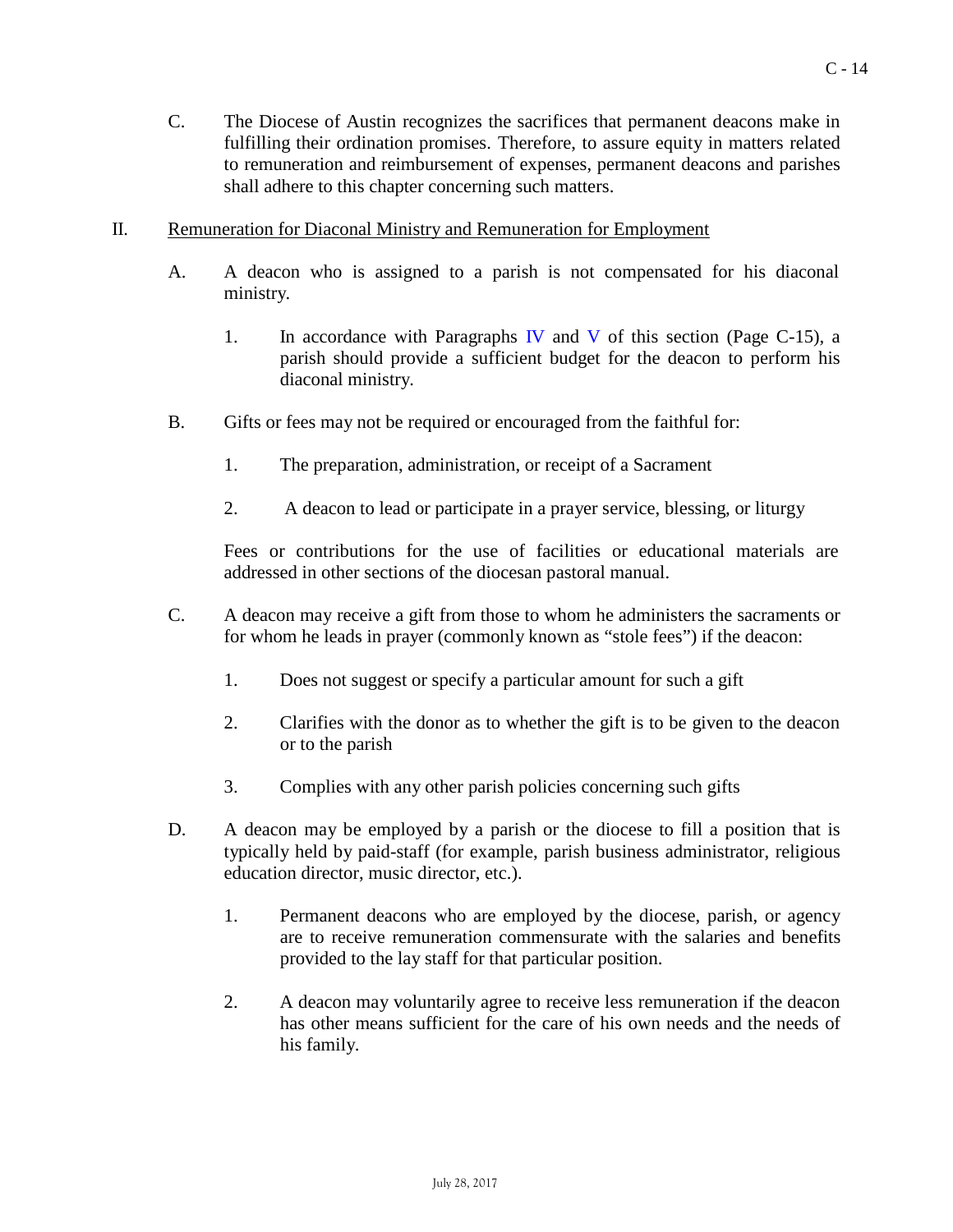#### III. Insurance and Retirement

- A. To provide for their own upkeep, every permanent deacon is obliged to satisfy the legal requirements for Social Security benefits or a comparable program.
- B. Deacons are encouraged to and should seek out financial guidance concerning retirement savings and income, insurance (health, life, and disability), and overall financial planning.

#### <span id="page-14-0"></span>IV. Reimbursement of Expenses

- A. Permanent deacons are to be reimbursed for legitimate expenses incurred in their ministry, including, but not limited to:
	- 1. Mileage, if necessary for the deacon to fulfill his ministerial obligations and the mileage expense is significant
	- 2. Supplies directly related to ministerial functions
	- 3. Travel expenses (for example, air fare, mileage, food and lodging) if such travel is necessary for the deacon to fulfill his ministerial obligations
- B. The deacon should ascertain from his pastor the method for reimbursement or expenses and should obtain prior approval for such expenditures.

#### <span id="page-14-1"></span>V. Expenses for the Deacon's Annual Retreat and Continuing Education

- A. The deacon is obliged to meet certain continuing formation requirements as specified in this pastoral manual or otherwise required by the bishop (for example, an annual retreat and continuing education).
	- 1. A deacon's wife is, many times, asked to attend such events.
- B. The parish or place at which the deacon serves is obliged to provide financial assistance to the deacon to meet his retreat and continuing formation obligations.
	- 1. A parish should offer to pay the reasonable costs associated with the retreat and continuing formation of a deacon and is encouraged to offer to pay such expenses for the deacon's wife.
	- 2. The deacon may decline such assistance if he is able to sufficiently provide for the care of his own needs and the needs of his family.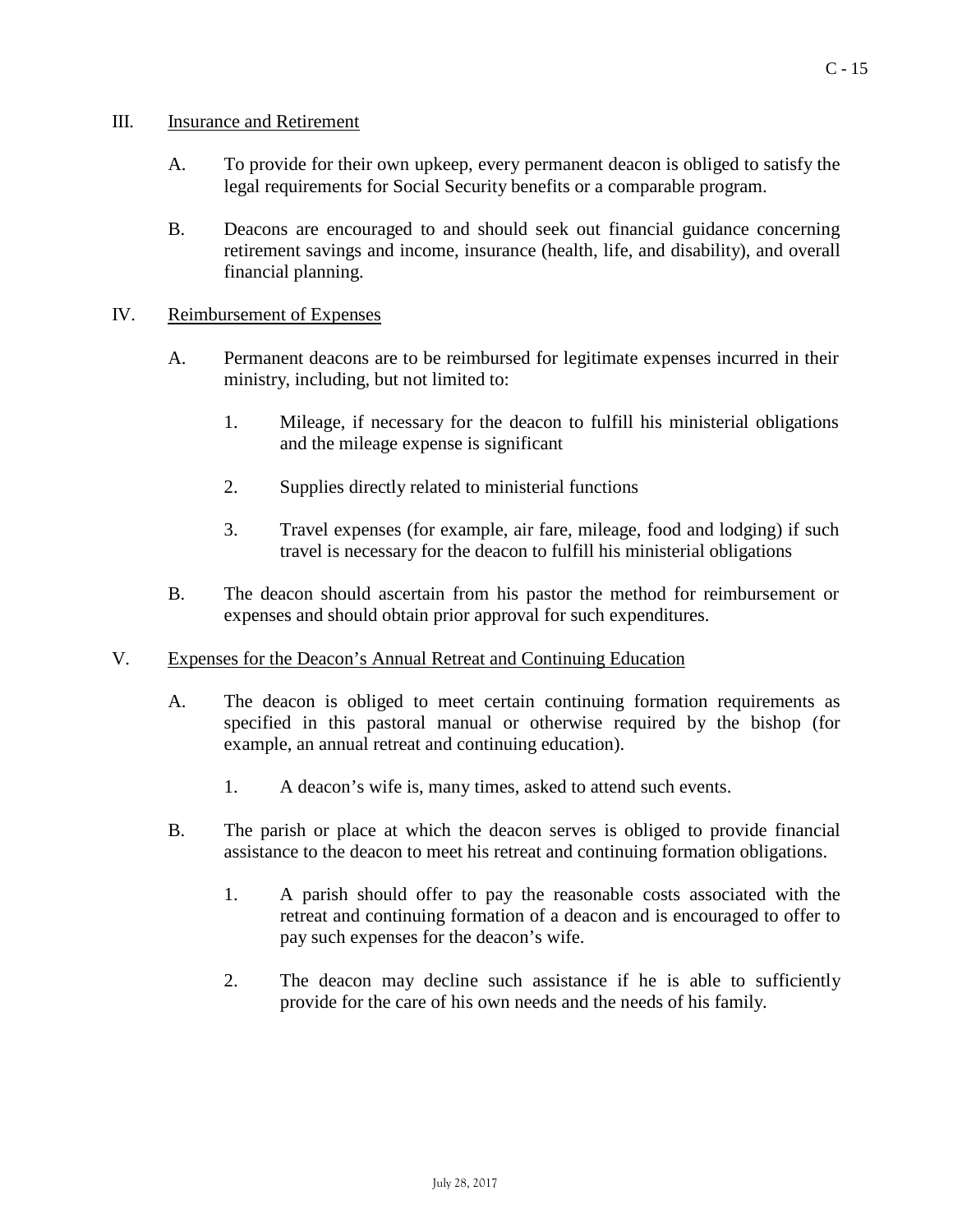$C - 16$ 



### **Faculties for Deacons in the Diocese of Austin**

In accordance with the duties of the deacon as described in the 1983 Code of Canon Law and the liturgical books, the following faculties are granted to the deacons of the Diocese of Austin to be exercised subject to the pastor to whom each is assigned. The faculties are given individually and signed by the Bishop and notarized by the chancellor.

I. Baptism

To administer Baptism solemnly to persons under the age of seven  $(7)^1$ 

- II. Eucharist
	- 1. To distribute the Body and Blood of Christ at Mass
	- 2. To conduct the rite of administration of holy Communion outside of Mass
	- 3. To conduct the rite of administration of viaticum and holy Communion to the sick
		- A. *Nota bene*: Care must be taken that the recipients are given the opportunity to receive the sacraments of penance and anointing of the sick, if they so desire.
	- 4. To impart Eucharistic Benediction
	- 5. To exercise the office of deacon in liturgical celebrations<sup>2</sup>
	- 6. To dispense, in individual cases and for a just reason, from the Eucharistic abstinence $3$
- <sup>1</sup> Canon 866 provides that anyone over the age of seven (7) should be immediately confirmed after the reception of baptism. This is to be done by the minister who confers baptism. Since a deacon cannot administer confirmation, he cannot baptize an adult except in danger of death. Persons seven (7) years old and older will be baptized by a priest and confirmed by him as part of the same ceremony.
- $2\;\;$  In liturgical celebrations, the deacon must wear at least the alb and stole. On more solemn and festive occasions he should wear the dalmatic over the stole.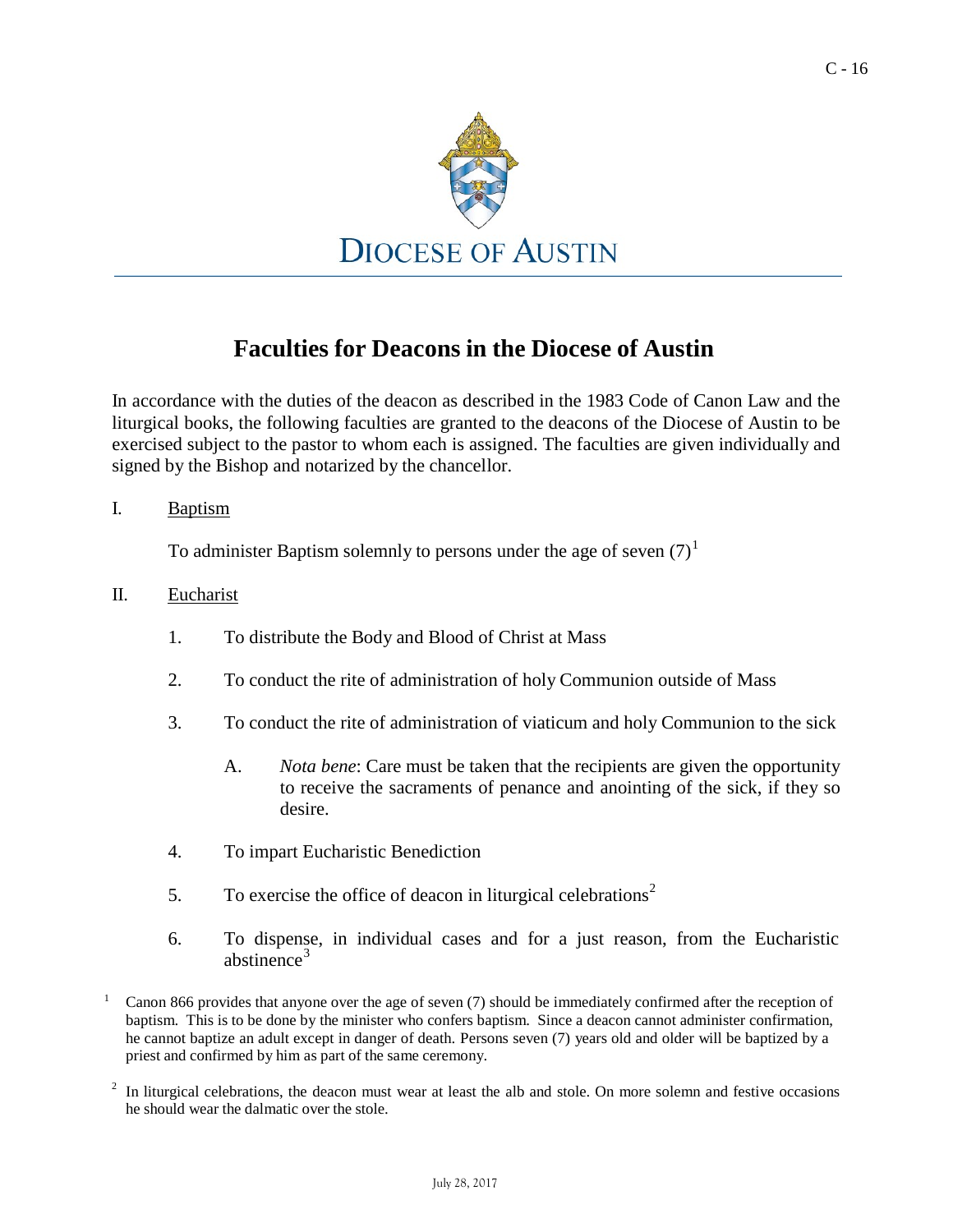- III. Preaching
	- A. To deliver the homily at Mass
	- B. To preach at other religious services $4$

#### IV. Scripture

- A. To proclaim the Gospel at Mass
- B. To conduct Scripture services

#### V. Matrimony

- A. To administer the Order of Celebrating Matrimony without Mass within the boundaries of the parish to which he is assigned by the Bishop.<sup>5</sup>
- B. When assisting at a marriage to dispense from all impediments to marriage that may be dispensed by the local ordinary, when everything has been prepared for the marriage and when the marriage cannot be delayed without probable danger of grave harm until the dispensation can be obtained from the competent authority.
	- 1. Such dispensations must be reported to the chancery within three (3) days. 6
- $3 \text{ Canon } 919$ ,  $\S$  1 requires that anyone receiving the Eucharist abstain for at least one hour before holy Communion from all food and drink, except water and medicine. This faculty allows the deacon to dispense from this Eucharistic abstinence in individual cases and for a just cause.
- <sup>4</sup> The deacon may deliver the homily and preach anywhere in the world, with the permission of the person in charge of the church or chapel, unless the Bishop sees fit to limit or deny permissions. (c. 764)
- <sup>5</sup> A marriage performed by a deacon, outside of his assigned parish, is invalid unless the pastor or parochial vicar of the place of marriage has explicitly delegated the deacon for the specific marriage. Since this faculty gives a deacon general delegation for marriages within the parish to which a deacon is assigned, a deacon may delegate an outside priest or deacon to officiate at a marriage within the territory of the parish.
- <sup>6</sup> Canon 1080, § 1 says that whenever an impediment is discovered after everything is prepared for the wedding and the marriage cannot be delayed without the probable danger of grave harm until a dispensation is obtained from a competent authority, the local ordinary may dispense from all impediments of ecclesiastical origin except the impediment arising from orders and the impediment coming from a public perpetual vow of chastity in a religious institute of pontifical right. Moreover, in occult cases and in danger of death, these same ecclesiastical impediments may be dispensed by a minister (c. 1079, § 2, 3). This includes a deacon who is properly delegated for the marriage.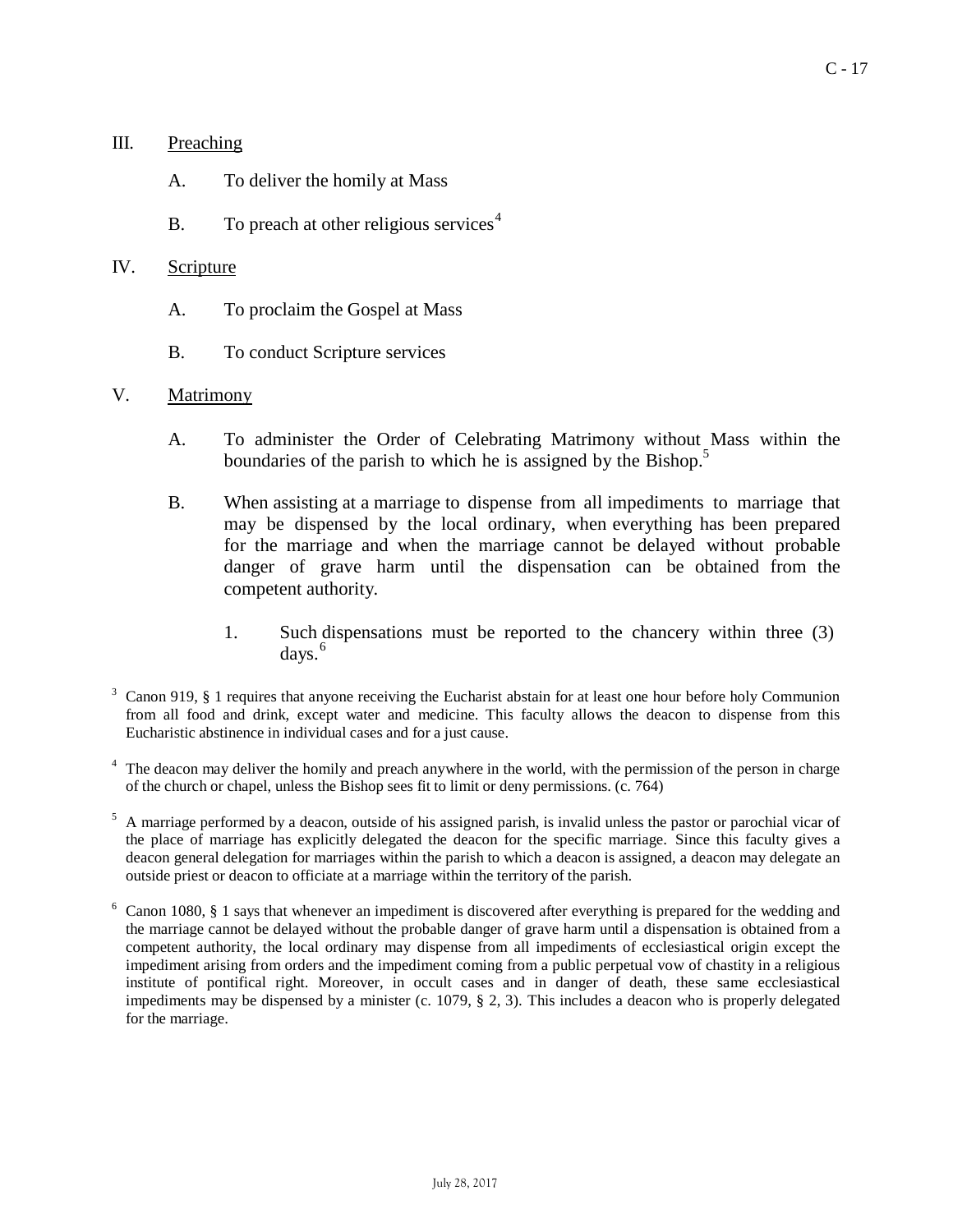- C. To administer the nuptial blessing outside of Mass
- D. To administer the oath and complete the premarital investigation
- E. To initiate the process for convalidation of marriages, for declarations of nullity, and/or for the dissolutions of the bond of marriage

#### VI. Funerals

- A. To conduct vigil services as appropriate at wakes
- B. To conduct the Funeral Service without the Mass
- C. To accompany the body from the funeral home to the church
- D. To conduct the rite of final commendation when it does not immediately follow the funeral Mass
- E. To lead the prayers at the cemetery
- F. To allow church funeral rites at the parish to which he is assigned for an unbaptized child if the parents intended to have the child baptized.<sup>7</sup>
- G. To allow church funeral rites at the parish to which he is assigned for a baptized person belonging to a non-Catholic church or ecclesial community provided this is not clearly contrary to the wishes of the deceased and provided a minister of the faith of the deceased is not available.<sup>8</sup>

This faculty gives to those able to assist at marriages the ability to dispense from all ecclesiastical impediments which may be dispensed by the local ordinary when everything is prepared for the wedding and the marriage cannot be delayed without probable danger of grave harm until the dispensation can be obtained from the competent authority. It is an extension of the instances mentioned in Canon 1080, § 1 inasmuch as it permits a dispensation from non-occult, ecclesiastical law impediments from which the local ordinary can dispense.

 $7$  Canon 1183, § 2 states that the local ordinary may allow church funeral rites to be celebrated for children whose parents intended to have them baptized but who died before baptism. This faculty gives the ability to permit such funerals to the deacons assigned to a parish.

<sup>&</sup>lt;sup>8</sup> Canon 1183, § 3 says that, in accordance with the prudent judgment of the local ordinary and provided that the deceased's own minister is unavailable, a baptized person belonging to a non-Catholic church or ecclesial community may be given funeral rite unless it is clear that such is against his or her wishes. This faculty gives the ability to allow such funerals to deacons assigned to a parish, who must first make a prudent judgment concerning the matter.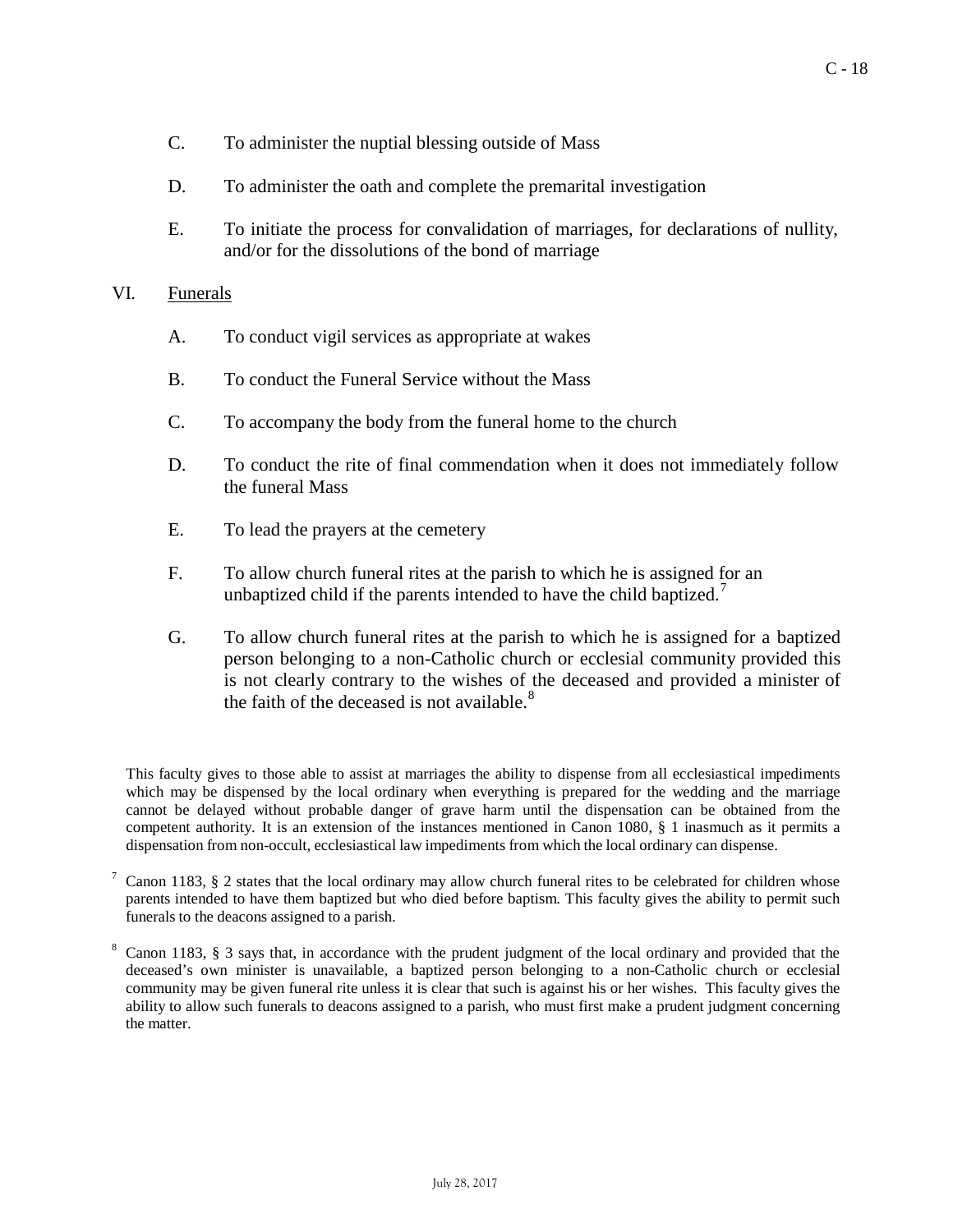#### VII. Liturgy of the Hours

- A. *The National Directory for the Formation, Ministry, and Life of Permanent Deacons in the United States* provides "permanent deacons are required to include as part of their daily prayer those parts of the Liturgy of the Hours known as Morning Prayer and Evening Prayer" (90).
- B. Although permanent deacons are not bound by the universal church law to say the whole of the Liturgy of the Hours every day, permanent deacons should not hold themselves lightly excused from the obligation they have to recite morning and evening prayer.
- C. The National Directory states that "whenever possible they (deacons) should lead those prayers (Morning and Evening Prayer) with the community to whom they have been assigned to minister."
- D. It is the policy of the Diocese of Austin that all deacons have the faculty of dispensing themselves from the divine office when family or work duties make it difficult to pray the Liturgy of the Hours.

#### VIII. Other

- A. To dispense, in individual cases and for a just reason, from the obligation of observing a day of precept or a day of penance or to commute the obligation into other pious works.
	- 1. This faculty may be exercised on behalf of a parishioner or a person visiting within the boundaries of the parish to which the deacon is assigned.<sup>9</sup>
- B. To bestow blessings according to the rubrics of the Roman Ritual and the Book of Blessings.

<sup>9</sup> Canon 1245 gives the pastor the ability, for a just cause and according to the prescriptions of the diocesan Bishop, to dispense from the obligation of observing a day of precept or a day of penance or to commute the obligation into some other work. This power can be exercised on behalf of the pastor's parishioners and those visiting within the confines of the parish (cf. c. 91). This faculty gives the deacons assigned to a parish the same ability to dispense or commute. This power can be exercised on behalf of parishioners and persons visiting within the confines of the parish to which the deacon is assigned.

*Nota bene*: A deacon assigned to a parish should consult and work with the pastor before granting any dispensations or providing funeral rites for a non-Catholic.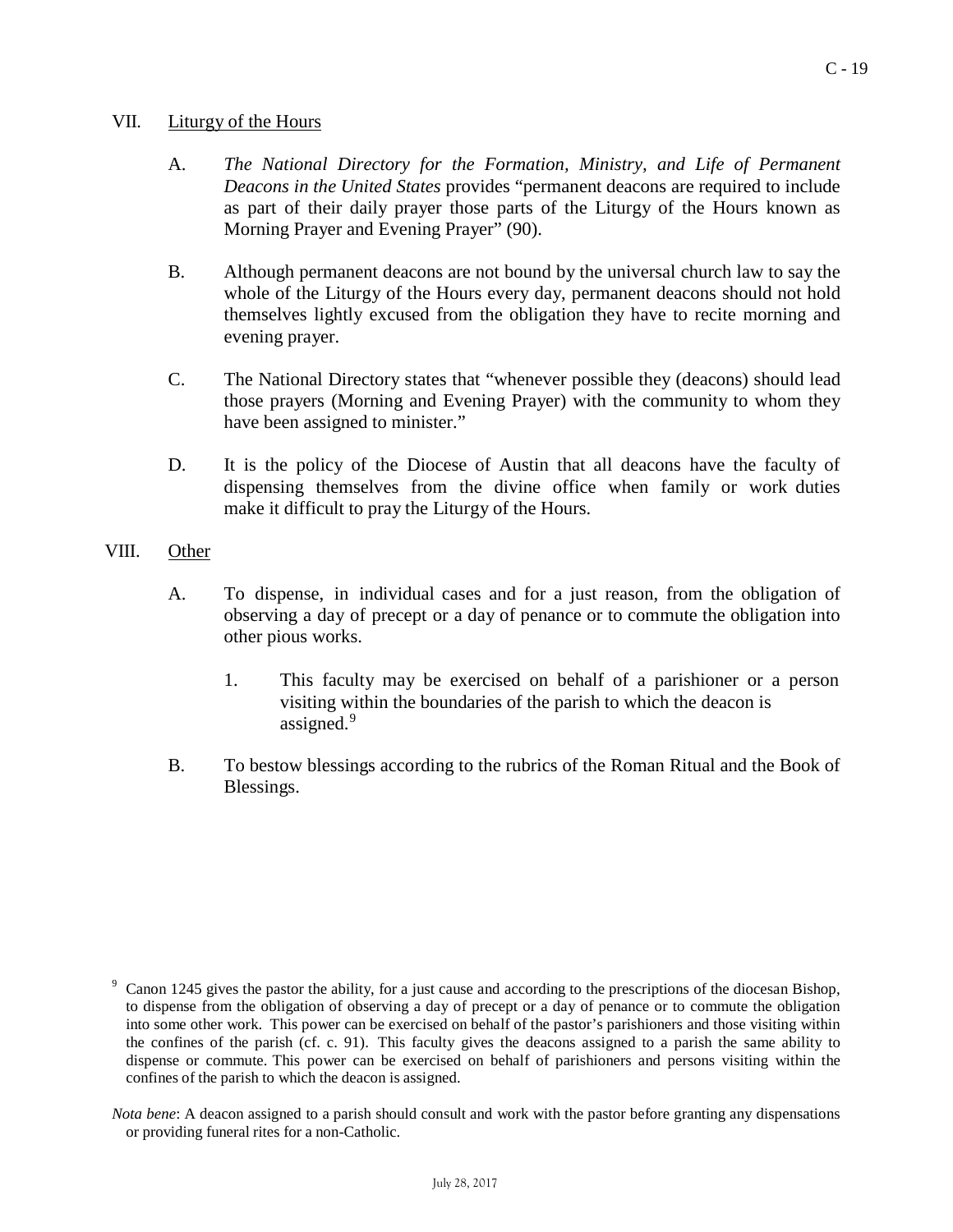

### **Appropriate Attire and Title for Permanent Deacons**

#### <span id="page-19-0"></span>I. Introduction

A. Article 89 of the *National Directory for the Formation, Ministry and Life of Permanent Deacons in the United States* states:

*The Code of Canon Law does not oblige permanent deacons to wear an ecclesiastical garb. Further, because they are prominent and active in secular professions and society, the United States Conference of Catholic Bishops specifies that permanent deacons should resemble the lay faithful in dress and matters of lifestyle. Each diocesan Bishop should, however, determine and promulgate any exceptions to this law, as well as specify the appropriate clerical attire that is to be worn.*

B. Article 88 states:

*While various forms of address have emerged with regard to deacons, the Congregation for the Clergy has determined that in all forms of address for permanent deacons, the appropriate title is "deacon."*

- C. It is the policy of the Diocese of Austin that deacons are to aspire to wear dignified and modest clothing in their daily lives.
- D. It is also the policy of the Diocese of Austin that the term "deacon" is the appropriate title when formally addressing the deacon.

#### II. Attire

- A. The deacon's attire should be appropriate for his field of work.
- B. When in public (at parish, social or other events), the deacon should wear clothing that is neat, clean, modest, dignified, and appropriate to the occasion.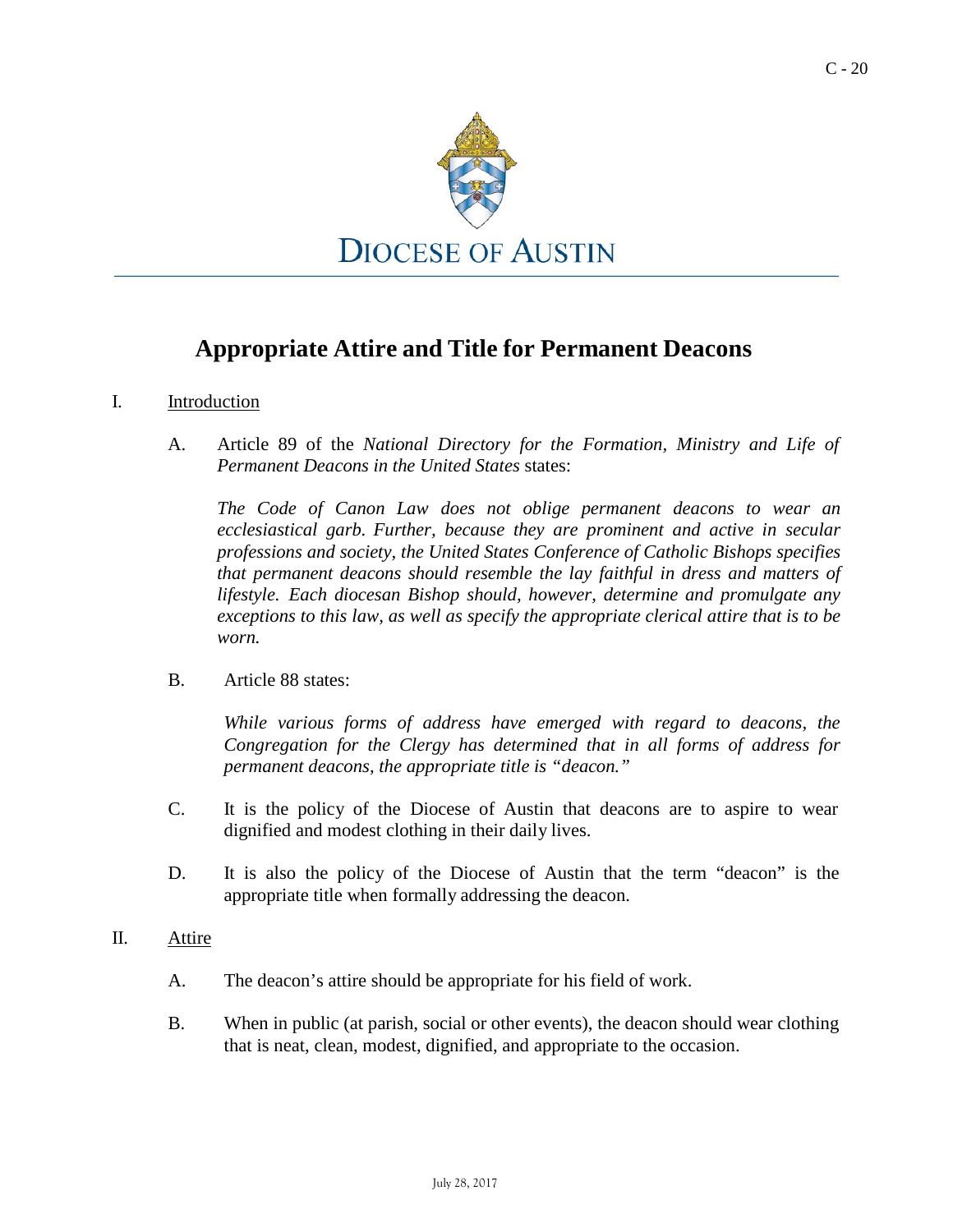- C. When choosing appropriate clothing, the deacon should recall any effect clothing expressing certain positions or affiliations may have on others. For example, the deacon should pay particular attention to attire that indicates a preference for a particular political candidate, party, or position; or may make a statement that is pastorally insensitive.
- D. Generally, the deacon does not wear clerical attire (the Roman collar or cassock).
	- 1. If a deacon needs to wear clerical attire for jail or prison ministry, the deacon should first seek written permission from the Bishop.
- E. The vestment at Mass appropriate to the deacon is the dalmatic (of appropriate liturgical color) worn over the alb and stole.
	- 1. The deacon should wear the dalmatic at least on Sundays and major occasions.
	- 2. If a dalmatic, which matches (or appears appropriate with) the presider's chasuble, is not available, the deacon may wear an alb and stole of appropriate liturgical color.
	- 3. The stole is not worn outside the dalmatic.
	- 4. For liturgies other than Mass, the appropriate attire for the deacon is as follows:
		- a. Communion Service: alb and stole (dalmatic is optional)
		- b. Baptism: alb and stole (cope is optional)
		- c. Wedding with Mass: the dalmatic is preferred, but an alb and stole is also appropriate
		- d. Wedding without Mass: alb and stole (dalmatic is optional; cope is optional)
		- e. Funeral Mass: the dalmatic is preferred, but an alb and stole is also appropriate
		- f. Funeral Service: alb and stole (whether service is in a sacred place or at a funeral home); cope is optional if in a sacred place
		- g. Graveside Service: alb and stole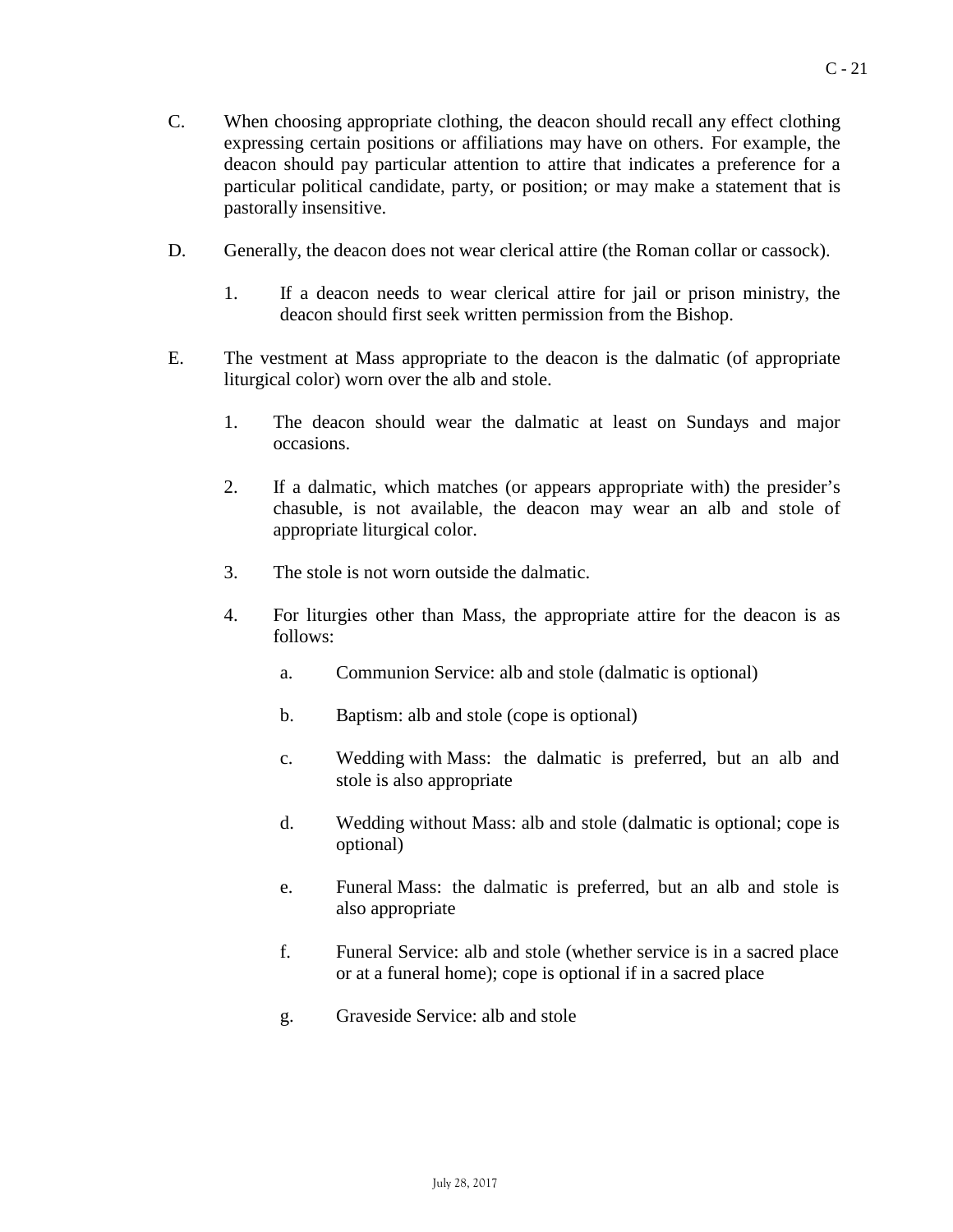- h. Funeral Vigil Service:
	- i. Alb and stole if the service is in a sacred place
	- ii. If the service is at a funeral home, the appropriate attire is the alb and stole or coat and tie at the deacon's option
- i. Ecumenical or Inter-Faith Prayer Service: coat and tie (for example, prayer service for the deceased who was not Catholic)
- j. Adoration: alb and stole
- k. Benediction: alb and stole with humeral veil; the cope is preferred but optional

#### III. Title

- A. The title for a Deacon is: "Deacon Your Name," or "Your Name, Deacon"
- B. A deacon should be addressed in writing as "Deacon John Jones" or "Mr. John Jones, Deacon" and verbally as "Deacon Jones."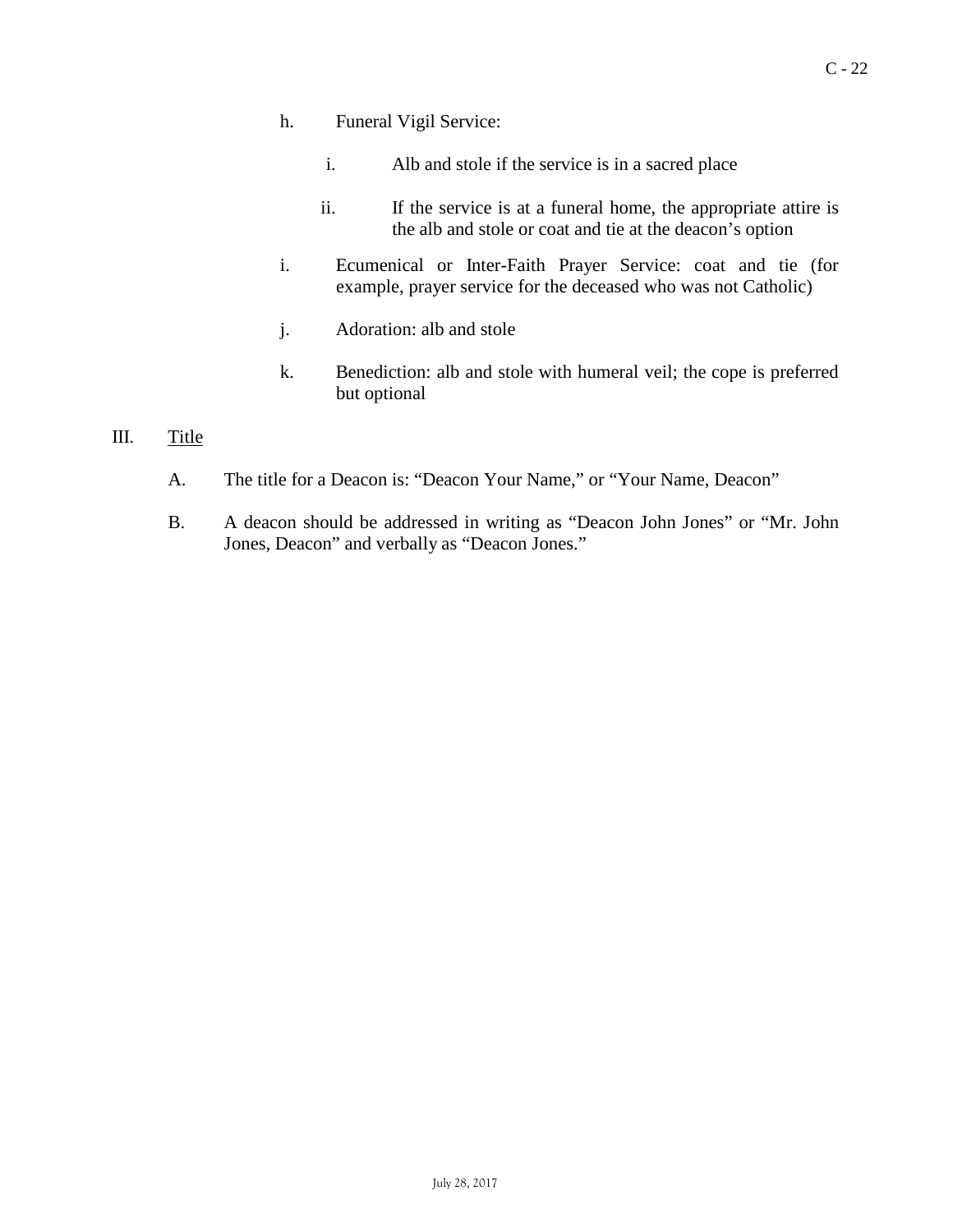

### **Use of Oil in Praying with the Sick**

No deacon may anoint with blessed oil or any other oil in praying for the sick. The possibility exists for confusion of the prayer with the Sacrament of Anointing of the Sick. The person being prayed with may fully understand that the Sacrament of Anointing of the Sick is not being administered but others present or who hear of the incident may not be aware of the distinction. Therefore, to avoid any confusion deacons are prohibited from using any oil or blessed oil when praying with the sick.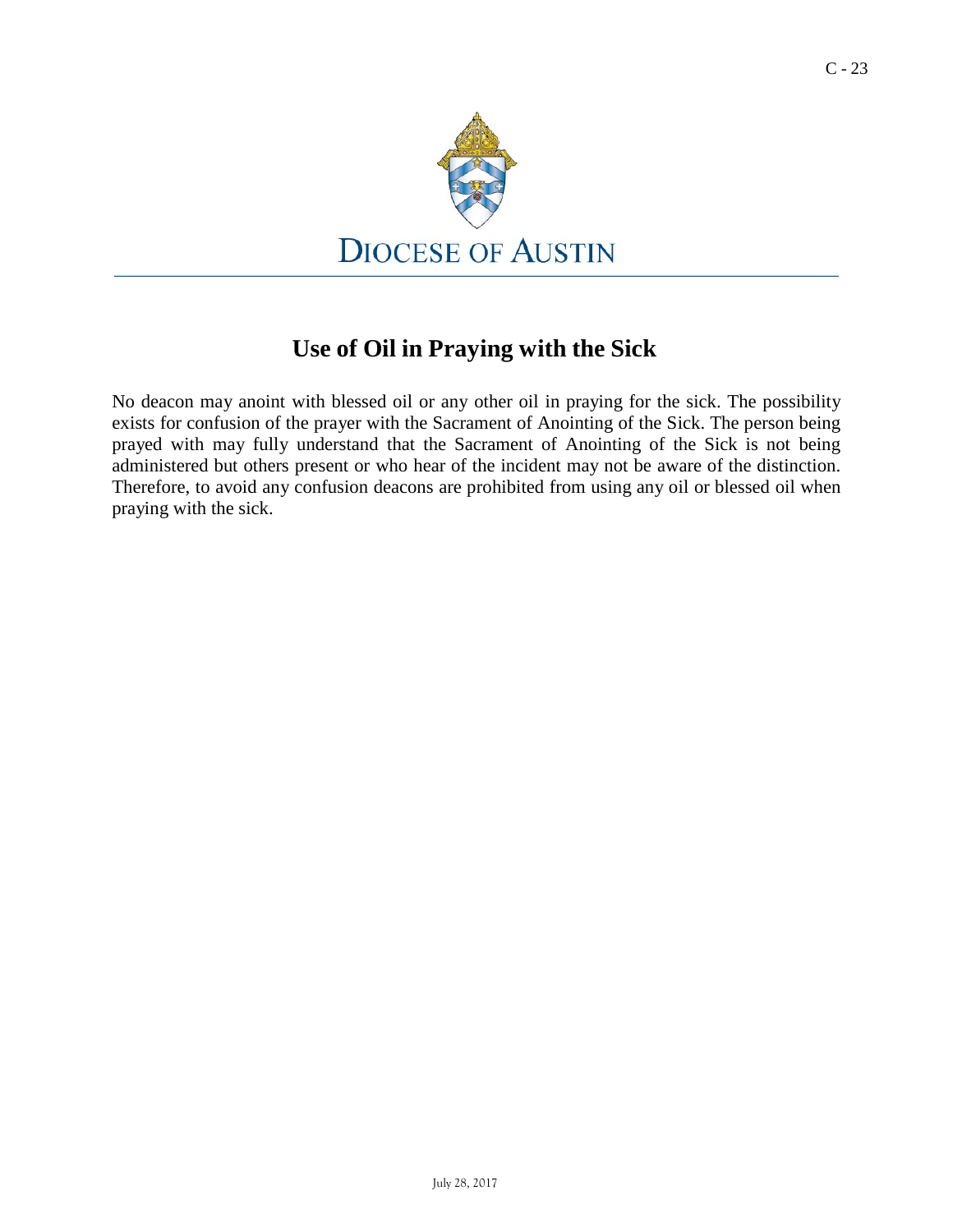

### **Presiding at Holy Communion Outside of Mass**

- I. Generally, deacons maintain the faculty to conduct the rite of administration of holy Communion outside of Mass.
- II. When presiding at a communion service, the deacon must use the following texts and abide the rubrics in such texts:
	- A. For communion services on a Sunday in English use "Sunday Celebrations in the Absence of a Priest" 2012 edition.
	- B. For communion services on a Sunday in Spanish use "Sunday Celebrations in Absence of a Priest" 2007 Bilingual Edition.
	- C. For communion services on a weekday in English use "Holy Communion and Worship of the Eucharist Outside Mass" 1976 Edition.
- III. The Office of Diaconal Ministry maintains a compilation of frequently asked questions related to communion services at which deacons preside, which provides guidance to deacons.
- IV. The Eucharistic Prayer is not recited in a communion service. The Eucharistic Prayer is a priestly prayer and its recitation by persons other than priests is forbidden by Canon 907.
- V. A communion service is not offered in lieu of a Mass nor does attendance at a communion service fulfill one's obligation to observe a day of precept (namely, Sunday Mass). The deacon must exercise careful attention to avoid confusion on the part of the faithful in this respect.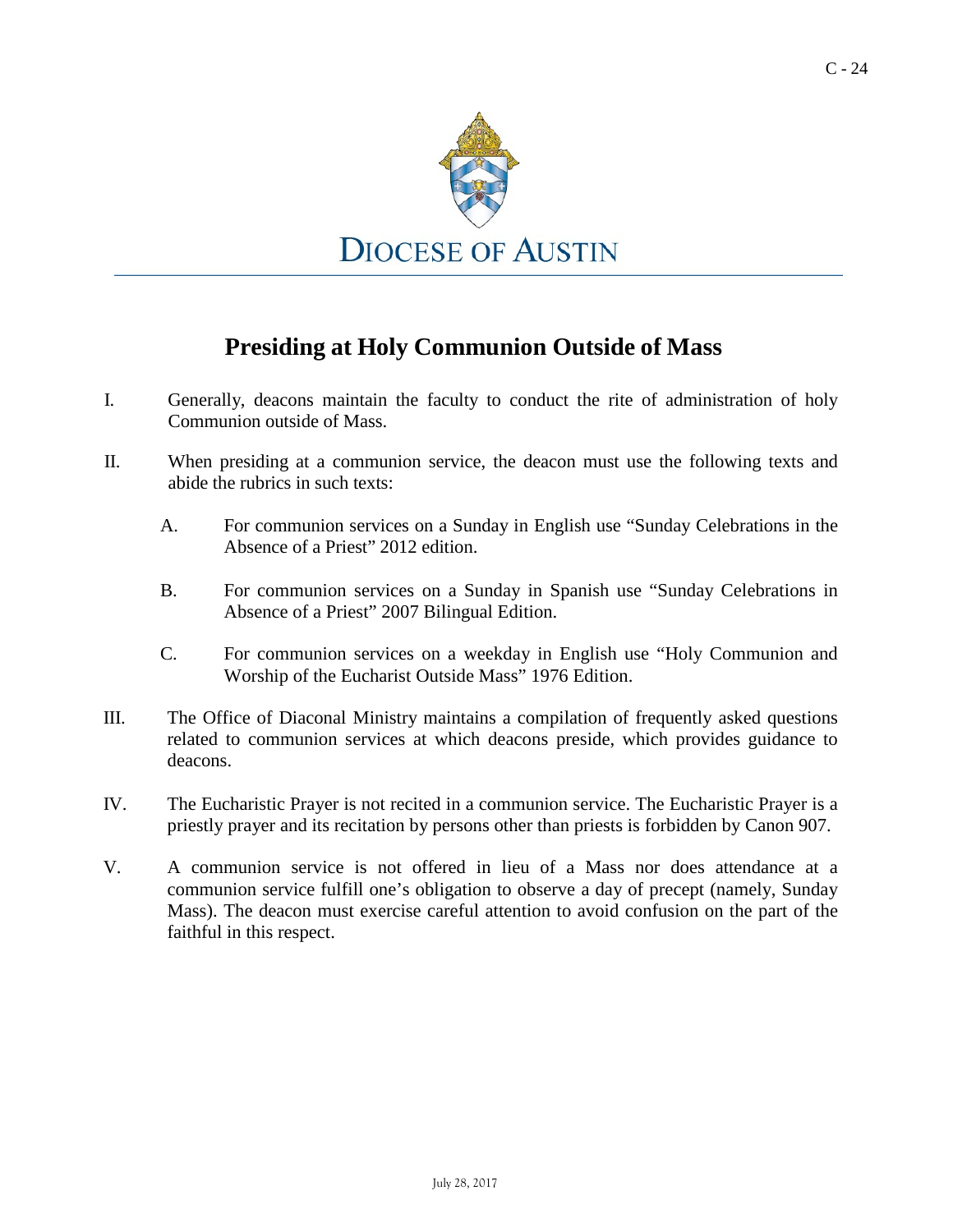

### **Deacon Personnel Committee**

#### I. Purpose

- A. The Deacon Personnel Committee exists to assist the Bishop in serving the pastoral needs of the diocese through the analysis and assessment of diaconal personnel matters and the assignments of deacons.
- B. The committee aims to increase the efficiency and satisfaction of the deacons in their ministries, to facilitate the development of their personal talents, and to employ their experience in diocesan assignments.
- C. The committee is accountable to the Bishop.
- II. Composition
	- A. The Deacon Personnel Committee is composed of four members: two priests and two deacons, appointed by the Bishop and the Director of Diaconal Ministry.
	- B. The chairman of the committee is the Director of Diaconal Ministry.
- III. Responsibilities
	- A. The committee is directly responsible to the Bishop.
		- 1. The Director of Diaconal Ministry represents the Bishop on the committee.
		- 2. The committee makes recommendations to the Bishop regarding assignments and will assist the Director of Diaconal Ministry in resolving problems that arise relating to deacons.
	- B. The Bishop can make appointments without consulting the personnel committee.
		- 1. Deacons may approach the Bishop personally regarding assignments.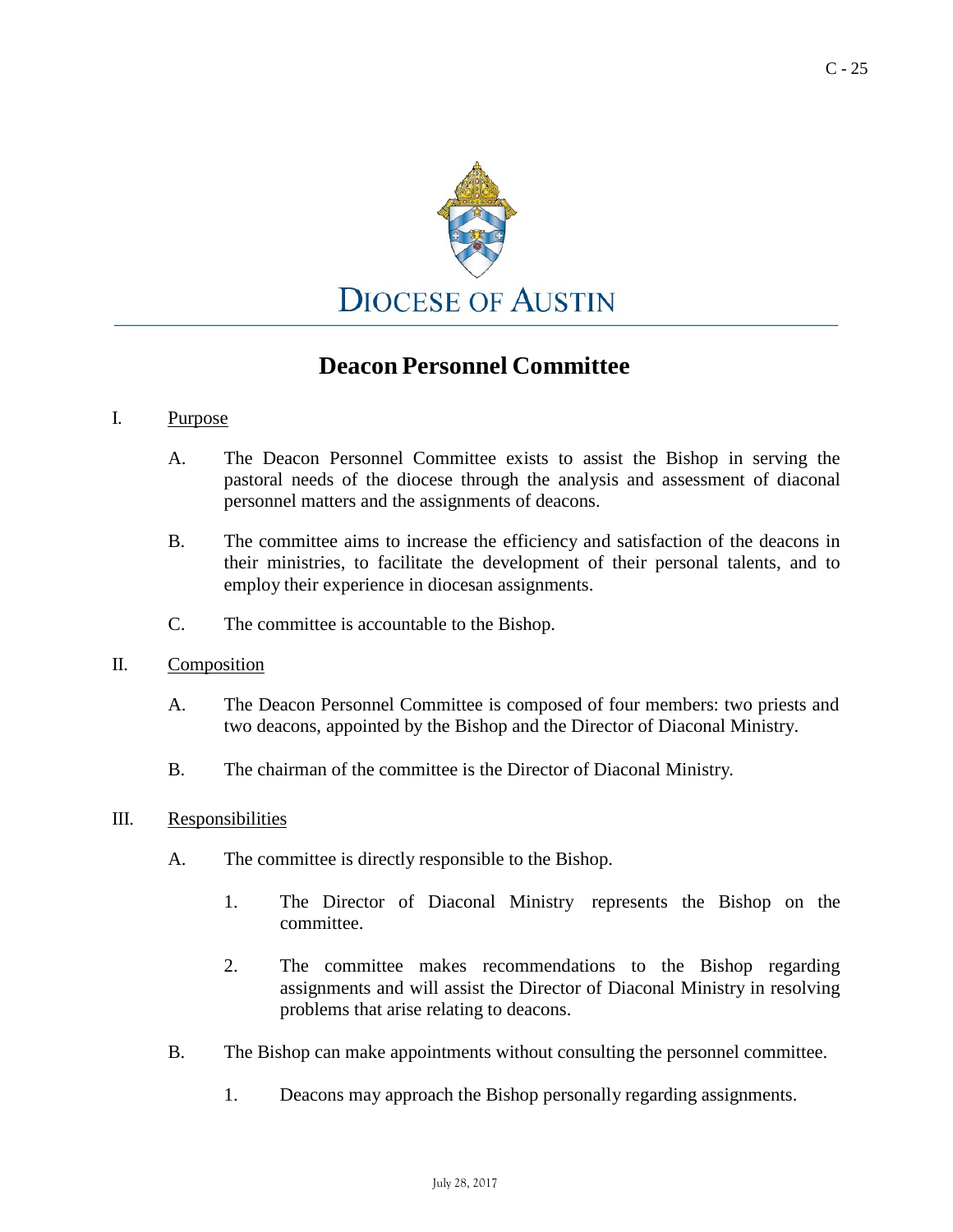- C. All members of the committee are bound to confidentiality regarding matters discussed at meetings.
	- 1. This confidentiality continues even after a member leaves the committee.
- D. The committee recommends new ministries or variations in ministry that may utilize the special talents and experience of deacons, especially to meet the ministerial concerns of the poor.
- E. A pastor, canonical supervisor, or deacon may ask for reassignment of the deacon.
	- 1. All requests for reassignment must be sent to the Director of Diaconal Ministry.

#### IV. Procedures

- A. The director of Diaconal Ministries is responsible for directing the activities of the committee and assuring that all issues are brought to the committee and resolved.
- B. When considering the assignment or reassignment of deacons, the committee will make every attempt to assign the deacon to either his home parish or as close to his home as possible.
- C. Prior to any decisions being made for assignment or reassignment, the director of Diaconal Ministry will contact the pastor or supervisor of the ministry concerned to get approval of the proposed assignment.
- D. The committee will make recommendations to the director of Diaconal Ministry who will then present it to the Bishop.
	- 1. The Bishop will make the final decision and no deacon may begin an assignment until he has received the canonical letter of appointment from the Bishop.
- <span id="page-25-0"></span>E. Deacons with grievances that cannot be resolved through the director of Diaconal Ministry or other members of the committee may appeal to the chancellor of the diocese (or the vicar general if the chancellor is the Director of Diaconal Ministry) who will select an ombudsman from among several deacons who have been approved by the Bishop to serve as an advocate for the aggrieved deacon.
	- 1. This process is intended to provide a means of resolving problems in which the director of Diaconal Ministry or members of the Personnel Committee are parties to the issue or their personnel actions are not acceptable to the deacon.
	- 2. Use of this process should be reserved for serious matters.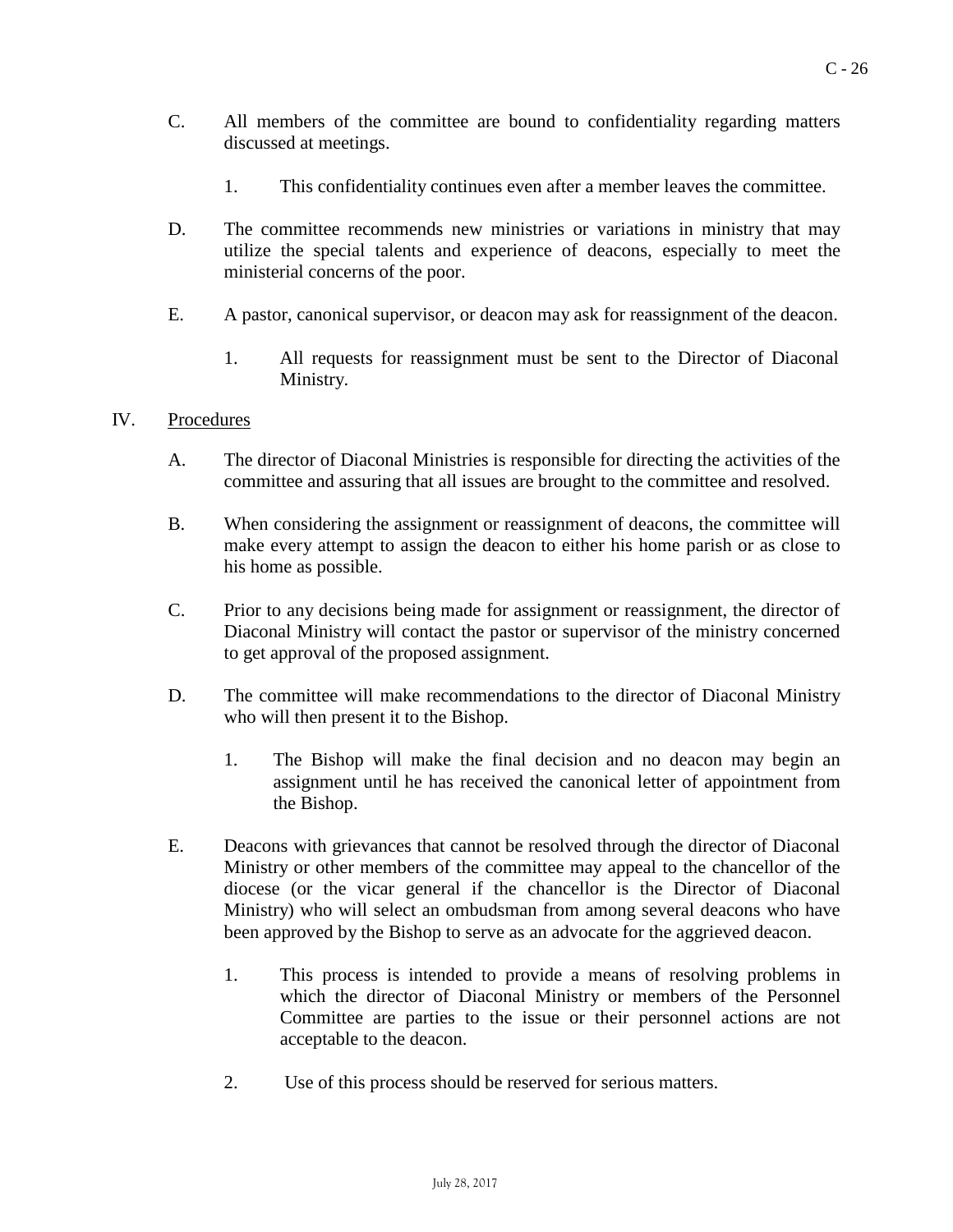

### **Statuses of Permanent Deacons**

*Adopted by Bishop Vasquez on June 17, 2011*

#### I. Statuses, Generally

- A. Each permanent deacon in the Diocese of Austin is classified in one of the following statuses:
	- 1. Active
	- 2. Retirement
	- 3. Leave of absence
	- 4. Suspended (aka as inactive)
	- 5. Dismissed from the clerical state (commonly referred to as laicized)
- <span id="page-26-0"></span>II. Active Status
	- A. Deacons who enjoy active status retain faculties as specified in this pastoral manual, whether in their entirety or as may be limited by the bishop, and shall abide by:
		- 1. Their ordination promises
		- 2. Their canonical obligations
		- 3. Their obligations specified in this pastoral manual
		- 4. Lawful instructions from the bishop or director of diaconal ministry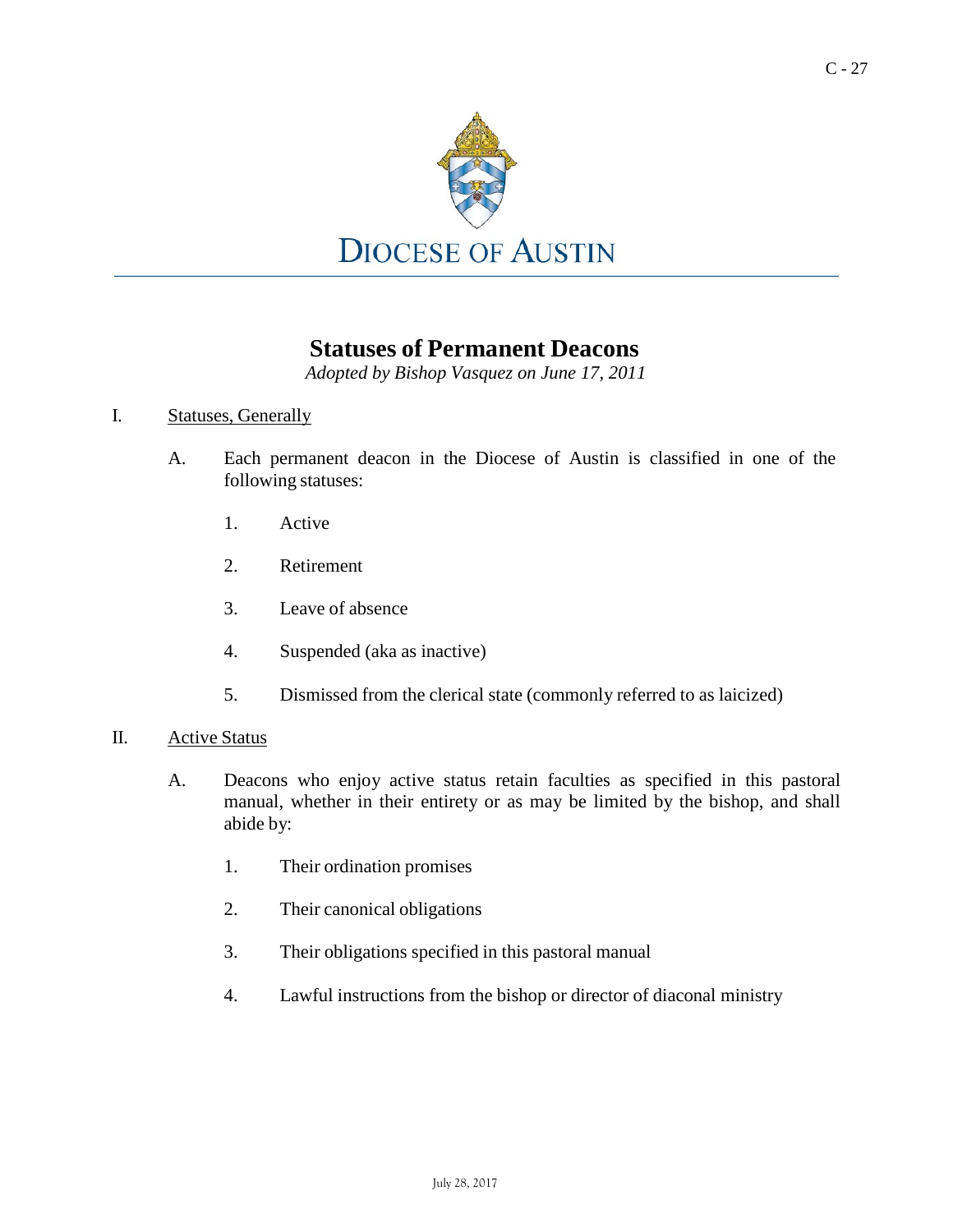- B. Deacons incardinated in this diocese who are actively engaged in diaconal ministry in another diocese with permission of both bishops:
	- 1. Are active
	- 2. Must comply with the requirements of the diocese in which they serve (items under Status of [Permanent](#page-26-0) Deacons § II.A: *Active Status* (Page 28))
	- 3. Must submit an annual written statement to the director of diaconal ministry of this diocese stating that they are in compliance with the requirements of the diocese in which they serve
- C. Deacons incardinated in a diocese other than this diocese who are actively engaged in diaconal ministry in this diocese with permission of both bishops:
	- 1. Are active
	- 2. Must comply with the requirements under Status of [Permanent](#page-26-0) Deacons § II.A: *[Active](#page-26-0) Status* (Page 28)
- III. Retirement Status
	- A. Normal Age of Retirement
		- 1. Upon reaching the age of 75, the deacon, as a matter of courtesy, should inform the bishop, through the director of diaconal ministry, that he has reached the age of 75.
		- 2. When a deacon reaches the age of 75, the deacon is automatically retired from active ministry unless he submits a written request to continue in active diaconal ministry to the bishop.
			- a. A request by a deacon older than 75 to continue in active ministry should state that the deacon has consulted with his pastor or canonical supervisor and that the pastor or canonical supervisor consents to and supports the request.
			- b. If the pastor or the canonical supervisor does not support the request, the deacon may, nonetheless, submit the request, but should note the dissent.
		- 3. The deacon who is older than 75 must annually renew his request to continue in active diaconal ministry on or before his birthday.
			- a. If the request to continue in active diaconal ministry is not renewed each year, the deacon will be placed on retired status.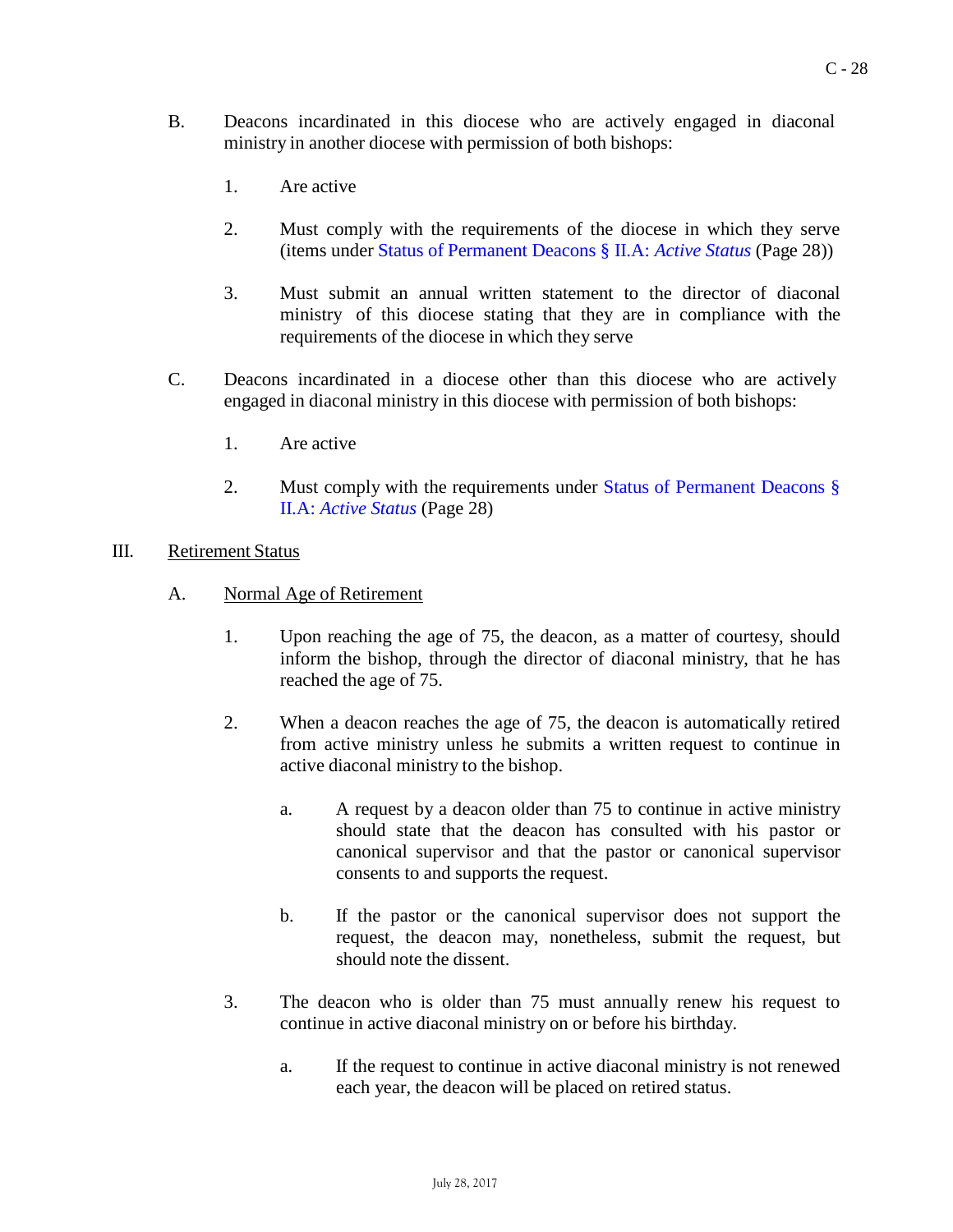4. If the bishop grants a deacon over the age of 75 the right to continue in active diaconal ministry, the deacon is placed on active status and shall abide by [§ II.A:](#page-26-0) *Active Status* (Page 28) of this policy.

#### B. EarlyRetirement

- 1. A deacon may submit a written request to the bishop to retire from active ministry before reaching the age of 75 if the sum of the deacon's age and the number of years he served in active diaconal ministry equals or exceeds 85 (aka, the rule of 85).
- 2. A request for early retirement should state that the deacon has consulted with his pastor or canonical supervisor and that the pastor or canonical supervisor consents to and supports the request.
- 3. If the pastor or the canonical supervisor does not support the request, the deacon may, nonetheless, submit the request, but should note the dissent.
- 4. The deacon submitting a request for early retirement should consider the impact of his retirement on the diocese, the parish, and, most importantly, the faithful.
- 5. If a deacon does not satisfy the rule of 85, the deacon is not eligible for early retirement, but may request a leave of absence.

#### C. Effect of Retirement

- 1. A deacon who is on retired status (normal or early) retains faculties as a deacon.
- 2. A retired deacon is not given a canonical assignment, but may engage in diaconal ministry occasionally as his schedule and health permit provided, however, that the deacon first obtains the permission of the pastor(s) of the parish(es) in whose jurisdiction(s) the occasional ministry takes place.
- 3. A retired deacon is not required to attend the annual deacon convocation or continuing education events sponsored by the office of diaconal ministry, but shall be invited to, encouraged to attend, and is welcome at all such events.
- 4. A retired deacon is not obligated to attend an annual retreat or be in spiritual direction, but is encouraged to do so.
- 5. A retired deacon is not obligated to file an annual continuing formation report or enter into an annual ministry agreement, but may do so at his discretion.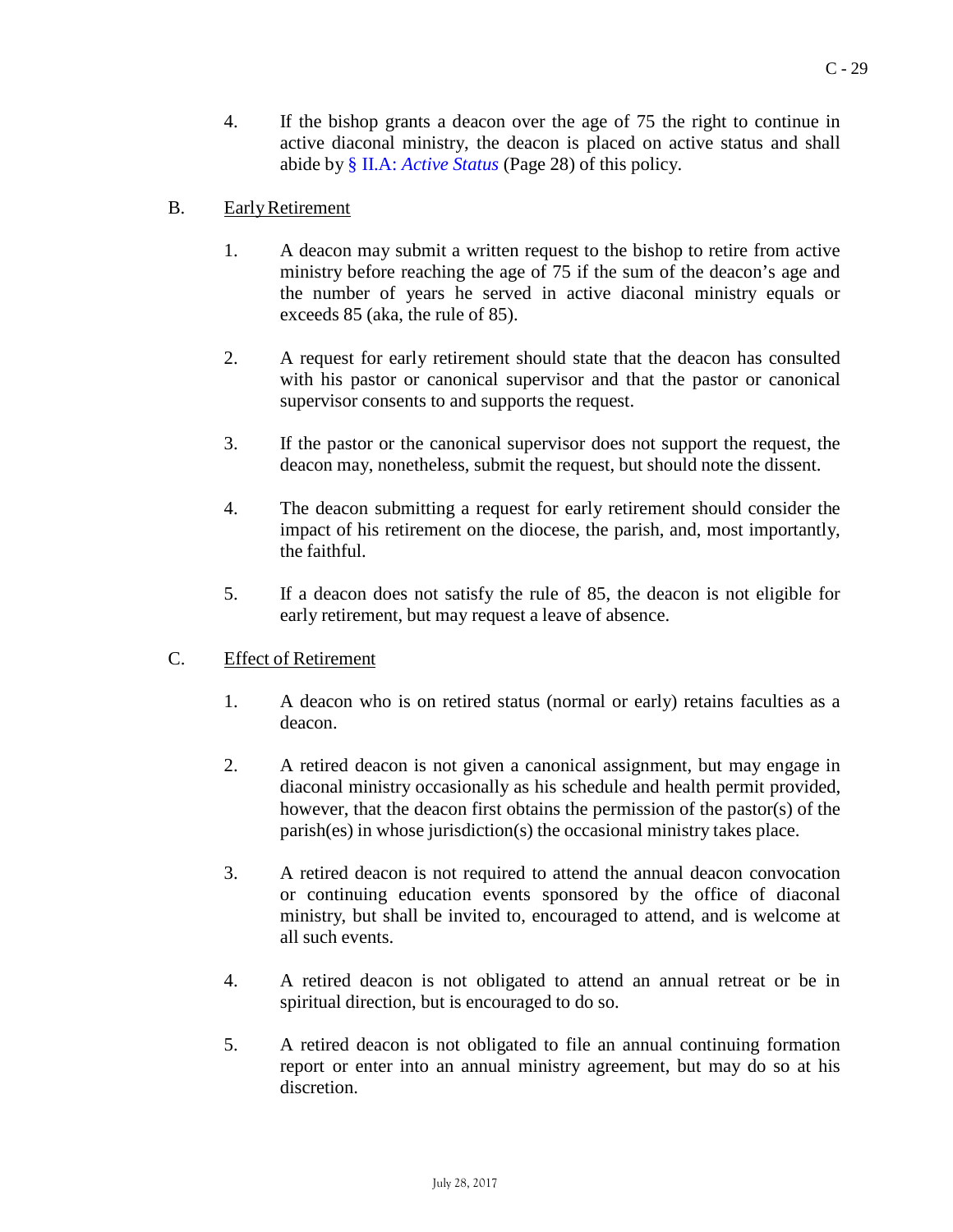- 6. The retired deacon should keep in mind the purpose of his retirement and, therefore, engage only in occasional or limited ministry.
- 7. A retired deacon shall abide by any instructions from the bishop or the director of diaconal ministry concerning ministry or requests for information.

#### IV. Leave of Absence

- A. A leave of absence is permission granted by the bishop by which a permanent deacon is released from certain obligations as a deacon for a stated period of time (usually not more than one year).
- <span id="page-29-0"></span>B. A request for a leave of absence may be initiated by the deacon, the deacon's wife, the deacon's canonical supervisor (pastor), the director of diaconal ministry, the vicar general, or the bishop.
	- 1. A request for a leave of absence shall specify the reasons for the request, which include, but are not limited to, health conditions, financial conditions, familial demands or circumstances, or personal conditions.
	- 2. Reasons for requesting a leave of absence must be conditions or situations that significantly impact the deacon's ability to fulfill his diaconal obligations.
- C. A request for a leave of absence must be:
	- 1. In writing
	- 2. Made by a person listed under  $\S$  IV.B above
	- 3. Specify the reasons for the request
	- 4. Request a specific duration for the leave of absence
	- 5. Identify the persons with whom the requestor has consulted (for example, the deacon's pastor, the deacon's wife, and the director of diaconal ministry)
- D. Upon receipt of the written request for the leave of absence, the bishop may grant the request, deny the request, or seek additional consultation.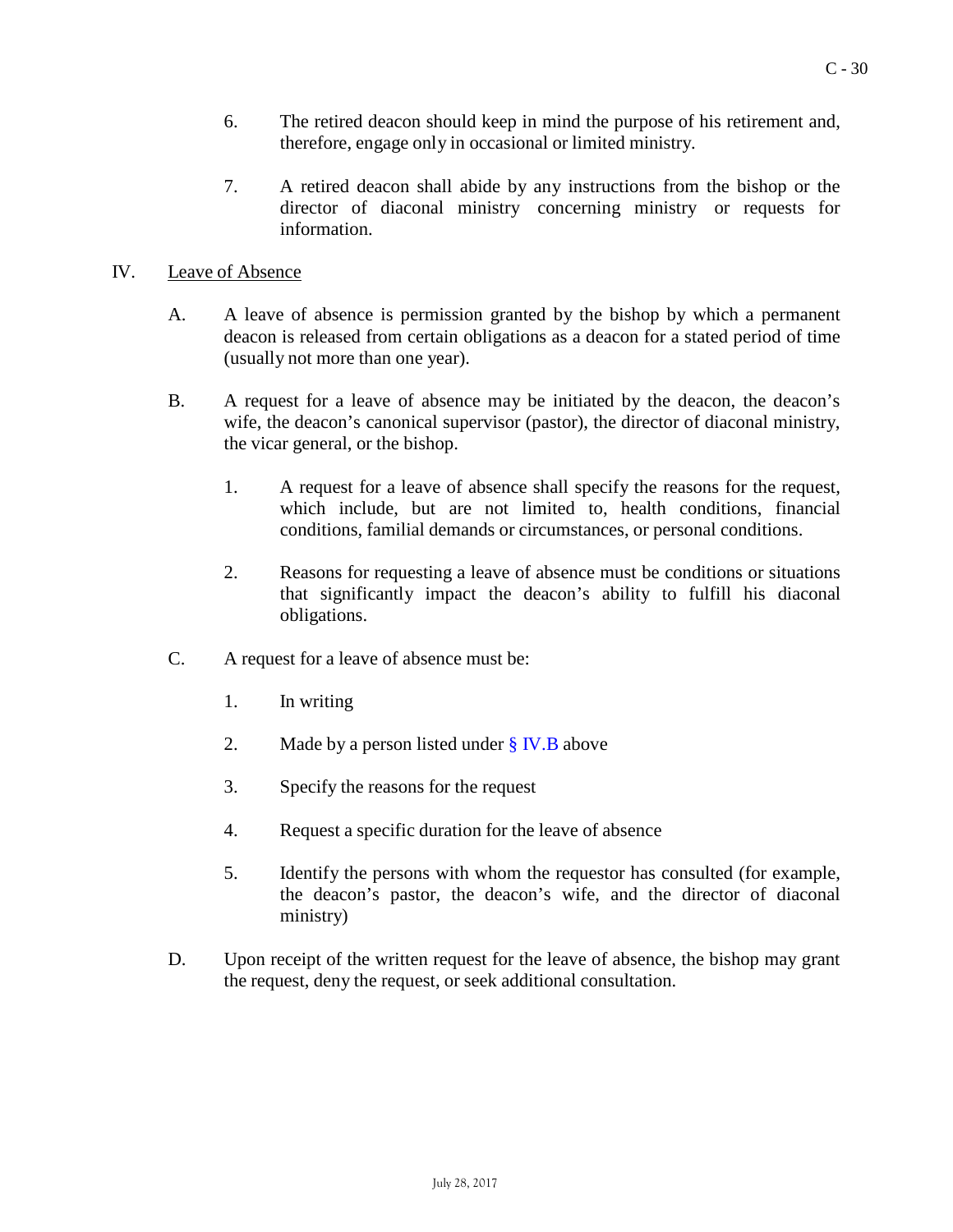- E. A request to return to active or retired status may be initiated by a person listed under § [IV.B](#page-29-0) above (Page C-31).
	- 1. The bishop, in his discretion, may require the deacon returning to active or retired status after a leave of absence to complete certain requirements as a condition to returning to active or retired status (for example, a retreat, entering spiritual direction, signing a new ministry agreement, or certain education).

#### F. Effect of Leave of Absence

- 1. While on a leave of absence, a deacon does not maintain faculties to engage in diaconal ministry.
- 2. While on a leave of absence the deacon may not baptize, witness marriages, preach, function as a minister of Holy Communion, or engage in any liturgical function.
	- a. Exceptions may be granted by the bishop after receiving a request for a specific event.
- 3. A deacon on a leave of absence is not required to attend the annual deacon convocation or continuing education events sponsored by the office of diaconal ministry, but shall be invited to, encouraged to attend, and is welcome at all such events.
- 4. A deacon on a leave of absence should fulfill his canonical obligation concerning an annual retreat and is encouraged to remain in spiritual direction.
- 5. A deacon on a leave of absence is not obligated to file an annual continuing formation report, but may do so at his discretion.
- 6. A deacon on a leave of absence does not enter into an annual ministry agreement.
- 7. A deacon on a leave of absence shall abide by any instructions from the bishop or the director of diaconal ministry concerning his status or requests for information.

#### V. Suspended or Inactive Status

A. For significant reasons, the bishop may place a deacon on suspended status, which is also known as inactive status.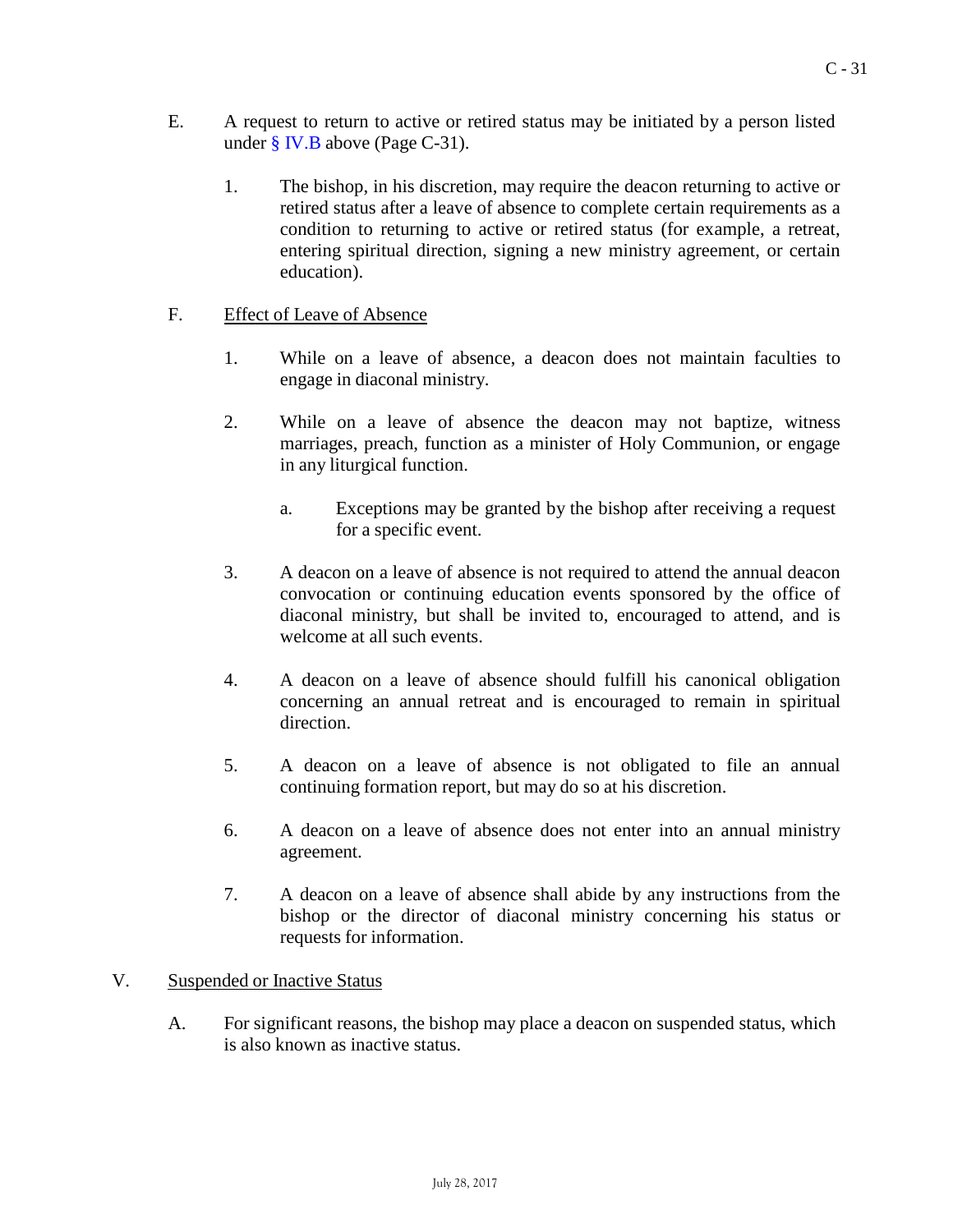#### B. Effect of Suspended or Inactive Status.

- 1. A deacon on suspended or inactive status does not maintain faculties to engage in diaconal ministry. The deacon on suspended or inactive status may not baptize, witness marriages, preach, function as a minister of Holy Communion, or engage in any liturgical function.
- 2. A deacon on suspended or inactive status is encouraged to continue to fulfill his canonical obligation to attend an annual retreat and is encouraged to remain in spiritual direction.
- 3. A deacon on suspended or inactive status does not file an annual continuing formation report or enter into an annual ministry agreement.
- 4. A deacon on suspended or inactive status should not attend the annual deacon convocation or continuing education events sponsored by the office of diaconal ministry unless permission is first granted by the bishop, vicar general, or director of diaconal ministry.
- 5. A deacon on suspended or inactive status shall abide by any instructions from the bishop, the vicar general, or the director of diaconal ministry concerning his status or requests for information.
- C. The bishop, in his discretion, may require the deacon returning to active or retired status after a being placed on suspended or inactive status to complete certain requirements as a condition to returning to active or retired status (for example, a retreat, entering spiritual direction, signing a new ministry agreement, or certain education).

#### VI. Deacons Dismissed from the Clerical State (Laicized)

- A. A deacon who, for grave reasons, is permanently relieved of his clerical obligations and rights by the Holy See under a canonical procedure is considered to be "dismissed from the clerical state."
- B. A deacon who is dismissed from the clerical state ceases to retain faculties to engage in diaconal ministry.
	- 1. The deacon who is dismissed from the clerical state may not baptize, witness marriages, preach, function as a minister of Holy Communion, or engage in any liturgical function.
	- 2. The Holy See may, and typically does, impose additional requirements on the deacon who is dismissed from the clerical state (for example, moving to another parish, not engaging in teaching or liturgical ministries, etc.)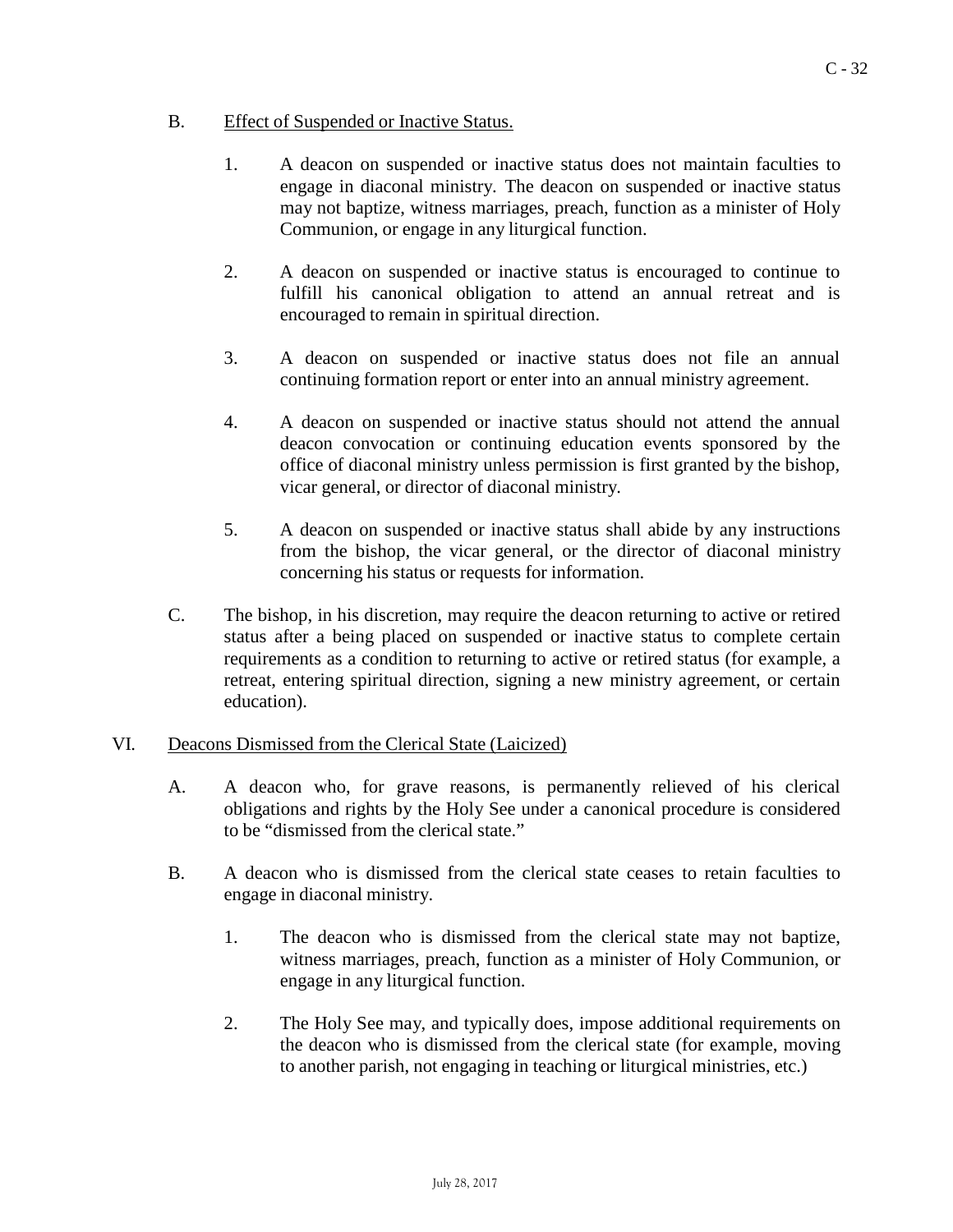3. The deacon who is dismissed from the clerical state ceases to be a member of the diaconal community.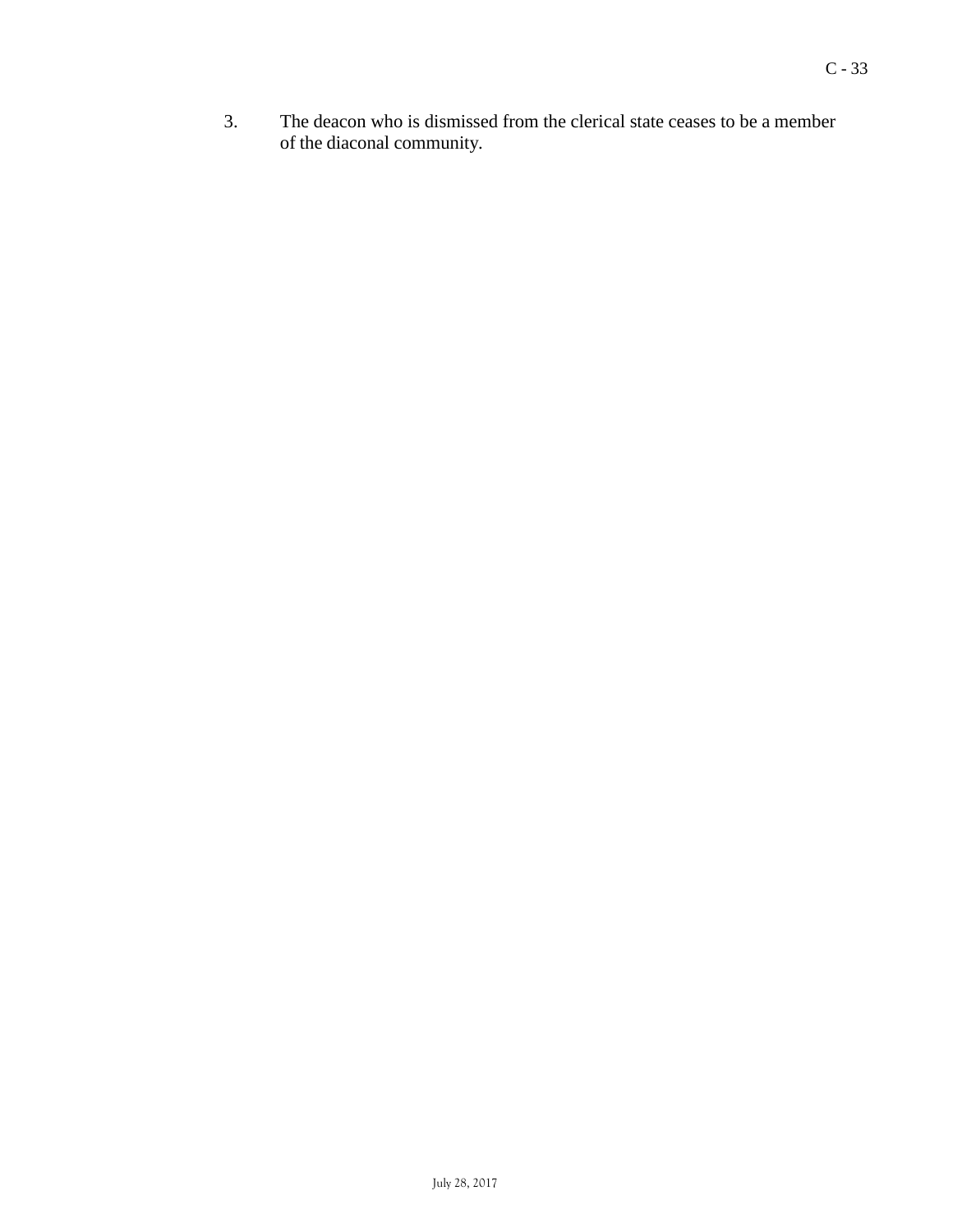

### **Guidelines for the Christian Burial of a Deacon of the Diocese of Austin**

The celebration of Christian burial announces the paschal mystery of Christ. Those who in Baptism have become one with the Dead and Risen Christ will pass with him from death to life and be welcomed into the fellowship of the saints in heaven.

The Church celebrates the Eucharistic sacrifice of Christ's Passover from the dead, and offers prayers and petitions for the deceased and those who grieve. In communion with all Christ's members, prayers, which bring spiritual help to some and may bring consoling hope to others.

For those configured into Christ's ministry of service through ordination to the diaconate, these celebrations demonstrate our respect and honor for a "servant" in the "image of Christ." The funeral rites provide the diaconal community and the entire Church with an opportunity to reach out in love to the deceased deacon's family and to his community of service. The death of a deacon is significant, not only in the life of his family but also in the diocese and in his parish. Since a deacon is a special minister of service in the Bishop's name, it is important that the diocese provide procedures to demonstrate this reality.

Deacons should candidly and faithfully share their ideas and desires with their immediate families regarding arrangements for their Christian burial. This will help them recognize death not as a tragic finality, but as the proclamation of the fullness of life, our participation in the victory of Christ. Accordingly, a deacon is asked to complete the *Funeral [Planning](#page-54-0) Form* (Page C-56) within six (6) months after his ordination. This form will be kept on file at the office of the Director of Diaconal Ministry, and should be reviewed by the deacon at least every five (5) years. It is important to understand that the wishes of the deacon as well as the following guidelines are suggestions to assist the widow and family upon his death. It is not the wish of the Office of Diaconal Ministry or the Bishop to do anything contrary to the wishes of the family; family wishes will always have the highest priority in any arrangements. However, the deacon should make sure that his family knows and understands that the liturgy of the Christian burial of a deacon appropriately lies with the office of the Bishop. These guidelines are offered to assist the appropriate individuals with steps to be taken in order that the Diocese of Austin may respect the memory of one of its good servants.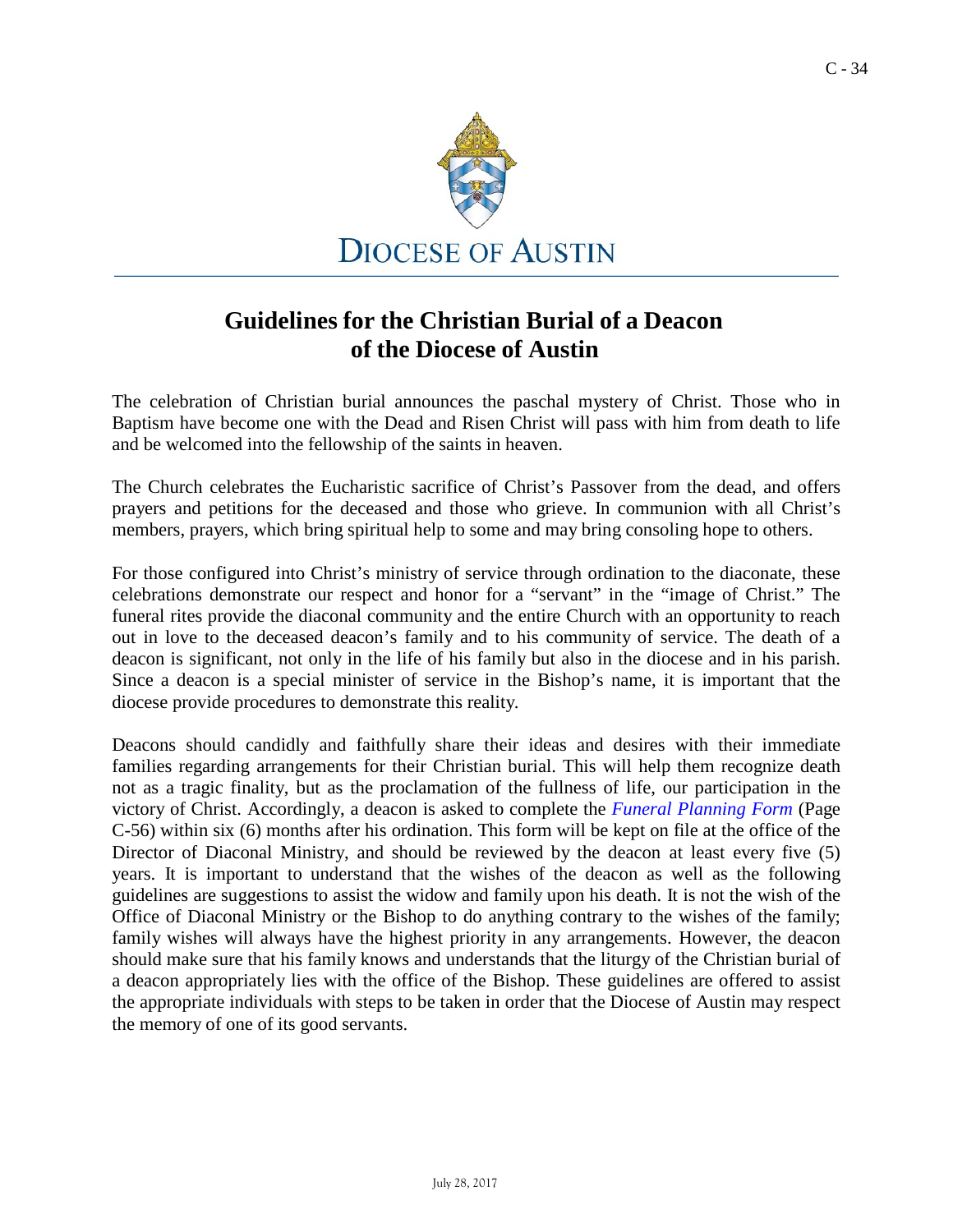#### I. Announcement

- A. On the death of a deacon, his family or family representative (such as the local pastor or another deacon at the parish) should notify the Director of the Diaconal Ministry, who will then notify the Bishop, the Director of the Office of Worship, and the Director of Communications.
- B. After funeral arrangements have been established, the entire diaconal community should be notified through appropriate and expedient means.
	- 1. The Director of Diaconal Ministry should also notify the vicar general and the office responsible for sending such notices to priests.

#### II. General Recommendations

- A. Because a deacon is an ordained minister of the Church, the widow/family in consultation with the Director of Diaconal Ministry or his designee should make the funeral arrangements.
	- 1. The wishes of the family along with the wishes of the deceased deacon should be followed in accord with the *Order of Christian Funerals [12](#page-34-0)*.
	- 2. Cremation of the deceased deacon's remains is acceptable in accord with the norms of the Church.
	- 3. Deacons may also choose to have their bodies or organs donated to appropriate institutions for research or transplants.
- <span id="page-34-0"></span>B. The Director of Diaconal Ministry along with the Director of the Office of Worship should designate a priest or deacon to act as Master of Ceremonies to facilitate all aspects of the liturgical ceremonies: vigil service, Mass of Christian Burial, Memorial Mass (in the case where the body or cremated remains are not present), and committal.
	- 1. The Master of Ceremonies should work closely with the Office of Worship and the pastor in planning the liturgies and keeping the Director of Diaconal Ministry informed if any special needs exist.
	- 2. However, it is appropriate for the family to indicate preferences as to certain matters, including, but not limited to the selection of concelebrants, deacons to assist, scripture readings, lectors, and a homilist.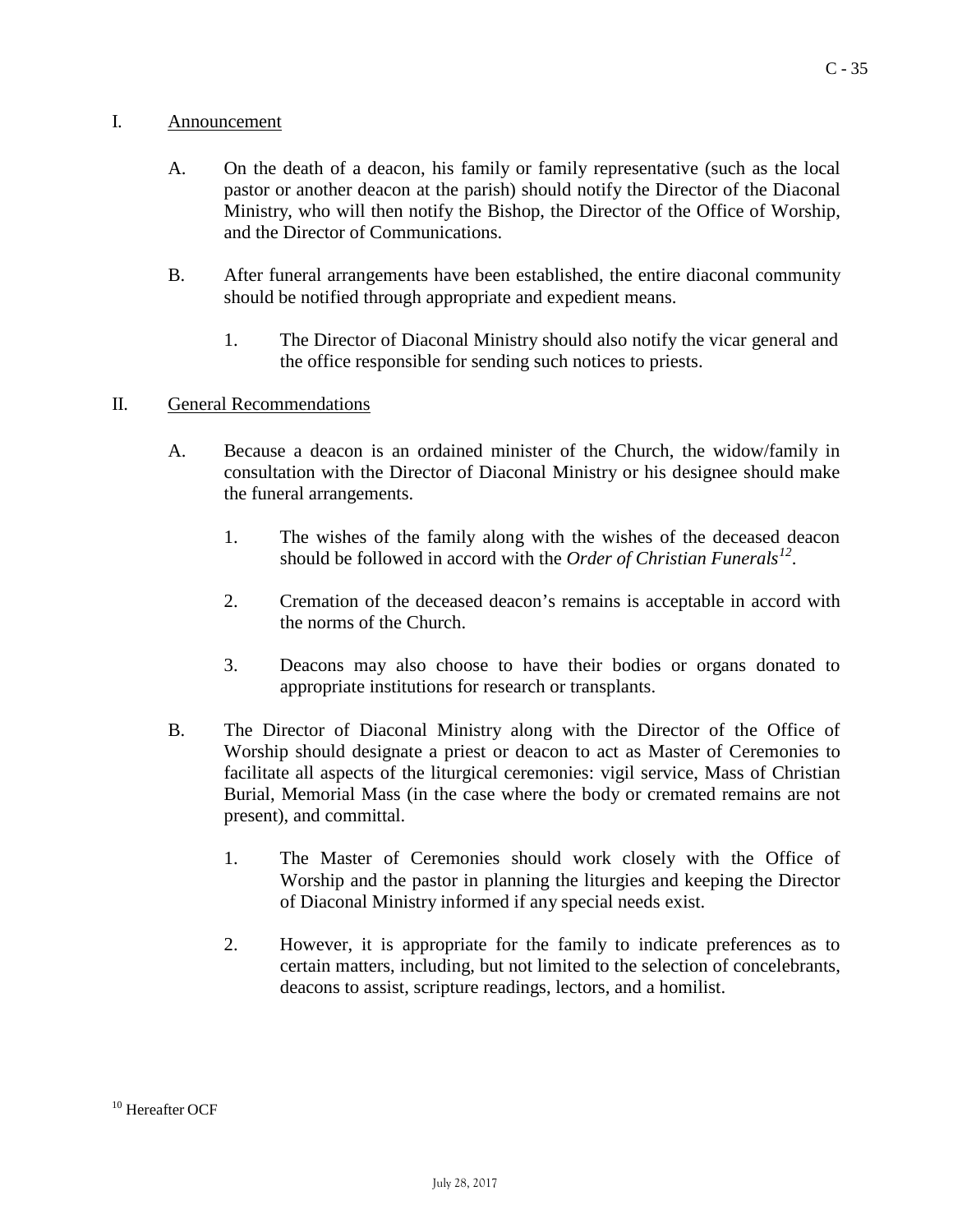- C. It is preferred that the vigil service take place at the parish of the deceased deacon's assignment on the evening prior to the funeral liturgy.
	- 1. If possible, the body of the deceased deacon should remain in repose at the parish until the funeral Mass.
	- 2. If the deceased deacon was retired from Diaconal Ministry, did not have an assignment at the time of his death, or if the Bishop determines otherwise, the vigil service may take place at a different parish or in a funeral home.
	- 3. Consideration must be made to include all members of the Church.
	- 4. The vigil service should take place at a time for brother deacons, family, and friends to participate.
- D. The body of the deceased deacon should be clothed according to the wishes of the deceased deacon as described in his *Funeral Planning Form*.
	- 1. If liturgical vestments are chosen (which is customary), it is the responsibility of the Director of Diaconal Ministry or his designee to ensure that the deceased deacon is vested in alb, stole, and/or dalmatic.
		- a. If secular clothes are worn, then the deacon's stole is placed on or near the casket but is not to be placed over the business suit or secular clothing.
			- i. If the deacon's remains are to be cremated this procedure is not applicable.

#### III. Liturgical Planning

- A. The *Order of Christian Funerals* should be followed for all phases of the funeral liturgies. The deceased deacon's wishes should be utilized by all involved in the funeral planning.
- B. The planning of the rites of the *Order of Christian Funerals* should include the widow or other family members, the Office of Worship, a representative of the deceased deacon's deanery, members of the parish staff of the deceased deacon's parish of assignment, the Director of Diaconal Ministry or his designee, and the Master of Ceremonies.
- C. The liturgy of Christian burial should reflect that it is being celebrated for a deacon who, if married, has the dual vocation of Christian Marriage and Holy Orders.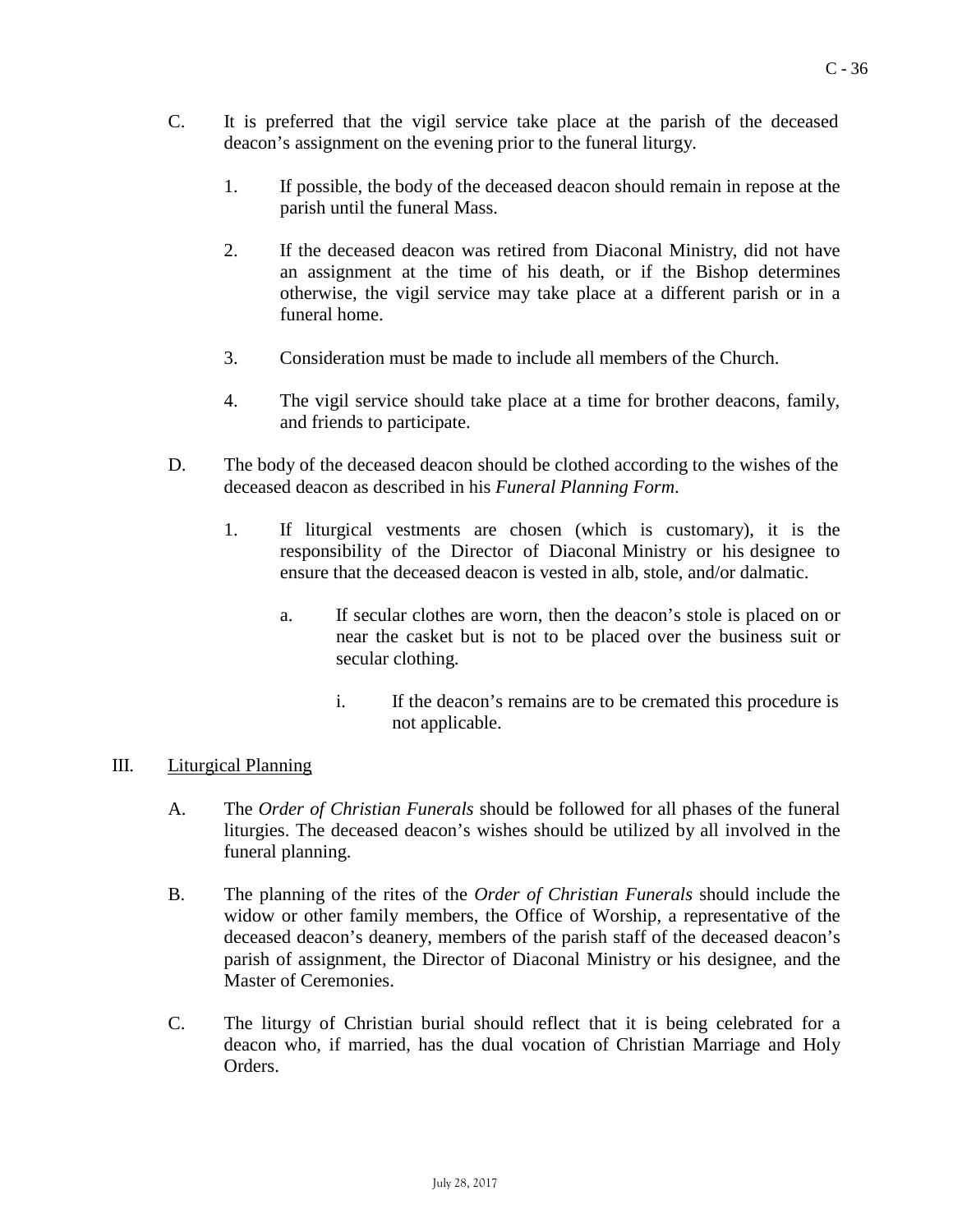- D. The widow's or family's requests and input is very important in planning the funeral liturgy.
- E. The time for the funeral should be no earlier than 10 a.m. This allows ample time for the Bishop, priests, and deacons to attend.
- F. At the funeral Mass the procession of ministers and family members takes place at the entrance to the church and should include the body of the deceased, situated so that his head rests nearest the altar with his feet towards the congregation.
	- 1. If the deceased deacon is vested, it is suggested that a casket with a removable top be used with no pall.
	- 2. If the casket is to be closed, then a pall must be used. If the deacon is a veteran, the American flag should not be used in place of the pall.
		- a. The flag may be laid over the casket at the cemetery before interment.
	- 3. The order of the procession is: cross, candle bearers, the widow and family of the deceased, deacon of the Word (carrying the Book of the Gospels), deacons vested in alb and stole, concelebrating priests, casket, the Bishop, the deacon of the altar, and the master of ceremonies.
	- 4. Even though the rite of reception was done at the vigil service, there is a full procession at the funeral Mass.
	- 5. The wives of deacons should be seated in an area reserved for them
		- a. The deacons, after reverencing the altar are seated in front of the section reserved for their wives.
		- b. The deacon of the word and the deacon of the altar take their proper places in the sanctuary.
	- 6. The Book of the Gospels should be placed on or near the casket, as a sign of the deacon's ministry; the paschal candle should also be placed near the casket.
- G. For the reading of the Gospel, the deacon of the Word may use the Book of the Gospels, which was earlier placed on or near the casket. After the proclamation, the Gospel book is returned to the casket area.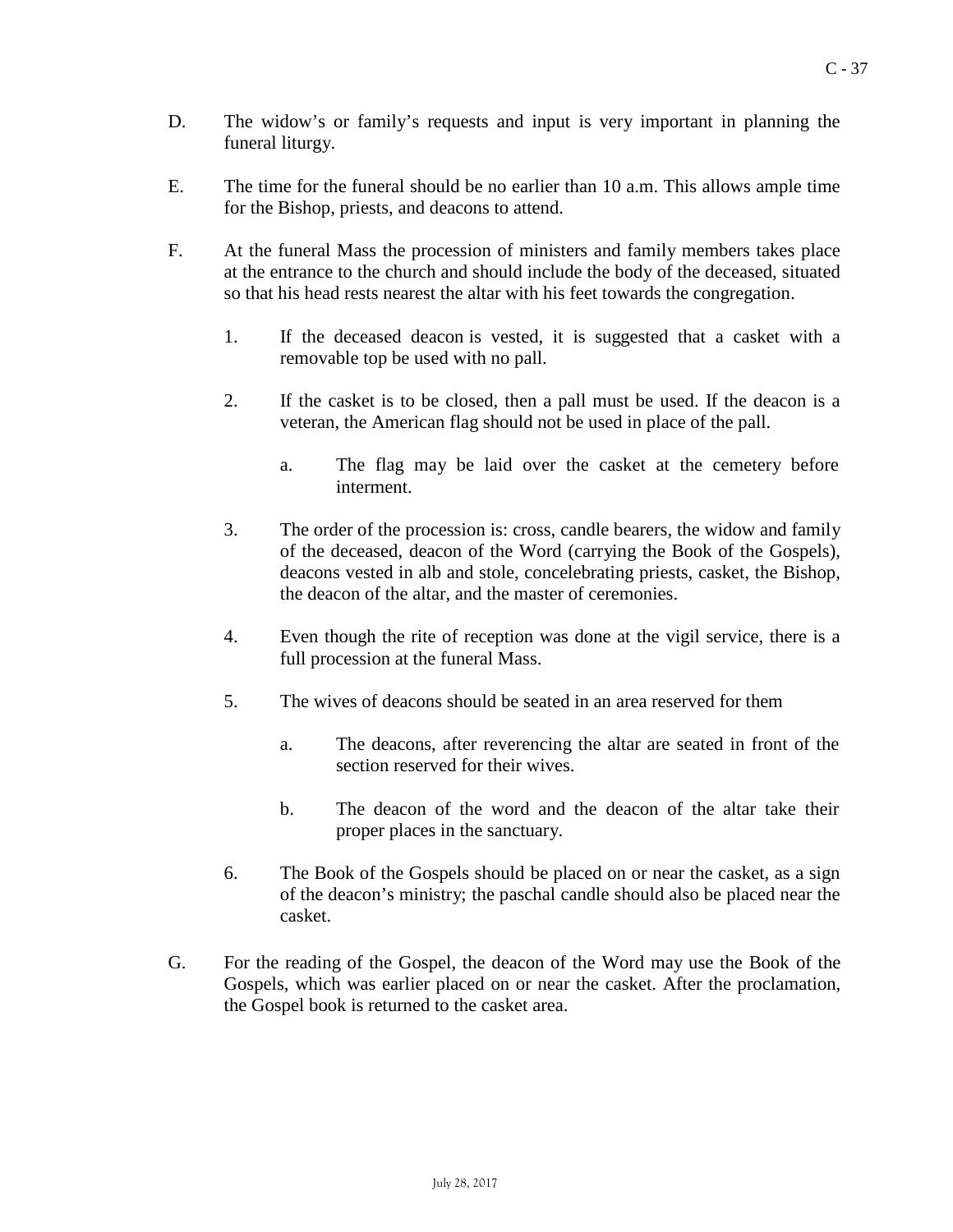- H. The Bishop is the celebrant of the Mass and the pastor is usually the homilist.
	- 1. However, there are times when another priest or deacon might be a more appropriate as a homilist depending upon his relationship to the deceased and in accord with the wishes of the family.
	- 2. The homily should never be a eulogy, but a reflection on the death and resurrection theme of Christian burial.
- I. The deacon of the Word should read the general intercessions, specially designed for a deacon. (OCF 29)
- J. The Eucharist should be offered to the faithful under both species.
	- 1. The master of ceremonies should designate a sufficient number of ministers before Mass so that they know their stations.
	- 2. Priests or deacons should be used as ministers of the Communion.
- K. One member of the family may speak before the Rite of Commendation in order to:
	- 1. Recall the memory of the deceased deacon
	- 2. Thank those in attendance (this should be brief)
- L. As a sign of farewell during the procession after the funeral Mass, the deacons and priests form two lines outside the church doors or down the center aisle of the church and, as the casket passes by, they will offer an inaudible blessing in tribute to the deceased deacon.

#### IV. Services at the Grave

- A. A deacon, depending on the wishes of the family, may lead the graveside liturgy, using the committal service found in the ritual.
- B. The Bishop may, but is not expected to, attend the graveside service.
- C. If the deceased deacon is a veteran, a military honor guard at graveside may be present for the presentation of the flag to the widow/family.
- V. Other Concerns
	- A. There is no prohibition against donating one's body or organs for research or transplants.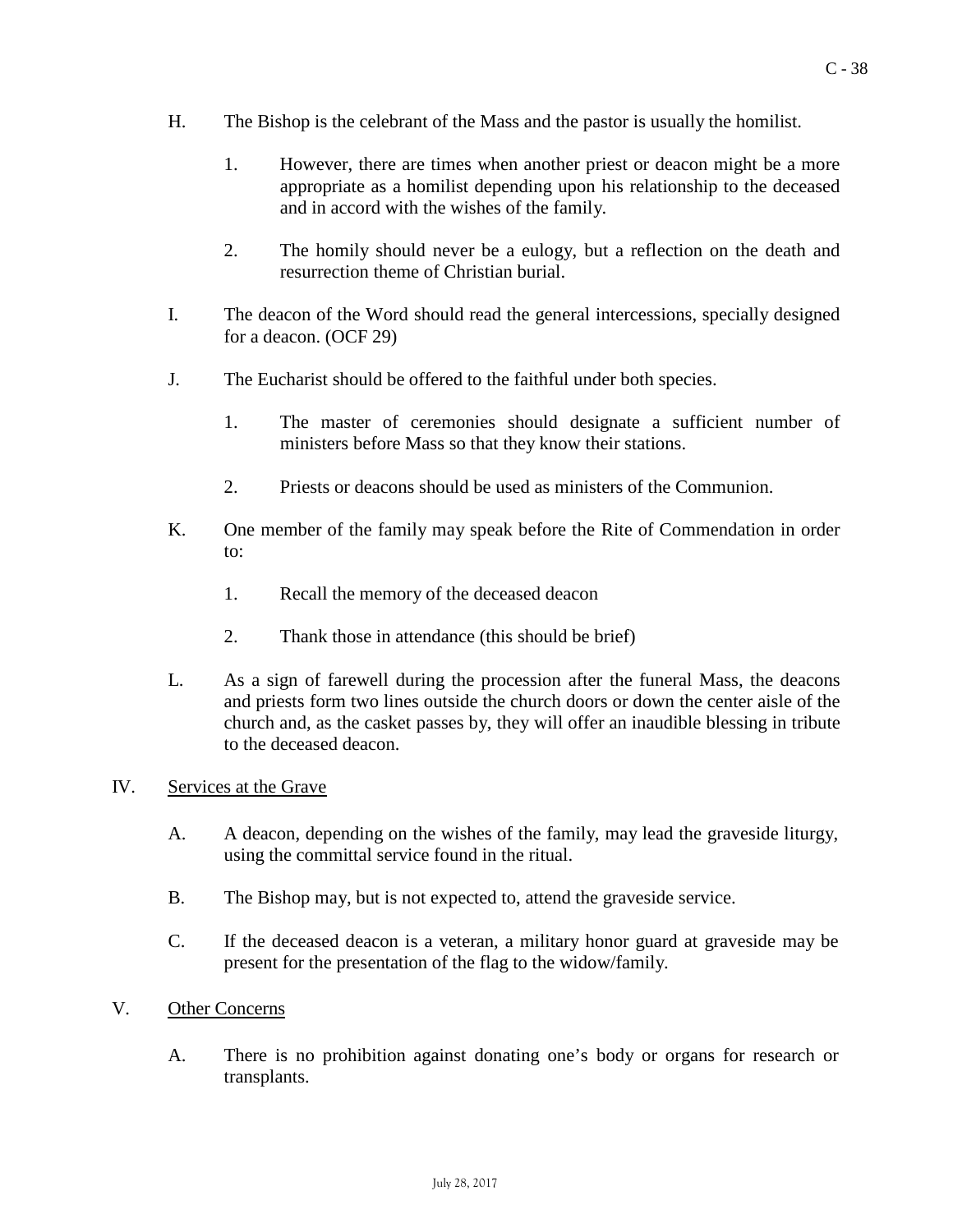- B. If the remains of the deceased are not present for the services, a memorial Mass for the dead should be celebrated using the readings and prayers found in the *Lectionary and Sacramentary for the Anniversary of the Deceased*.
- C. If the remains of the deceased deacon are cremated, the applicable procedures specified in the *Order of Christian Funerals* should be followed.
- D. Refer to [Appendix](#page-54-0) I: *Funeral Planning Form* (Page C-56) which deacons should submit to the Office of Diaconal Ministry.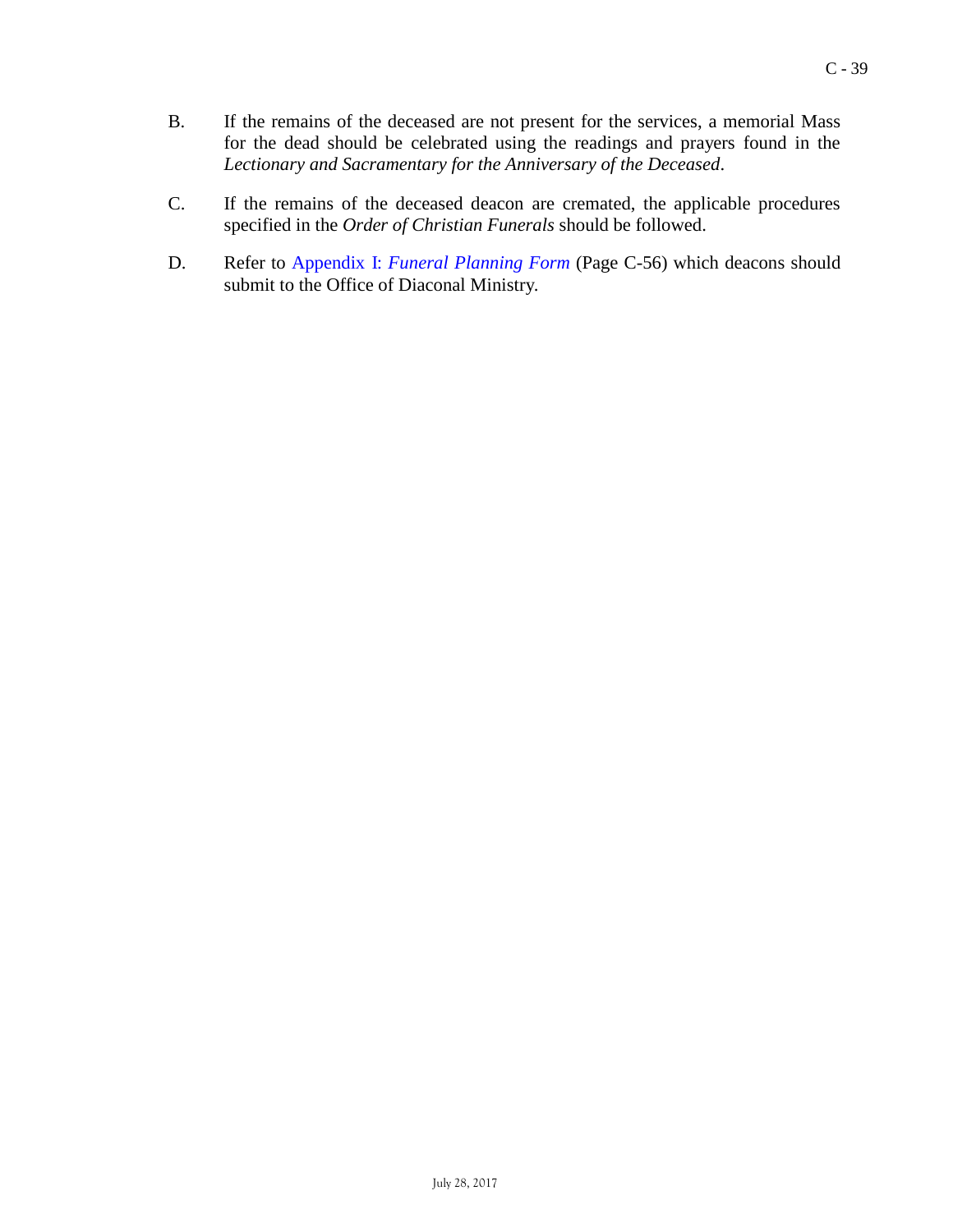

### **The Deacon at the Mass**

#### I. Purpose

- A. It is the policy of the Diocese of Austin:
	- 1. That deacons understand the role of the deacon at the Mass and other liturgical rites
	- 2. That deacons participate in the Mass and other liturgies in manners that are in compliance with the *General Instructions of the Roman Missal*  (GIRM), *Ceremonial of Bishops* (CB), and other applicable documents governing liturgies
	- 3. That deacons respect the sacredness of the Mass and other liturgies by adhering to the applicable instructions as closely as possible
- B. This document sets forth basic expectations of the deacons at the Mass. Deacons, priests, and liturgical directors are encouraged to be familiar with this document.

#### II. General Principles

A. The deacon has a major role in the celebration of Mass.

- 1. His primary duty is to assist the presider.
- 2. After the priest, in virtue of the sacred ordination he has received, the deacon has first place among those who minister in the celebration of the Eucharist.
- 3. The sacred order of the diaconate has been held in high honor in the Church since the time of the Apostles.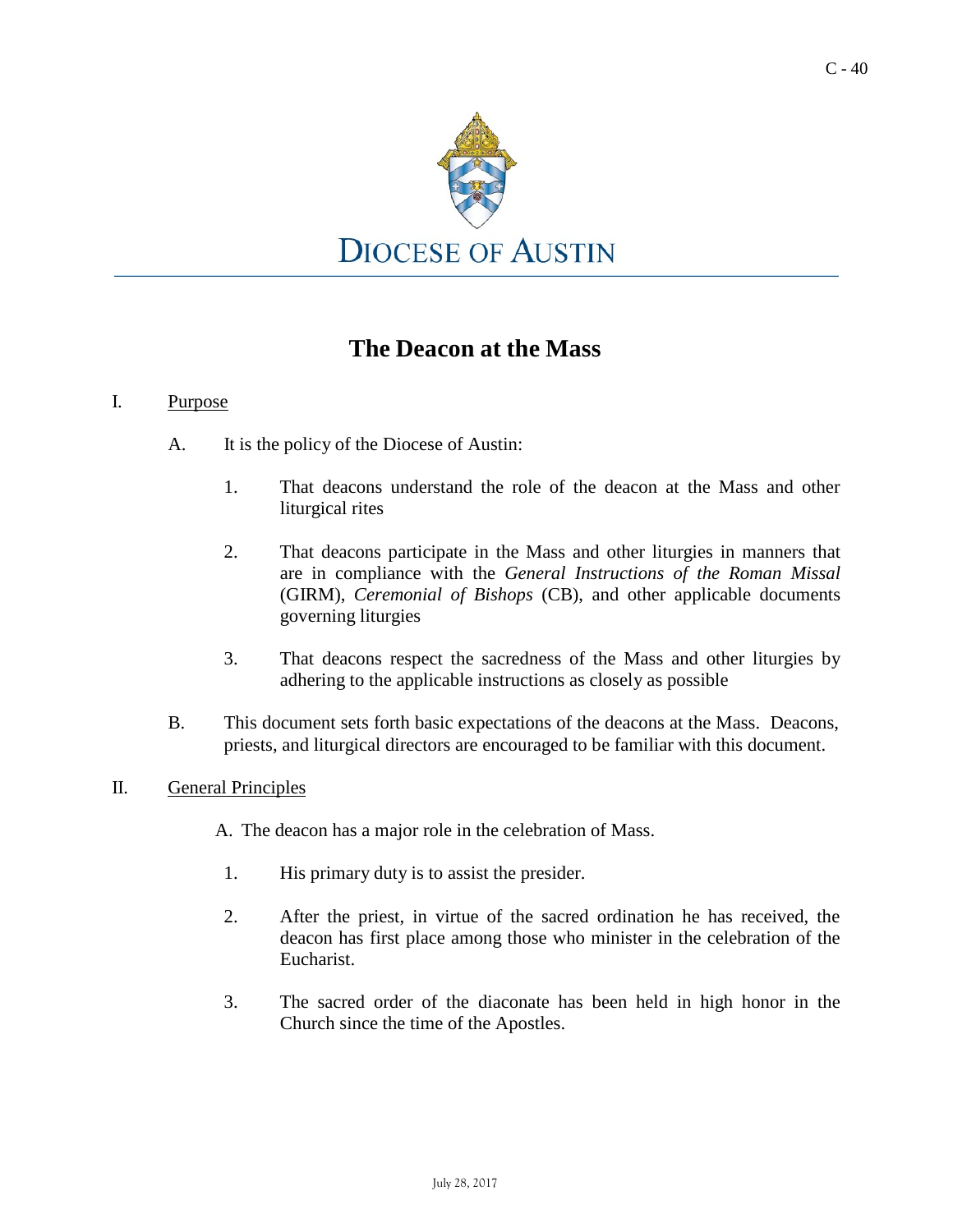- B. The following is based upon the Roman Missal Formational Materials provided by the USCCB.
	- 1. At Mass, the deacon:
		- a. Assists the priest and remains at his side
		- b. Ministers at the altar (with the chalice)
		- c. Proclaims the Gospel and, at the direction of the priest celebrant, may preach the homily
		- d. Guides the faithful by appropriate introductions and explanations and announces the intentions of the Universal Prayer (that is, the Prayer of the Faithful)
		- e. Assists the priest celebrant in distributing holy Communion, and purifies and arranges the sacred vessels
		- f. Fulfills, as needed, the duties of other ministers himself if none of them is present. *When he is present at the Eucharistic Celebration, a deacon should exercise his ministry.*  (GIRM 171)
	- 2. The Eucharistic sacrifice of the Mass is the action of Christ (GIRM 11) and of God's people, in which the human race adores the Father, through Christ, in the Holy Spirit, and the faithful join themselves to Christ in giving thanks and acknowledging the great things God has done.
		- a. The Mass is the "sacrament of unity" in which the faithful are nourished from the table of God's word and of Christ's body. This unity is expressed particularly in common posture, in communal signing, reverential silence, and in sharing together the one bread and one cup.
		- b. The assumption of the *Roman Missal* is that every Sunday and feast day, the Eucharistic liturgy will be celebrated with song, with a cantor, with one or two readers, and with other assisting ministers.
		- c. It is also most desirable that the faithful present at Mass, priest celebrant, deacon, ministers, and those in the assembly, will receive the sacrament from bread and wine consecrated at the Mass, just as the priest celebrant must do (GIRM 85).
		- d. The liturgical books should be beautiful and appropriate to the celebration rather than being disposable pages or booklets.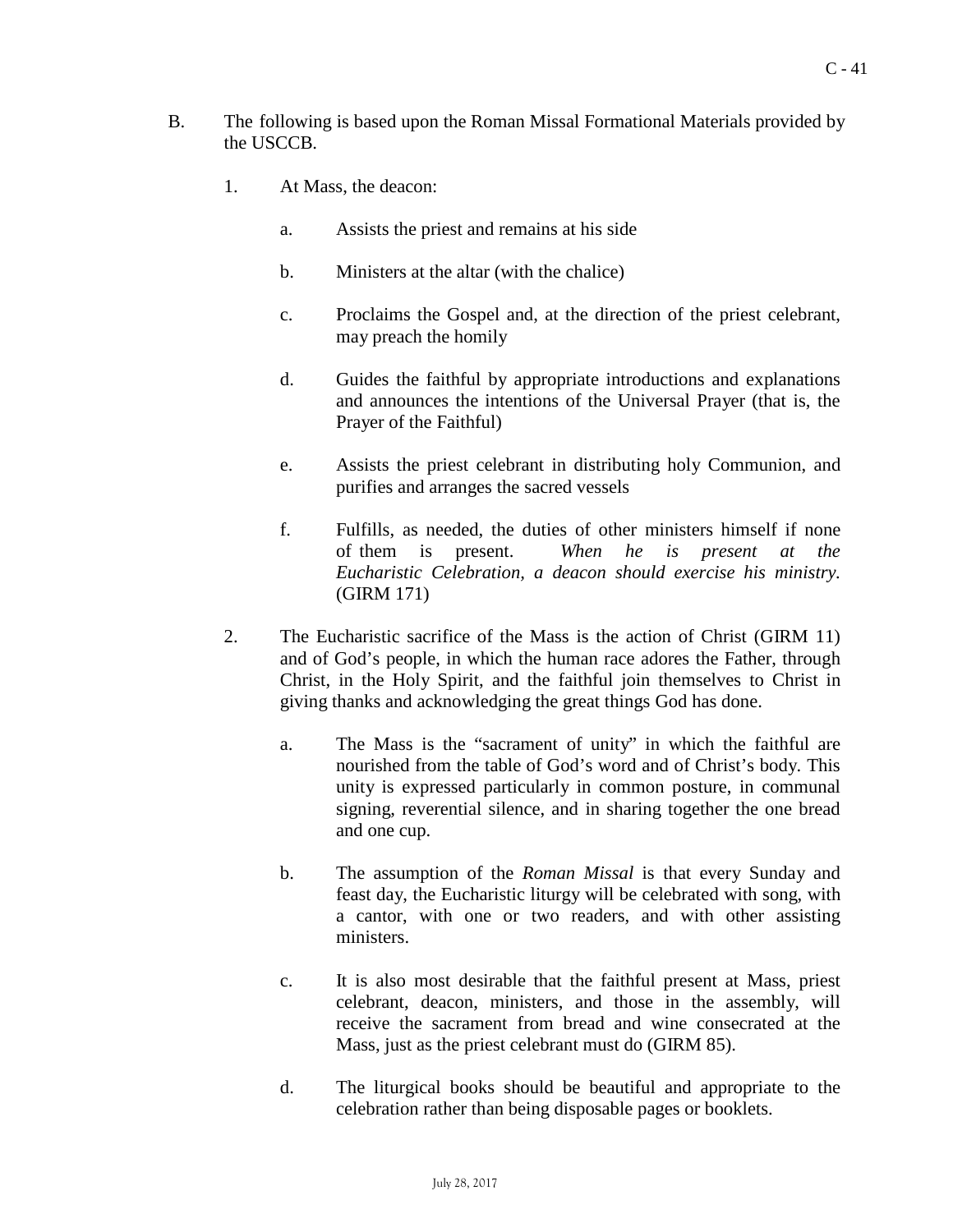#### III. Preparation before Mass

- A. Before Mass, the presider, or another person requested by the presider, may lead those who will participate as ministers in the Mass in a prayer.
- B. The deacon is encouraged to review the preparations for the Mass (for example, lectionary, Book of Gospels, vessels, linens, gifts, microphones, etc.). See [Appendix](#page-59-0) III: *FAQ - Deacon at the Mass* (Page C-61) for suggested items to address before Mass.
- C. The vestment appropriate to the deacon is the dalmatic (of appropriate liturgical color) worn over the alb and stole.
	- 1. The deacon should wear the dalmatic at least on Sundays and major occasions.
	- 2. If a dalmatic, which matches (or appears appropriate with) the presider's chasuble is not available, the deacon may wear an alb and stole of appropriate liturgical color.
	- 3. The stole is not worn outside the dalmatic.

#### IV. Entrance Procession

- A. When entering the church for any celebration, clergy and servers should take holy water and make the sign of the cross to recall the grace of baptism.
- B. The order of the entrance procession is (in most Masses):
	- 1. Thurifer (together with or followed by boat)
	- 2. Processional cross
	- 3. Candles
	- 4. Readers if part of procession (see [§ 4.C below](#page-42-0) (Page C-44))
	- 5. Book of Gospels (by the deacon of the word)
	- 6. Visiting deacons
	- 7. Concelebrating priests
	- 8. Presider (along with deacon of the altar)
	- 9. Master of ceremonies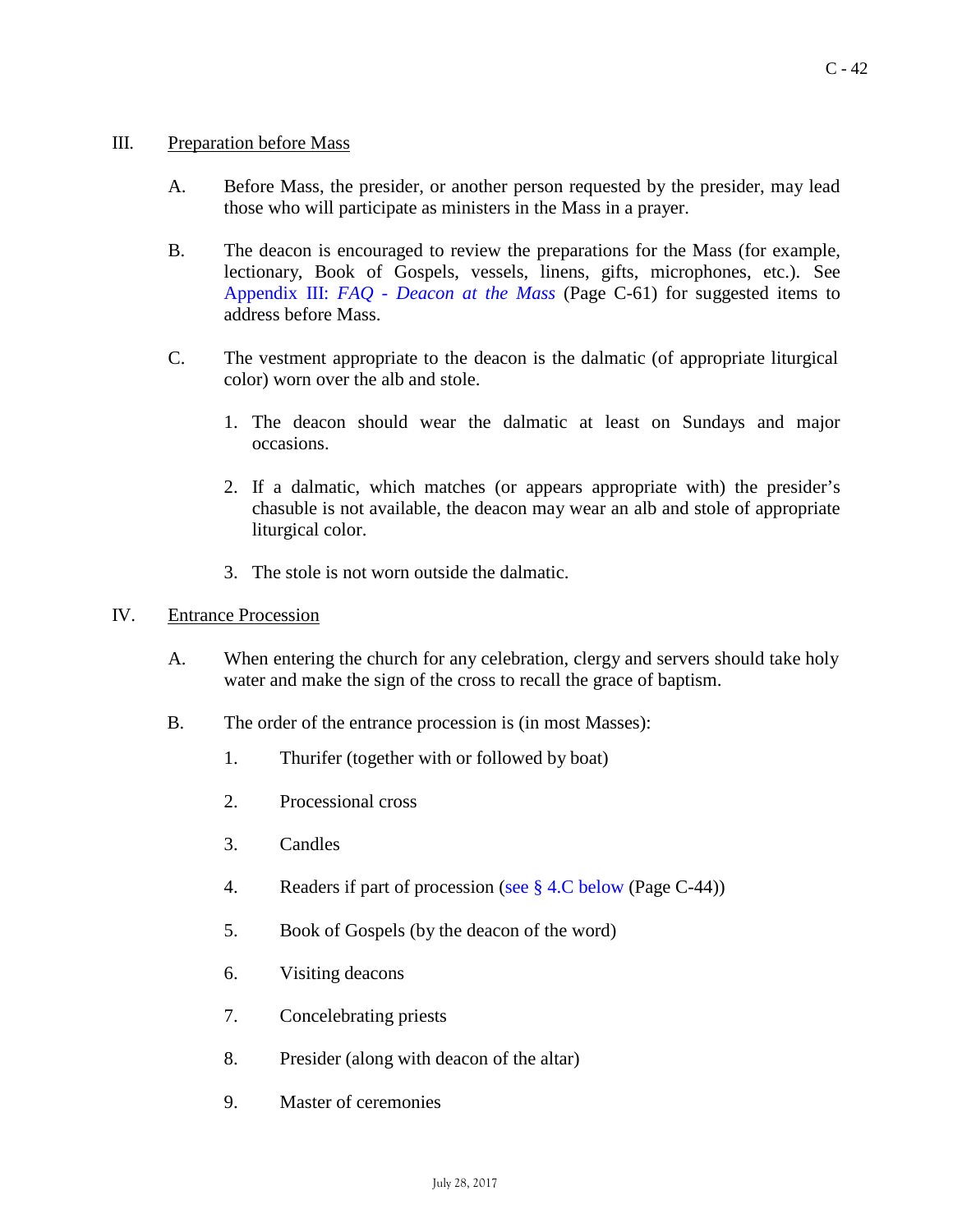- <span id="page-42-0"></span>C. Readers and extraordinary ministers of the Eucharist are not generally part of the procession. However, the presider may, at his option, invite readers to process.
- D. The Lectionary is not used in the procession; only the Book of Gospels, which should be carried only by a deacon.
	- 1. If a deacon is not present at the Mass, the Book of Gospels may be placed on the altar before Mass or, alternatively, a reader may carry the Book of Gospels in the absence of a deacon.
	- 2. If a deacon is at Mass, it is preferred that the Book of Gospels be used.
	- 3. If a Book of Gospels is not available, the deacon (one or both) should process alongside the presider.
- E. Visiting deacons and concelebrants should obtain instruction before Mass from the master of ceremonies or presider regarding the procession and seating arrangements. Visiting clergy should also obtain instruction about their role in the distribution of communion. The deacon of the altar may wish to verify that these instructions have been or will be given.
	- 1. Generally, only the deacon of the altar and the deacon of the word should be in the sanctuary with the presider and concelebrants.
	- 2. Generally, other deacons do not vest and are seated with the congregation.
		- a. At special and larger celebrations (ordinations, funerals, Chrism Mass, or other times when deacons come to Mass as a body), visiting deacons may vest and be seated in an appropriate location as directed by the presider, which is generally in a reserved pew near the sanctuary.
		- b. Visiting deacons do not approach the altar during the Liturgy of the Eucharist.
	- 3. If a deacon other than the deacon of the word or deacon of the altar is to deliver the homily, he may sit in the sanctuary but does not approach the altar during the Liturgy of the Eucharist.
	- 4. Visiting deacons who are not serving as the deacon of the word or deacon of the altar may assist in distributing communion, distribution of ashes, blessing of throats, etc.
		- a. When performing this function, the visiting deacon(s) should be properly vested.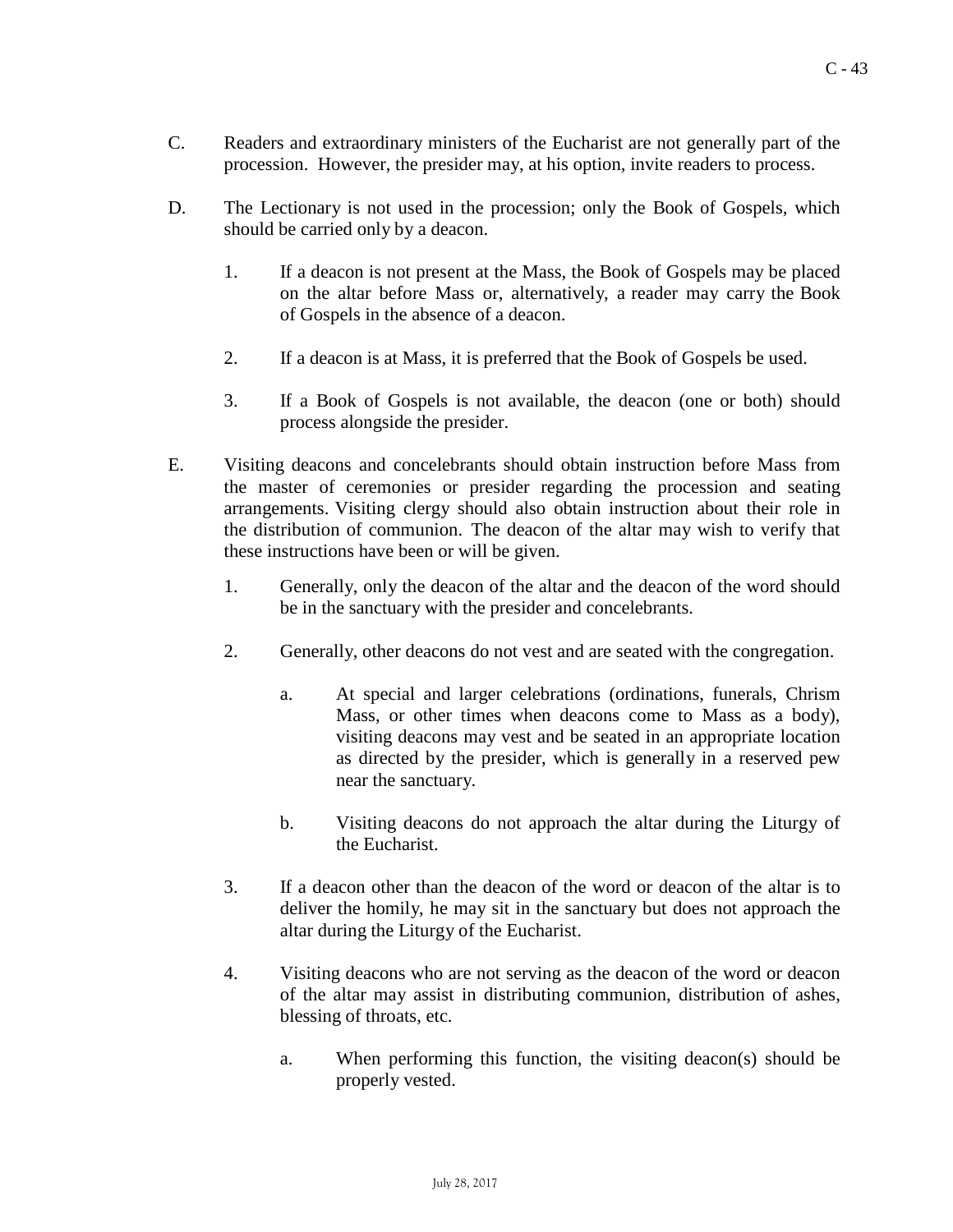- F. As the deacon of the word approaches the altar with the Book of Gospels, omitting the sign of reverence (do not kneel or bow), he places the Book of the Gospels on the altar and steps to the side to await the presider. The deacon of the word then reverences (kisses) the altar alongside the presider.
- G. As the deacon of the altar approaches the altar with the presider, he either genuflects or bows (as is appropriate) before the altar with the presider and then reverences (kisses) the altar alongside the presider and the deacon of the word.
- H. Upon entering the sanctuary, bow of the body is made to the altar when the Blessed Sacrament is not on or behind it (GIRM 274). One genuflects if the Blessed Sacrament is on or behind the altar.
	- 1. If the tabernacle is located in the sanctuary, the genuflection to it is only when the persons in the sanctuary first approach the altar and when they leave the sanctuary at the recessional but not repeatedly during Mass.
	- 2. All who pass before the Blessed Sacrament genuflect, unless they are carrying the processional incense, cross, or candles. These ministers bow their heads instead of genuflecting.
	- 3. During Mass, a bow is made when passing the altar.
	- 4. If the tabernacle is behind the altar and one passes between the altar and the tabernacle, the bow is made to the altar during Mass.
	- 5. When the entrance procession is large (for example, a large number of visiting deacons and concelebrants) and the tabernacle is behind the altar, there may be need to simply bow as they approach the altar
		- a. Such direction should be obtained before Mass from the presider or Master of Ceremonies.
	- 6. A bow should also be made to the Bishop upon approaching or before leaving him and when passing in front of him.
- I. If incense is being used, at the presider's option and instruction, the deacon may assist the presider in putting incense in the censer and follow the presider as the presider incenses the cross and the altar.
	- 1. If the deacon follows the presider, the purpose is for the deacon to hold vestments back away from the censer for the presider.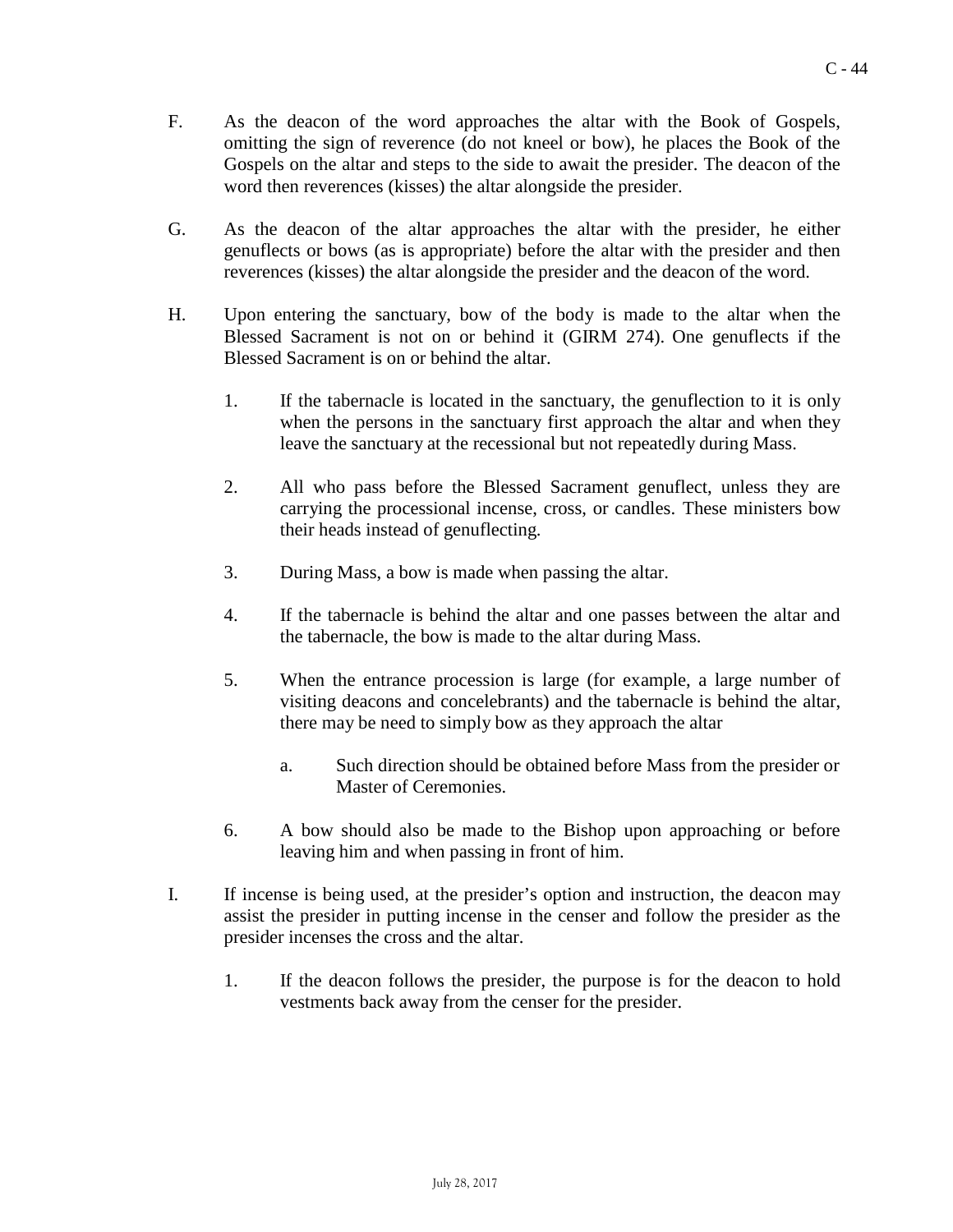- 2. If there is no need to hold vestments back, the preference is that the deacon not follow the presider during the incensation and, instead, move toward his seat or proper place (See [Appendix](#page-59-0) III: *FAQ - Deacon at the [Mass](#page-59-0)* (Page C-61) for the proper form of incensation).
- J. When one deacon is at the Mass, the deacon sits to the right of the presider.
	- 1. When the Bishop presides and there is one deacon, the deacon should sit to the right of the Bishop, and the pastor should sit to the left of the Bishop.
- K. When two deacons are present, it is preferred that the deacon of the word sit to the right of the presider and the deacon of the altar sit to the left of the presider.
	- 1. When the Bishop presides and there are two deacons, the deacons should sit on either side and next to the Bishop, and the pastor of the parish should sit in a prominent place.
- L. Generally, the posture of the deacon when standing is to have hands joined, palm to palm, fingers together, right thumb locked over the left. This applies during the procession and when standing. When sitting, generally, the deacon sits with hands on his lap or resting on the arms of the chair. He does not cross his legs.
- V. Introductory Rites
	- A. After the procession and any incensation, the presider makes the Sign of the Cross and greets the faithful.
	- B. If a server is not present, the deacon assists the priest with the Missal.
	- C. If Penitential Rite 6 is used, the priest or deacon announces or sings the invocations to which the congregation responds.
		- 1. The deacon should be careful not to spontaneously compose invocations but, instead, to read from the Missal or be otherwise prepared.
			- a. Sample invocations may be found in the Missal in Appendix VI, pp, 1316-1322.
	- D. If the rite of blessing and sprinkling of holy water is used, the deacon assists the presider.
		- 1. The deacon holds the water and follows the presider.
		- 2. If the congregation is large, there may be more than one water vessel and more than one aspergillum.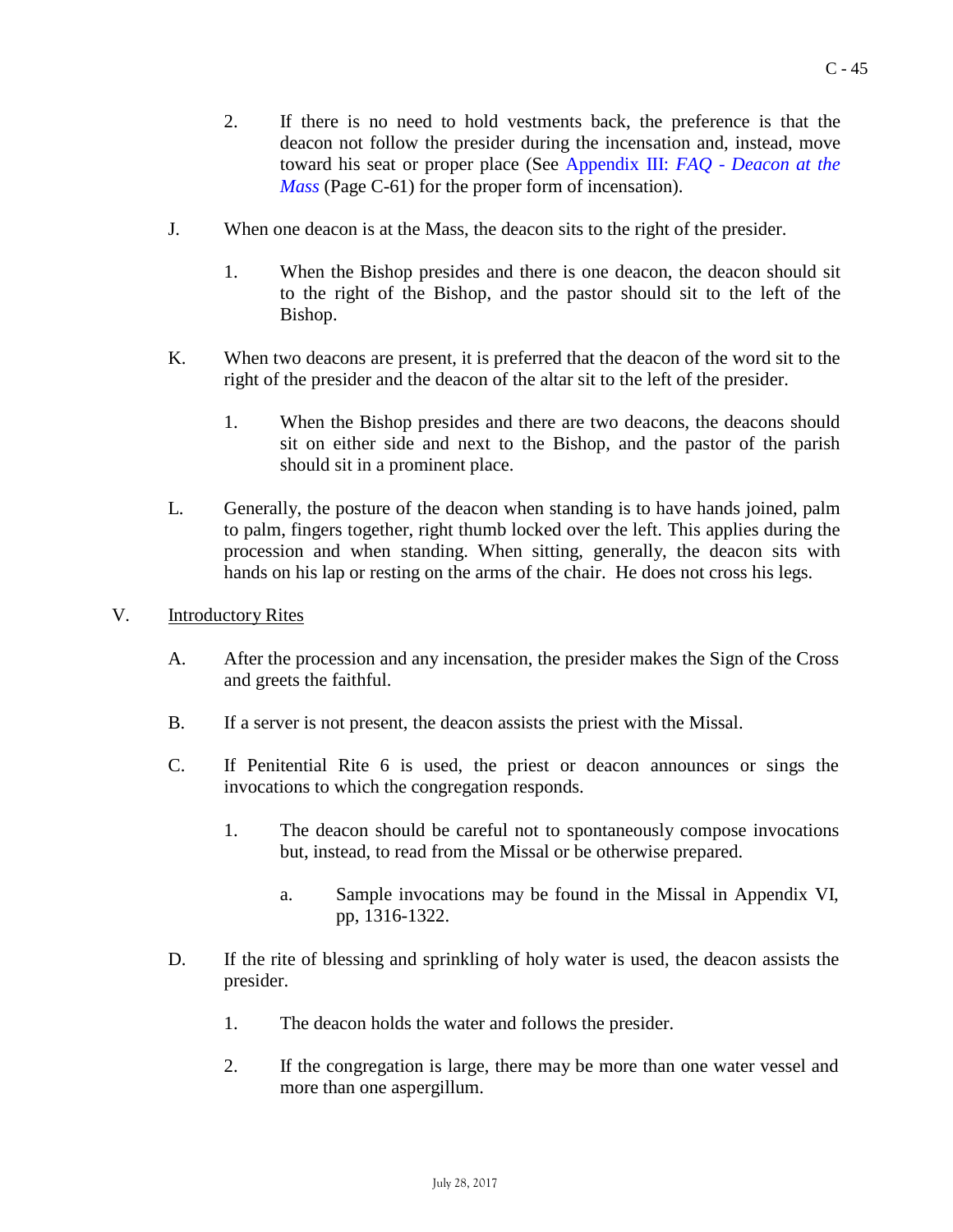- 3. If the congregation is large, the presider may instruct the deacon to assist by taking his own water vessel and aspergillum and sprinkling the faithful.
- 4. Generally, the deacon of word assists in this rite (both deacons may assist if necessary).

#### VI. Liturgy of the Word

- A. Ordinarily, the deacon does not read the readings or psalms. If lectors are not present, the deacon may wish to find appropriate substitutes (only in the case of last resort should the deacon read the readings or psalms).
- B. During all readings and psalms, the attention of all persons (including the deacon and presider) should be deliberately focused on the lector or cantor. One should exercise care not to give the impression that he is disinterested or not paying attention.
- C. All stand for the singing of the Alleluia or Verse before the Gospel.
	- 1. If the Alleluia or Verse before the Gospel is not sung, it should be omitted.
	- 2. The Alleluia or Verse before the Gospel is for the purpose of procession. Therefore, one should begin the actions surrounding the proclamation of the Gospel promptly after the music begins.
	- 3. The deacon should be generally familiar with movement and timing during the procession and, if necessary, include appropriate pauses (for example, before the altar, before the people, or before placing the book on the ambo).
	- 4. Additionally, if incense is used, the deacon should not move until after the presider has prepared the incense.
- D. At the appropriate time, the deacon makes a deep bow before the presider and asks for a blessing, saying quietly, "Your blessing, Father." The presider blesses the deacon with the words, "May the Lord be in your heart and on your lips, that you may proclaim his Gospel worthily and well, in the name of the Father, and of the Son, and of the Holy Spirit." The deacon signs himself with the Sign of the Cross and responds, "Amen."
- E. Bishop Vásquez prefers to remain seated until after he prepares the incense (if any) and blesses the deacon.
	- 1. In most cases, the alter servers will come and kneel before the Bishop before the Alleluia or Verse before the Gospel commences and the Bishop prepares the incense (prepared in silence).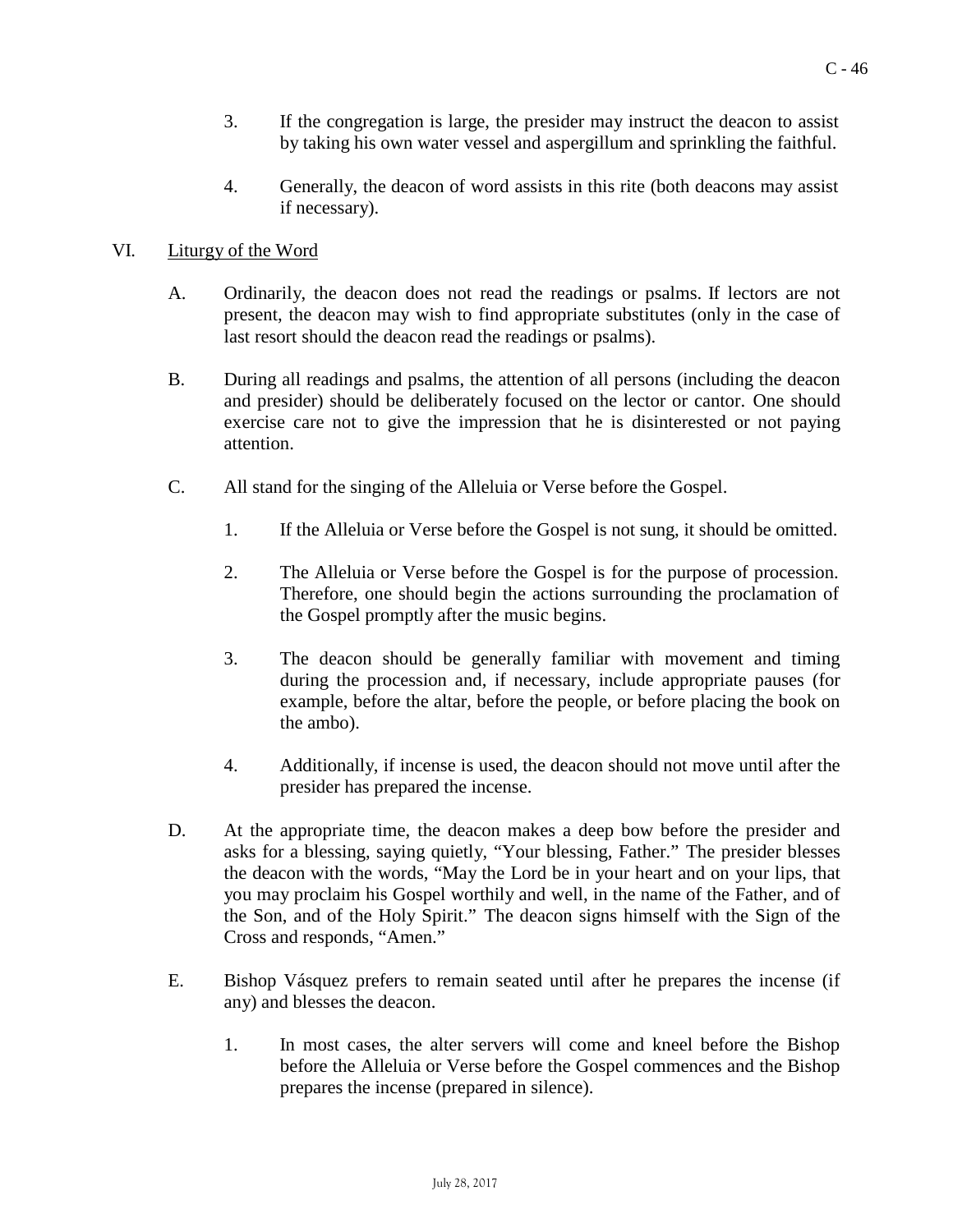- a. This step is omitted, if no incense is used.
- 2. The deacon of the word then stands, as does the congregation, and the Alleluia or Verse before the Gospel commences.
- 3. The deacon of the word then kneels before the Bishop (unless physically unable), says "Your blessing, Father," and receives the Bishop's blessing.
- 5. The deacon of the word then processes to the ambo in accordance with the protocol outlined above.
- 6. After the Bishop blesses the deacon of the word, he will stand, remove his miter, and take is crozier from the master of ceremonies or altar server.
- 7. Because the initiation of the Alleluia or Verse before the Gospel may vary from parish to parish, the deacon of the word may wish to confirm, before Mass, the movement described in this section with the altar servers, cantor, choir, and master of ceremonies.
- F. The deacon goes to the altar.
	- 1. Depending on local custom, he may be joined by servers with lighted candles and the incense bearer.
	- 2. After bowing to the altar, the deacon reverently takes the Book of Gospels and without further reverence to the altar, carries the book with solemnity to the ambo, preceded, if applicable, by the censer and servers with candles.
- G. At the ambo, the deacon, with hands joined, greets the people, by saying, "The Lord be with you."
	- 1. The deacon does not extend his hands during the greeting.
	- 2. He does not improvise on the liturgical greeting (for example, saying something similar to "Lord be with us" or "My brothers and sisters…").
- H. After the people respond "And with your spirit" to the deacon's greeting, the deacon makes the Sign of the Cross on the book and says at the same time "A reading from the holy Gospel according to…" He then makes the Sign of the Cross on his forehead, lips, and breast and all present do the same.
	- 1. If incense is used, the deacon then takes the censer from the server and incenses the book - not the congregation - with three single swings.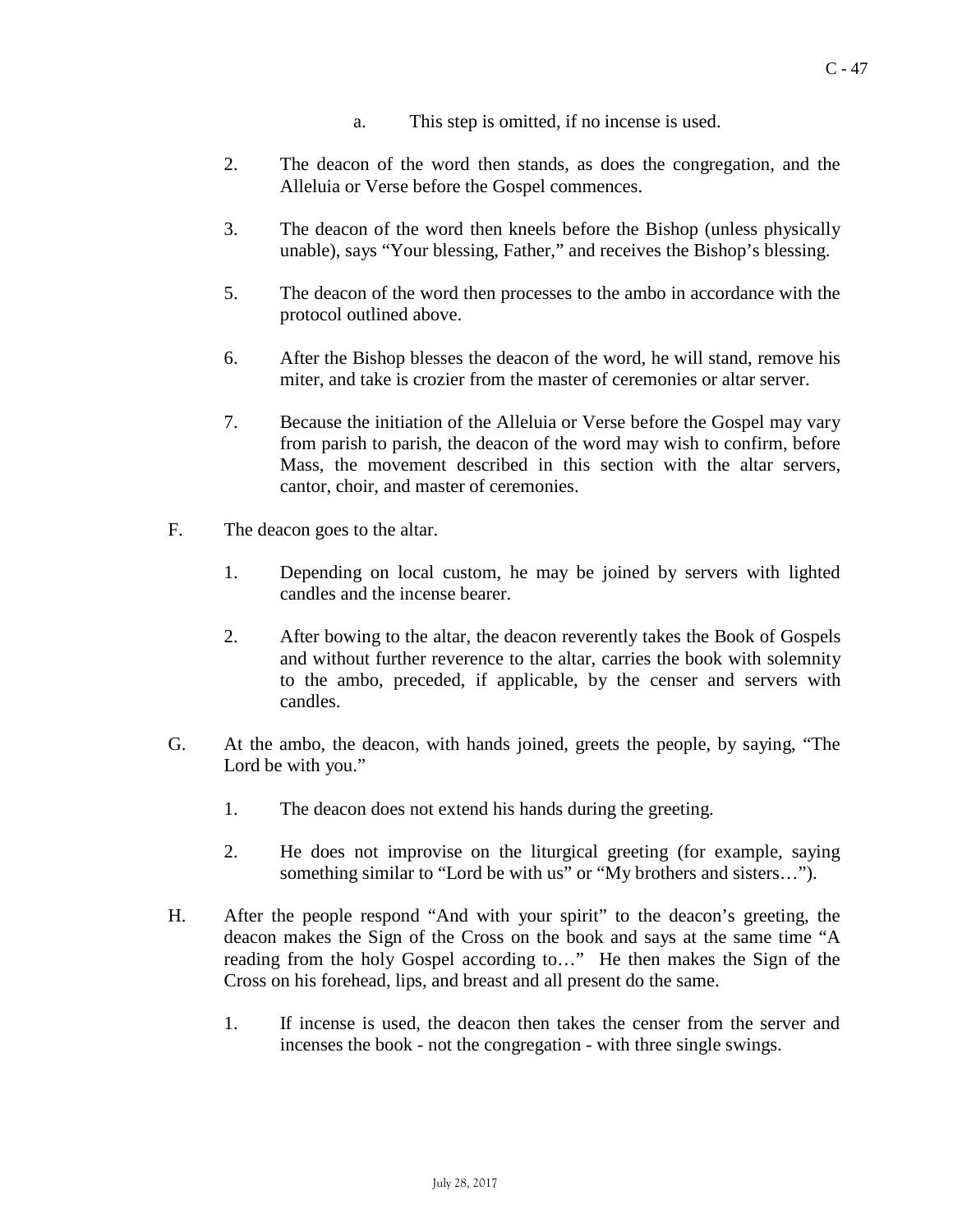- I. The deacon proclaims the Gospel reading.
	- 1. The deacon should not raise the book while proclaiming the Gospel or at the end of the Gospel reading when he says "The Gospel of the Lord."
	- 2. The deacon should not improvise by changing or adding to this concluding statement.
- J. After the Gospel reading and if the Bishop is not present, the deacon bends and kisses the book and quietly says "Through the words of the Gospel may our sins be wiped away."
	- 1. The deacon does not lift the book to reverence it.
	- 2. If the Bishop is present, the deacon brings the open book to the Bishop to reverence.
		- a. The deacon does not reverence the book if the Bishop is present.
	- 3. If the Bishop is present and the Book of Gospels is not used, the lectionary should not be brought to the Bishop.
	- 4. If the Bishop is present, the deacon should, before Mass, ascertain where he is to bring the Book of Gospels to the Bishop (for example, before the altar or at the Bishop's chair).
		- a. Bishop Vásquez prefers to remain standing at the presider's chair awaiting the deacon to bring the Book of Gospels for him to reverence.
- K. In more solemn celebrations, as circumstances allow, the Bishop may impart a blessing to the people with the Book of the Gospels. The deacon may want to ascertain before Mass if the Bishop intends to impart such a blessing.
- L. The deacon carries the Book of the Gospels to the credence table or another suitable and dignified place (GIRM 175).
- M. The homily is then presented by the presider, deacon, or other clergy participating in the liturgy.
	- 1. During the homily, the attention of all persons (including the deacon and presider) should be deliberately focused on the homilist.
	- 2. One should exercise care not to give the impression that he is disinterested or not paying attention.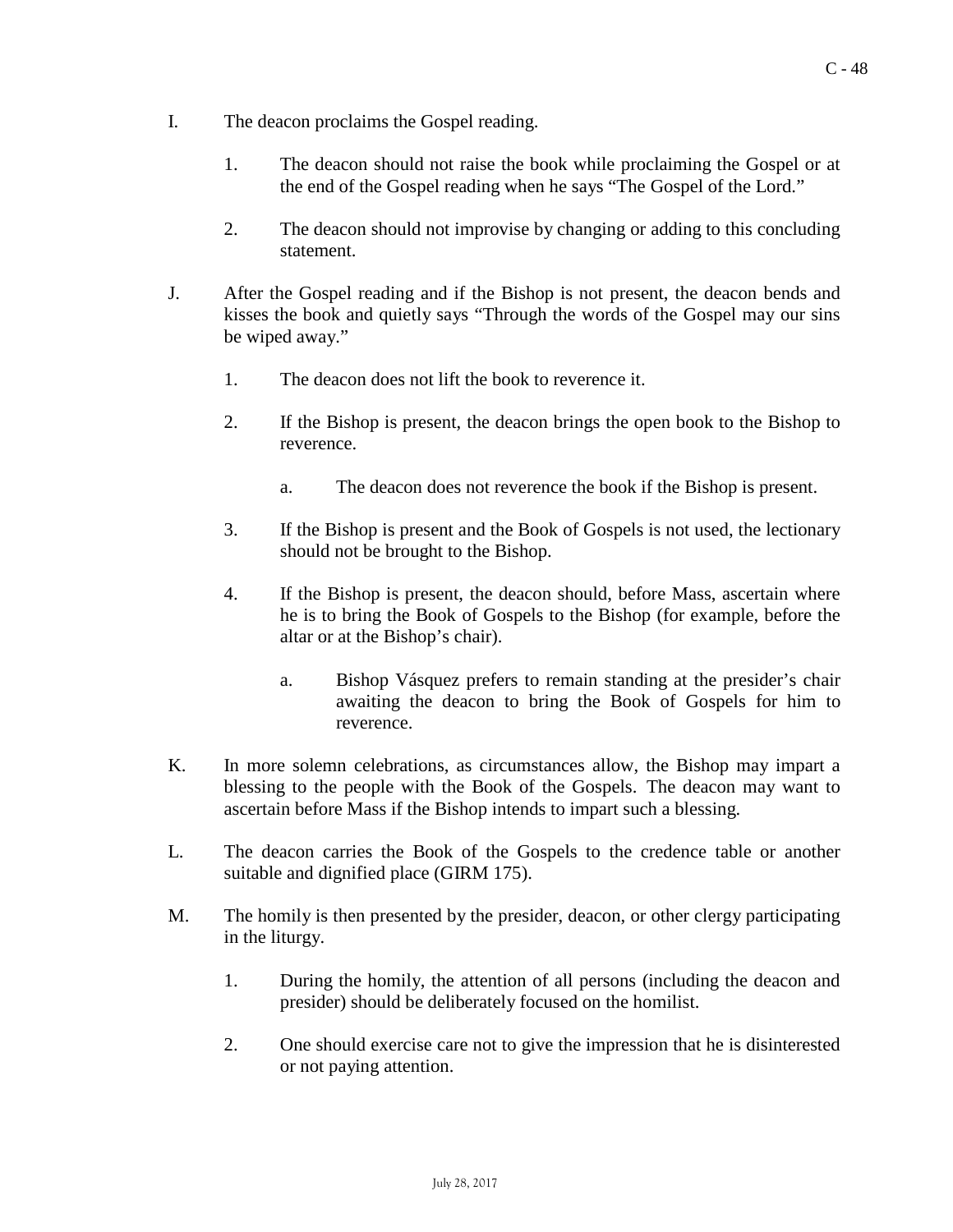- N. After the priest introduces the Universal Prayer the deacon of the word announces the intentions, as a rule. He remains at the ambo while the priest concludes the Universal Prayer.
	- 1. The deacon should not invite others to announce personal or special intercessions without the consent of the presider.

#### VII. Liturgy of the Eucharist

- A. After the Universal Prayer, while the presider remains at the chair, the deacon of the altar prepares the altar, assisted by the acolyte(s) or servers, but the care of the sacred vessels belongs to the deacon.
	- 1. In a larger Mass, it may be necessary and expedient to have many of the cups pre-filled and to have ciboria pre-filled.
	- 2. Any pre-filling should be at the instruction of the presider.
		- a. If the Bishop presides, the preference is to pre-fill the cups, except the presider's chalice, when more than four (4) cups are used.
	- 3. The deacon of the word remains at his chair/place until after the Prayer over the Offerings.
- B. The deacon of the altar then assists the presider in receiving the people's gifts.
- C. After the deacon hands the presider the paten with the bread to be consecrated, he pours wine and a little water into the presider's chalice saying quietly: "By the mystery of this water and wine may we come to share in the divinity of Christ who humbled himself to share in our humanity." He then passes the chalice to the presider.
	- 1. When preparing the chalice, the deacon should not:
		- a. Bless the cruets in which the water and wine are brought forward
		- b. Pour water into the flagon
		- c. Pour water into the other cups
	- 2. He may also make this preparation of the chalice at the side table.
- D. All gifts to be consecrated should be placed on the corporal.
	- 1. Gifts should be spread out and not crowded.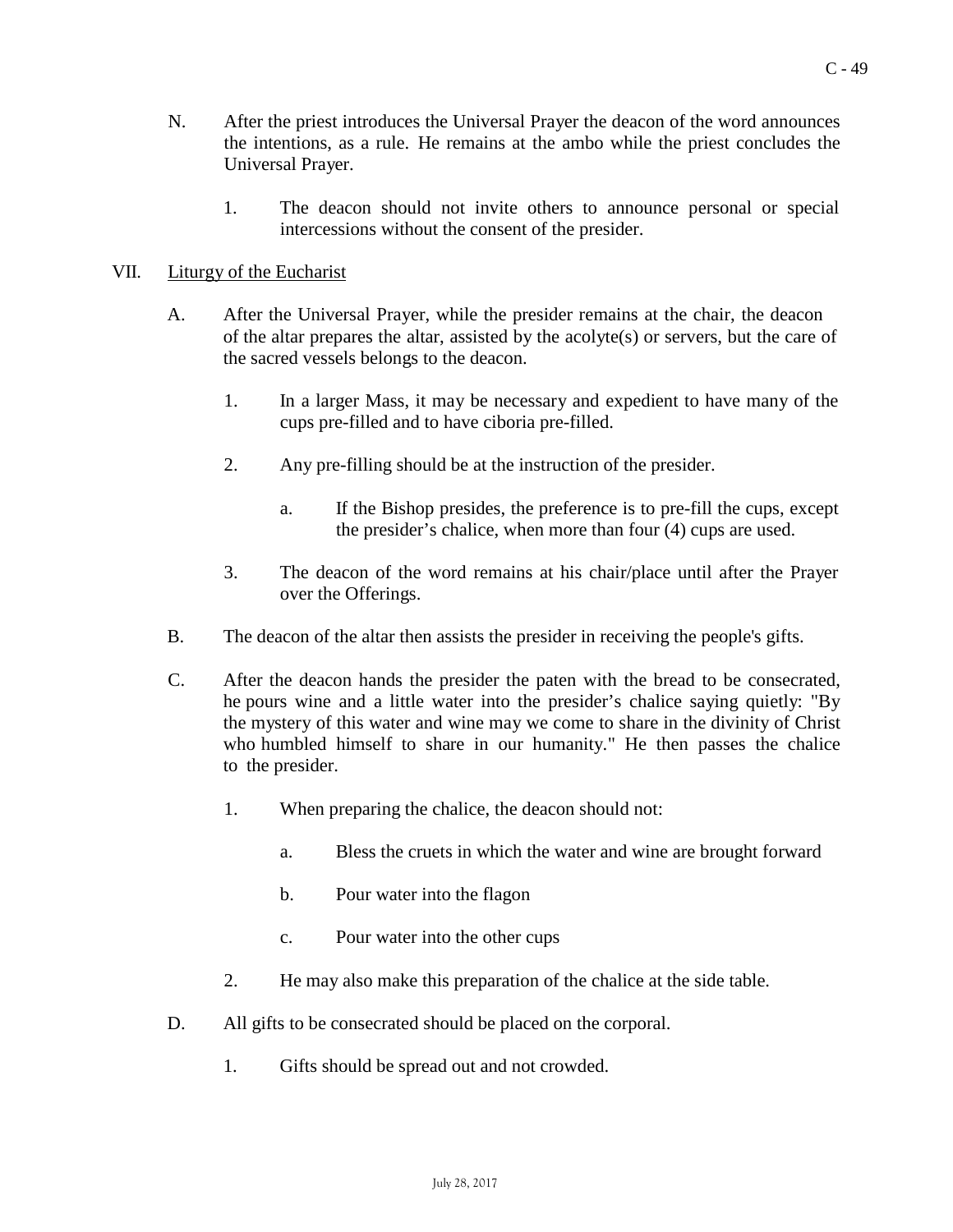- 2. Additional corporals may be used.
- E. The deacon of the altar stands to the right of the presider, but away from the altar (back several paces, indicating that he is not a concelebrant). The deacon of the word stands to the left of the presider, but away from the altar.
	- 1. During the Eucharistic Prayer, the deacons stand near but slightly behind the presider, so that, when needed, the deacon of the altar may assist the presider with the chalice or the Roman Missal.
	- 2. If there are concelebrants, the deacons may need to deviate his position slightly to accommodate the concelebrants.
- F. If incense is used, the deacon of the altar may, at the discretion of the presider, assist the presider with the incensation of the gifts, the cross and the altar. Afterward, the deacon incenses the presider, the concelebrants, and the people (GIRM 178). (See [Appendix](#page-59-0) III: *FAQ - Deacon at the Mass* (Page C-61) for the proper form of incensation).
	- 1. The order of incensation by the deacon is:
		- a. The presider
		- b. Any concelebrants (who may be seated in different locations), and then
		- c. Visiting deacons and the people, together
	- 2. Normally, one incensation for the entire congregation should be sufficient regardless of the number of pew sections.
	- 3. All incensations are to be three (3) single swings.
- G. As a general rule, from the epiclesis until after the elevation of the chalice, the deacon remains kneeling.
	- 1. If the deacon is physically unable to kneel, the deacon bows when the presider genuflects after the consecration.
		- a. If one deacon is unable to kneel, the other deacon, if any, should not kneel but bow.
	- NOTE: The preference is that the deacon kneels when the presider extends cupped hands over the host at the time of consecration (the epiclesis) to the point where the presider says "The mystery of faith." Eucharistic Prayer I calls for the presider to make the Sign of the Cross over the bread prior to extending cupped hands in the Eucharistic epiclisis.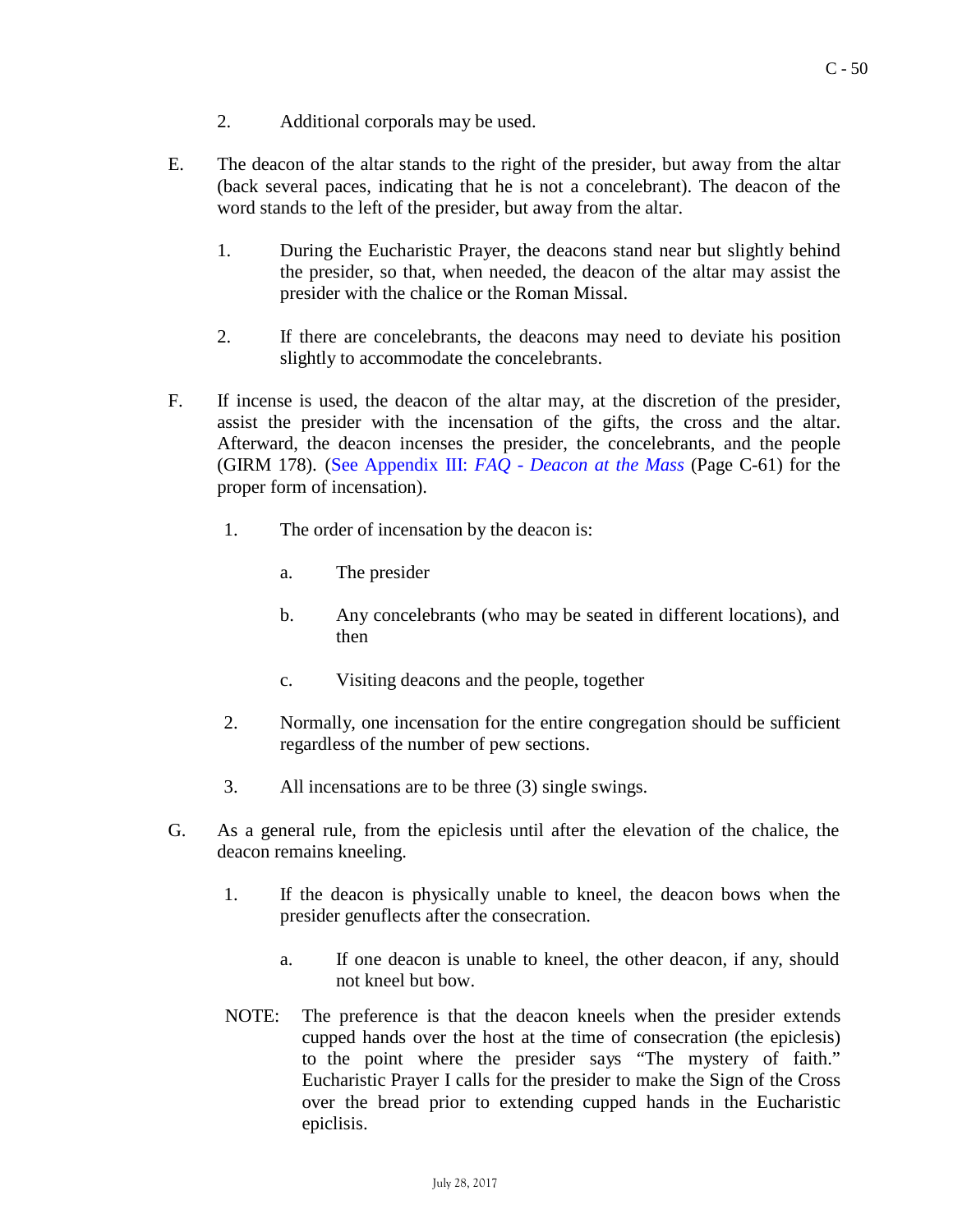- H. If there are several deacons present and if there will be incensation at the elevation, one of the deacons (usually the deacon of the word) goes to place incense in the censer for the consecration and then incenses at the elevation of the host and the chalice (GIRM 179).
	- 1. In this event, the deacon should know, in advance, where he will kneel and whether a server will assist him.
- I. The invitation, "The mystery of faith," is said by the presider.
- J. At the final doxology of the Eucharistic Prayer, the deacon of the altar stands next to the presider, and after the presider hands him the chalice, he elevates the chalice as the presider raises the paten with the Eucharistic bread, until the people have responded with the acclamation "Amen" (GIRM 180).
	- 1. The chalice and paten should be raised in unison to a similar height and near one another (no more than one or two feet apart).
- K. The final doxology of the Eucharistic Prayer is said alone by the presider and any concelebrants.
- L. During the "Our Father," the deacon stands at his place (slightly behind the presider). His posture is hands folded together.
- M. After the presider has said the prayer for peace and the greeting "The peace of the Lord be with you always" and the people have made the response "And with your spirit," the deacon of the altar may invite all to exchange the sign of peace, saying, with hands joined and facing the people: "Let us offer each other the sign of peace." He himself receives the sign of peace from the presider and may offer it to the other ministers near him (GIRM 181).
	- 1. The deacon should not improvise by changing or adding to the words of invitation.
- N. Unless otherwise instructed by the presider, the deacon of the altar approaches the tabernacle and brings any reserved hosts to the altar during the time the people are exchanging the sign of peace.
- O. During the Agnus Dei, as the presider breaks the Body of Christ, the deacon of the altar may assist the presider in apportioning Body of Christ into the ciboria.
- P. If there are concelebrants, the paten is brought to the concelebrants either by the presider, deacon, or master of ceremonies.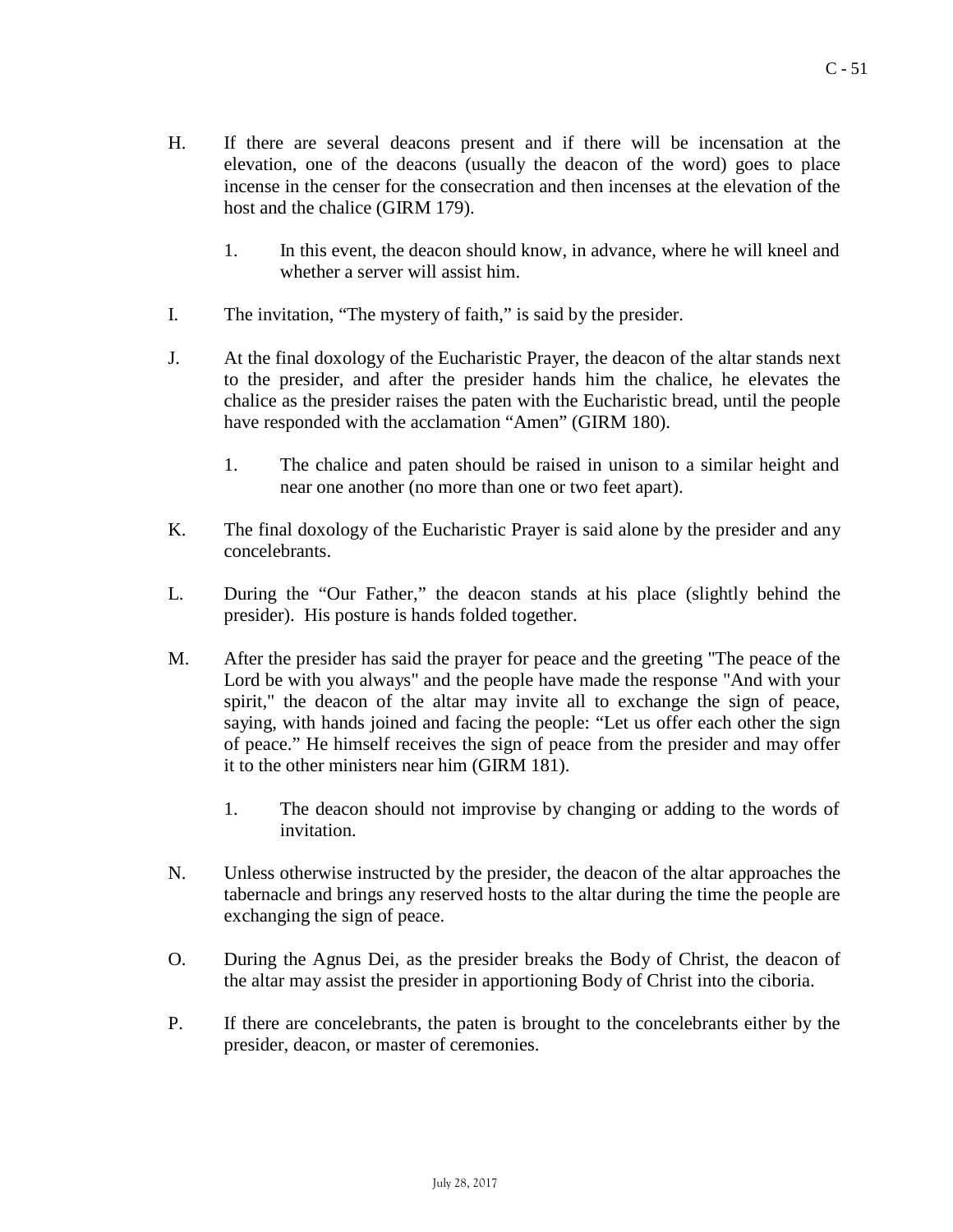- 1. The deacon does not take a portion of the Body of Christ for himself and hold it, because he is not a concelebrant.
- Q. Immediately after the presider has drunk from the chalice, and before any concelebrants receive from the chalice, he turns and gives Communion under both kinds to the deacon of the altar and the deacon of the word.
	- 1. A deacon receives the Eucharist from the presider.
	- 2. The deacon does not take the Body of Christ from a paten or take the chalice from the altar, as if he were a concelebrant.
- R. After the deacons receive both the Body and Blood from the presider, any concelebrants move to the altar to receive from the chalice.
	- 1. If there are many concelebrants, the presider or deacons should space the other chalices on the altar so that more than one concelebrant at a time may receive from the chalice.
- S. The deacons may assist the presider in distributing holy communion to and handing the vessels to the extraordinary ministers of holy Communion.
- T. The deacon then assists the presider in giving holy communion to the people.
	- 1. If there are multiple Eucharistic bread ciboria, the ciboria containing the Body of Christ should be ministered by ministers in the following order:
		- a. The presider
		- b. Concelebrants
		- c. Deacons of the altar and word
		- d. Visiting deacons
		- e. Extraordinary ministers of holy Communion
	- 2. Because the deacon is the minister of the chalice, the deacon of the word and the deacon of the altar (assuming they are not distributing the Eucharistic bread) should minister the chalice before any distribution chalices are taken by any concelebrants.
	- 3. It is not proper for an extraordinary minister of holy Communion to distribute the Body or Blood of Christ instead of a priest or deacon who is participating in the Mass (exceptions for physical conditions may apply).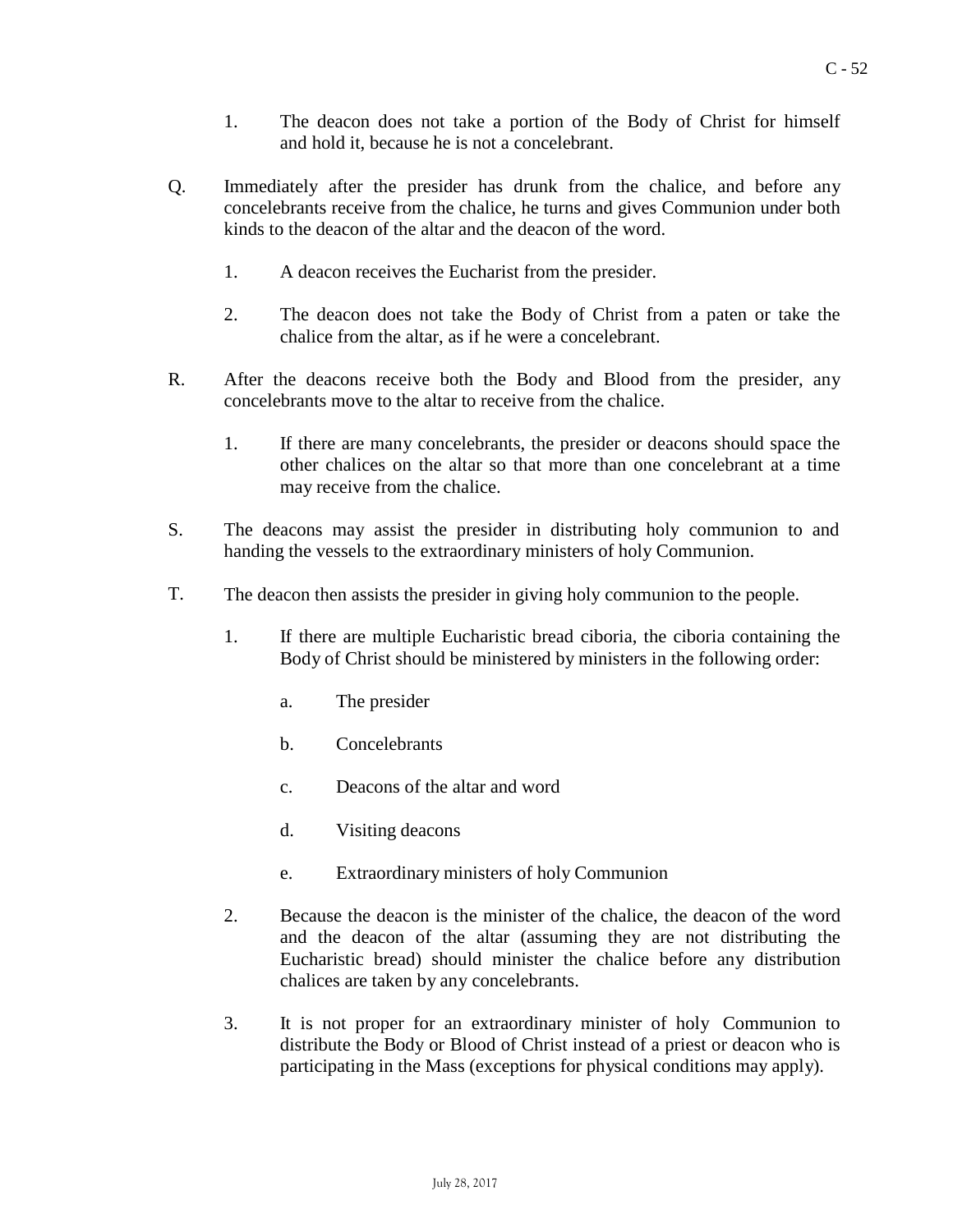- U. When the distribution is completed, the deacon immediately and reverently consumes, at the altar, all of the Blood of Christ which remains.
	- 1. He may be assisted, if needs dictate, by other deacons and priests (GIRM 182) or, in their absence, by extraordinary ministers of holy Communion.
- V. After the distribution of communion, the deacon returns to the altar with the presider and collects any remaining hosts or fragments.
	- 1. The deacon of the altar (preferred), or acolyte, or extraordinary minister of holy Communion places any reserve in the tabernacle.
- W. If not already placed on a side table by those distributing holy communion, the deacon of the altar takes the chalice and other vessels to the side table, where he purifies them and arranges them in the usual way. The presider returns to the chair.
	- 1. It is permissible to leave the vessels to be purified, suitably covered and at a side table on a corporal, to be purified immediately after Mass following the dismissal of the people (GIRM 183).
		- a. Purification of the vessels after Mass is the preferred practice, at a Mass at which the Bishop presides, unless the purification of the vessels may be completed as holy communion is distributed prior to the time that the Bishop returns to his chair and is seated.

#### VIII. Concluding Rite

- A. Following the Prayer After Communion, if there are any brief announcements, one of the deacons may make them, unless the priest prefers to do so himself (GIRM 184).
- B. If a more solemn formula for the blessing is used, or a prayer over the people, the deacon of the altar says: "Bow down for the blessing" after the presider says "The Lord be with you."
- C. After the presider's blessing, the deacon of the altar, with hands joined and facing the people, dismisses them, using one (1) of the following:
	- 1. Go forth, the Mass is ended.
	- 2. Go and announce the Gospel of the Lord.
	- 3. Go in peace, glorifying the Lord by your life.
	- 4. Go in peace.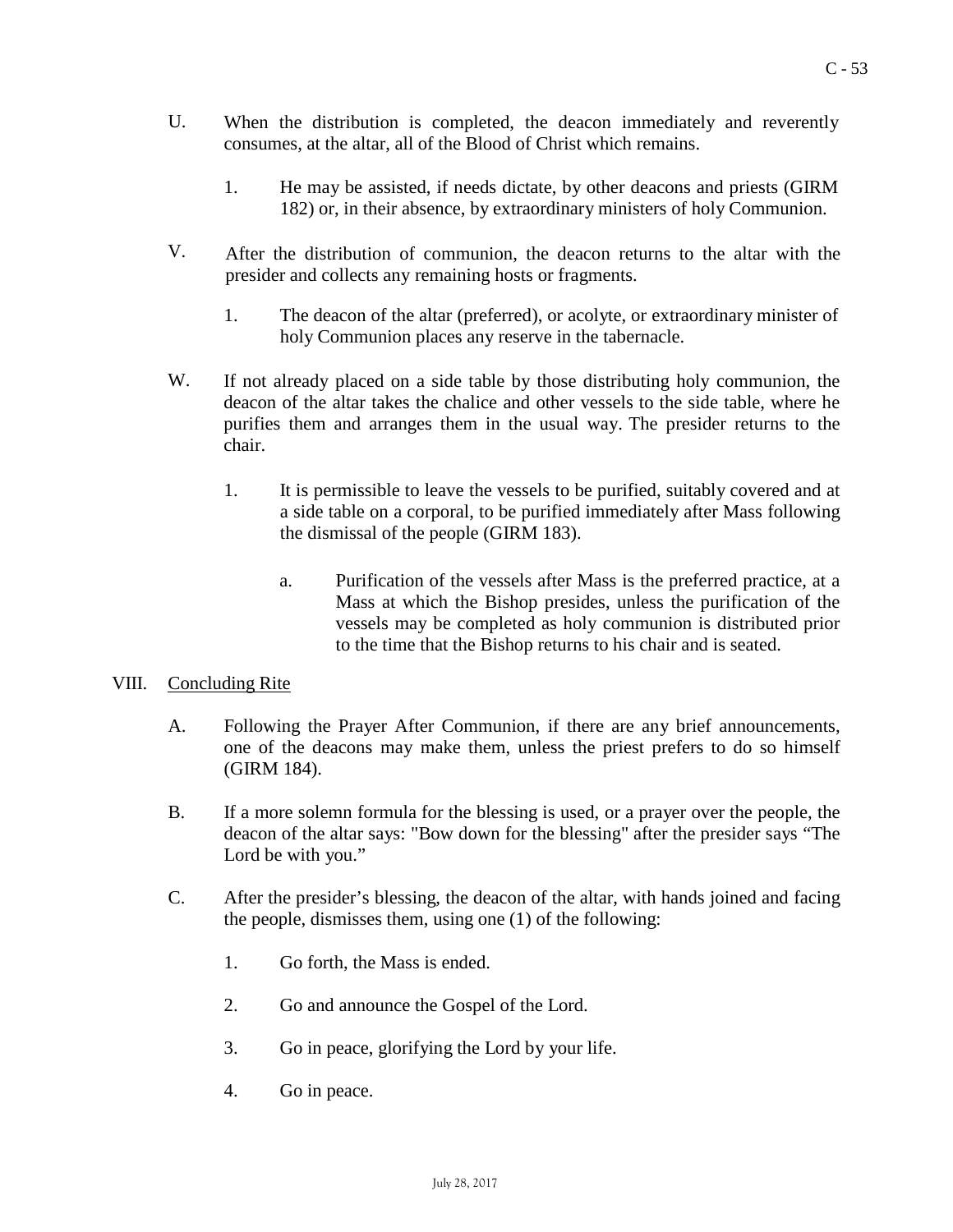NOTE: The deacon should not improvise or change the words of dismissal.

D. Along with the presider, the deacon venerates the altar with a kiss, genuflects or makes a profound bow, and leaves in the manner prescribed for the entrance procession (GIRM 186).

#### IX. Recessional

- A. The order of the recessional is (in most Masses):
	- 1. Processional cross
	- 2. Servers with candles
		- a. If used in the entrance procession
		- b. The thurible and boat are left in the sacristy or sanctuary
	- 3. Other servers
	- 4. Visiting deacons
	- 5. Concelebrating priests
	- 6. Presider with the deacon of the altar and the deacon of the word at his side
		- a. The Book of the Gospels is left in the sanctuary
		- b. If the aisle is narrow the deacons should walk slightly behind the presider
		- c. If the Bishop is the presider, the deacon (one or both) should walk slightly behind the Bishop
	- 7. Master of ceremonies
- B. Normally, readers and extraordinary ministers of holy Communion are not part of the recessional.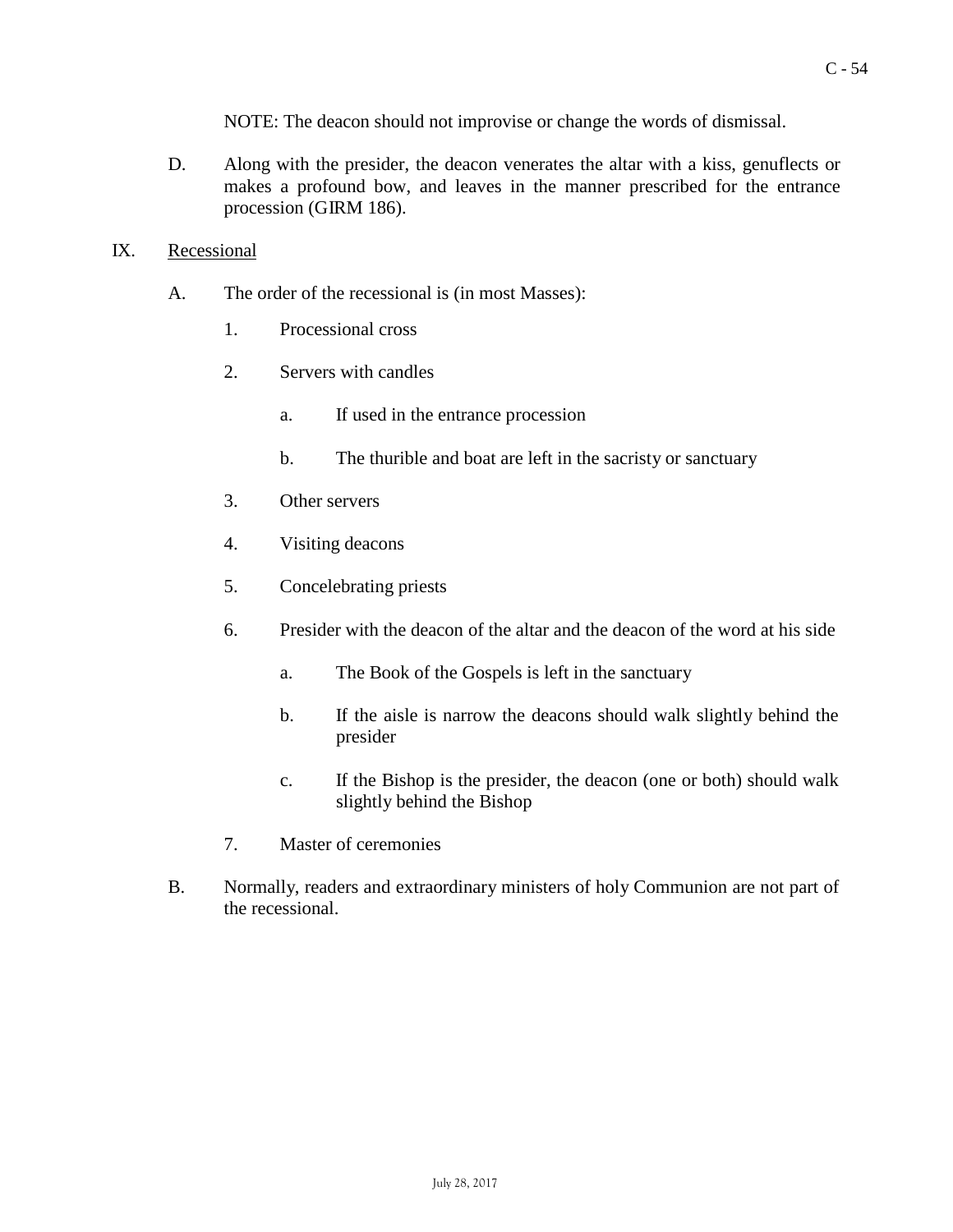### <span id="page-54-0"></span>**Appendix I: Funeral Planning Form**

#### **Funeral Planning Form**

#### **TO:** OFFICE OF THE DIACONATE, DIOCESE OF AUSTIN

FROM: Deacon: Deacon: Deacon: Date:

In accordance with the approved *Guidelines for the Burial of a Deacon* in the Diocese of Austin, the following information concerning my personal request/preferences relative to burial arrangements in the event of my death is voluntarily submitted. These requests are to be considered valid upon receipt and until they are modified or rescinded by me by sending written notification to the Director of Diaconal Ministry for the Diocese of Austin. If I am married, I represent that: (i) I have discussed these requests with my wife; and (ii) she acknowledges my requests by signing below. I understand that these requests are not to be considered as my last will and testament, rather an informal document intended to assist the Office of Diaconal Ministry, the Bishop of the Diocese of Austin, and the Director of the Office of Worship in carrying out their responsibilities pertinent to my burial arrangements. I understand that it is my responsibility to review this form at least every five years.

| Last Name    | First | Middle Initial | Wife's First Name |     |
|--------------|-------|----------------|-------------------|-----|
| Home Address |       | City           | <b>State</b>      | ZIP |
| Home Phone   |       |                |                   |     |

I request the following deacon/priest to serve as coordinator to assist my family in supervising the burial arrangements.

Deacon/Priest Name Address Telephone

If the above cannot perform duties as coordinator, I request the following alternates.

Deacon/Priest Name Address Telephone

Deacon/Priest Name Address Telephone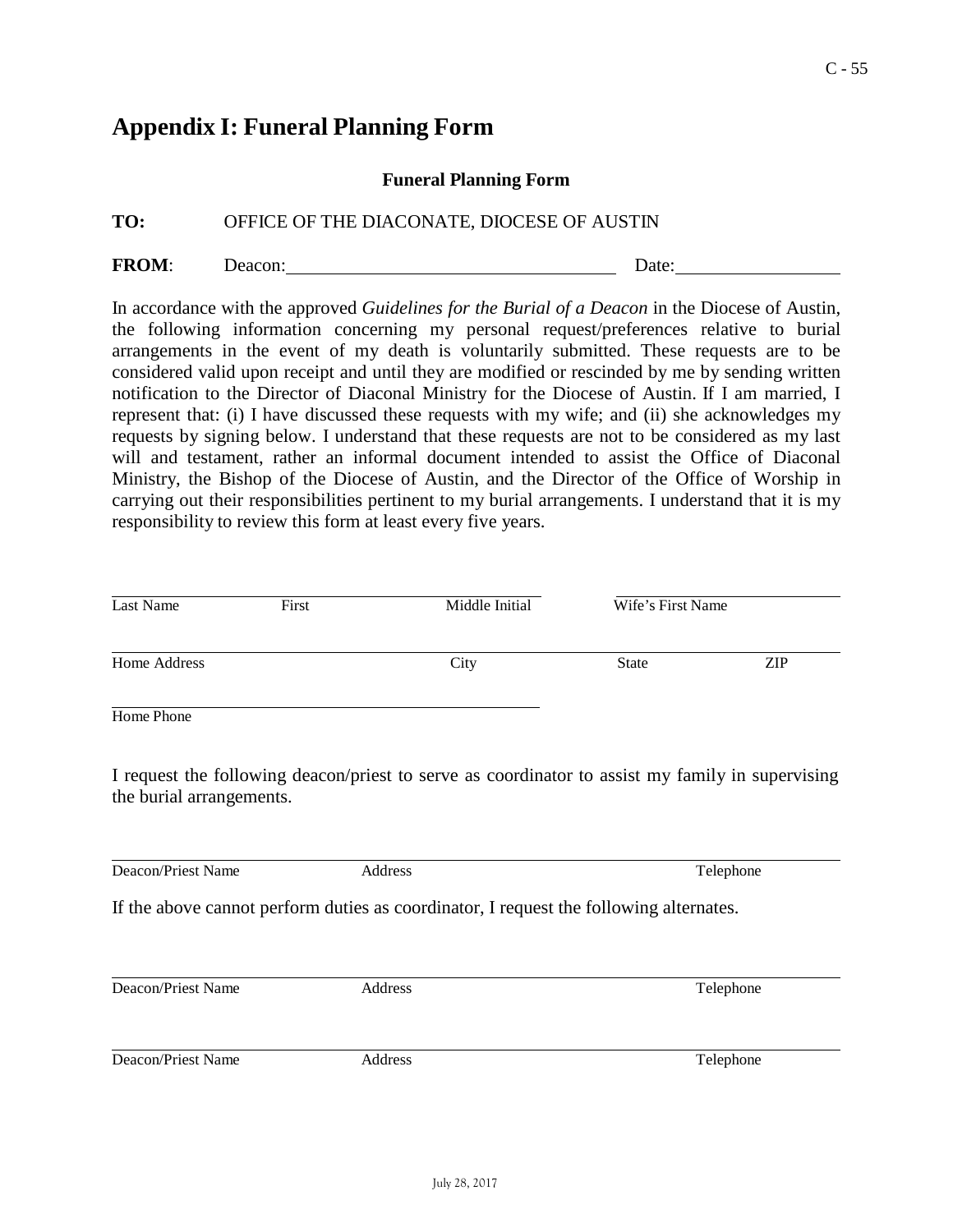I (am) (am not) a veteran.

I (do) (do not) wish an American flag.

I (do) (do not) wish a military honor guard at the graveside.

I wish the following person to lead the vigil service.

| <b>First Preference:</b> |         |           |  |
|--------------------------|---------|-----------|--|
| Deacon/Priest/Other Name | Address | Telephone |  |
| Second Preference:       |         |           |  |
| Deacon/Priest/Other Name | Address | Telephone |  |

I understand that the Bishop is the celebrant of the funeral Mass (unless he is unable to attend). I would like the following priests to concelebrate as well as any other priests attending and who wish to do so (list in order of preferred substitute celebrant if the Bishop cannot preside):

(1) Rev:  $(2)$  Rev:

(3) Rev:  $(4)$  Rev:

I would like the following deacon(s) to assist at the Mass:

Deacon Deacon Deacon Deacon

I would like Deacon or Rev. to be the homilist.

It (is) (is not) my intention to be cremated.

I understand that the preference is that remains are to be cremated after the funeral Mass and that the body is to be in a casket during the funeral Mass and vigil service. (See *Order of Christian Burials*).

I would like to be vested in: \_\_\_\_\_\_ my alb, stole, and dalmatic

my alb and stole

I do not wish to be vested in liturgical vestments

Note: If you choose not to be vested in liturgical vestments, you will be dressed in appropriate attire chosen by your family. In such a case, your stole may be placed on or near the casket but not over secular attire.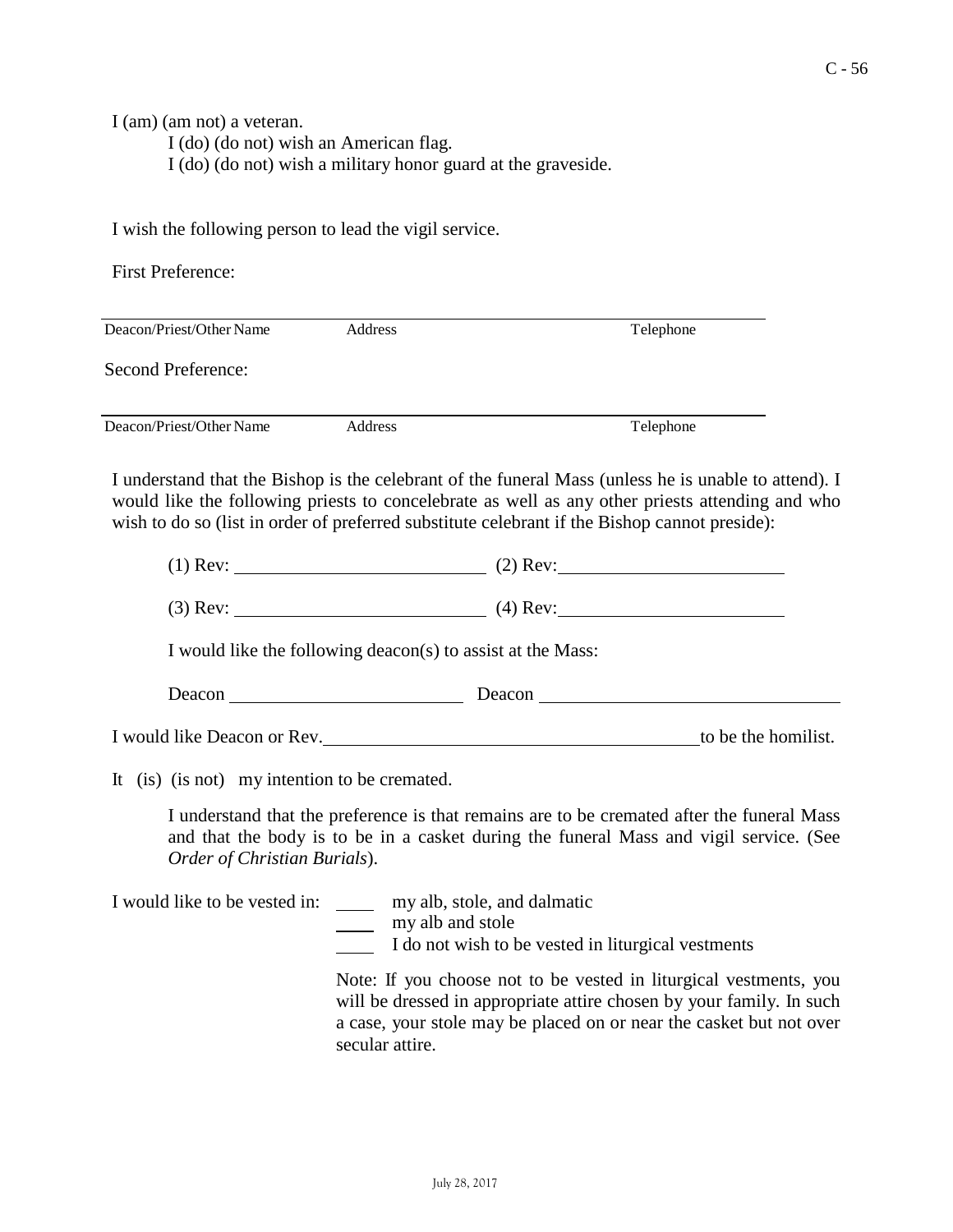$C - 57$ 

Liturgy requests for vigil service:

| Music:                                                                                                                                                                                    |
|-------------------------------------------------------------------------------------------------------------------------------------------------------------------------------------------|
| I (wish) (do not wish) to invite comments near the end of the vigil service to be made by a friend<br>or a family member.                                                                 |
| If so, by whom? $\qquad \qquad$                                                                                                                                                           |
| Liturgy requests for Mass:                                                                                                                                                                |
|                                                                                                                                                                                           |
|                                                                                                                                                                                           |
| Music (processional, recessional, presentation of gifts, communion, etc.): ________________________                                                                                       |
| ,我们也不会有什么。""我们的人,我们也不会有什么?""我们的人,我们也不会有什么?""我们的人,我们也不会有什么?""我们的人,我们也不会有什么?""我们的人<br>I (wish) (do not wish) to invite comments to be made after communion by a friend or family<br>member. |
| If so, by whom?                                                                                                                                                                           |
|                                                                                                                                                                                           |
| Other information that may be of assistance to those planning the liturgy and burial:                                                                                                     |
| The foregoing are my requests as of the date signed.                                                                                                                                      |
| Date:                                                                                                                                                                                     |
| I acknowledge that I have read this form and understand my husband's requests (if married).<br>Wife's Signature:<br>Date:                                                                 |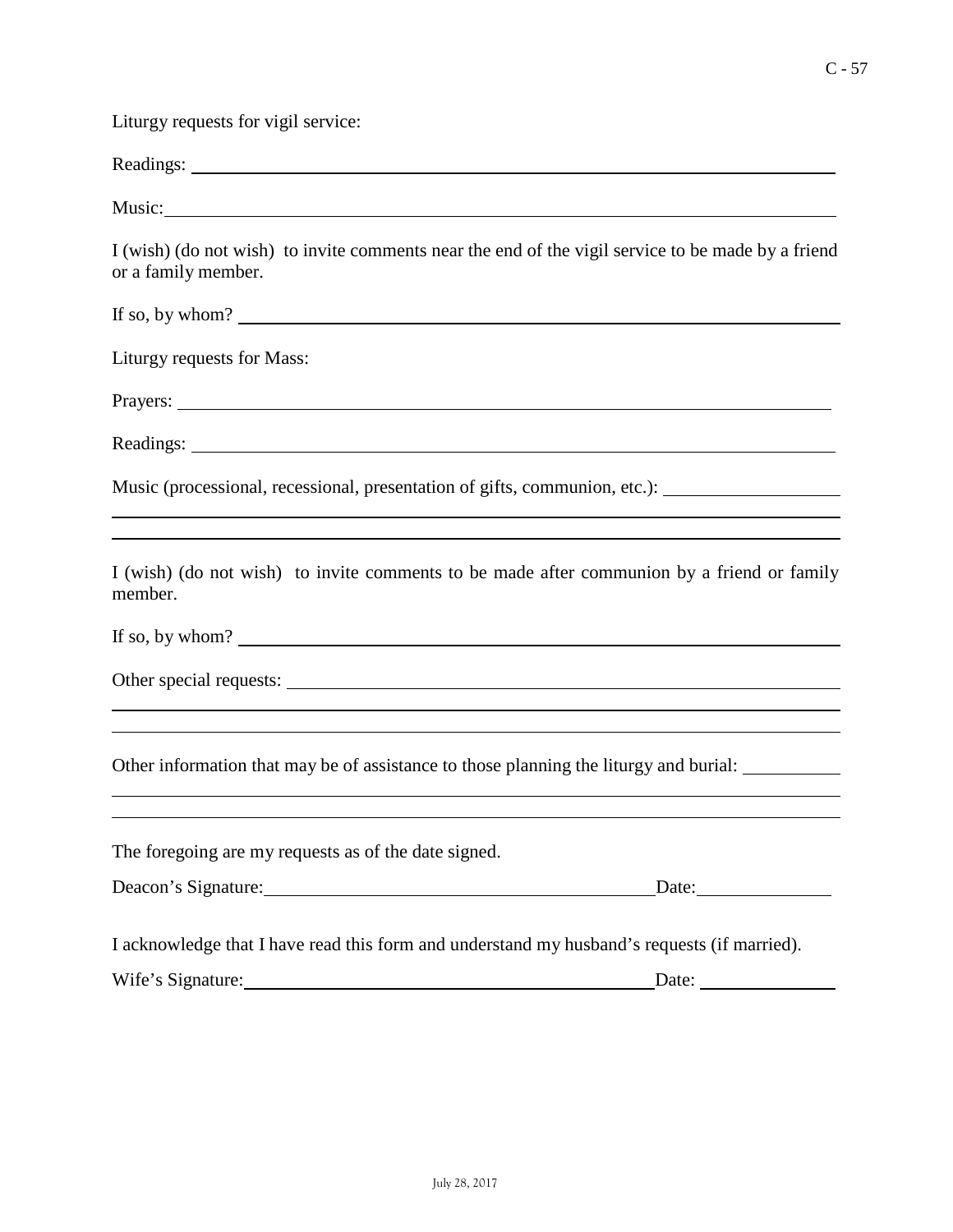#### **Recommendation**

It is best for those whom you wish to participate in your vigil service and funeral Mass to be aware of your preferences. You are encouraged to let them know that you have designated them on this form and request that they be willing to participate.

You are encouraged to provide a copy of this form to the person or persons who will be responsible for organizing your funeral arrangements (spouse, children, or others).

Update this form from time to time as may be necessary.

#### **Return to:**

The Director of Diaconal Ministry Diocese of Austin 6225 Highway 290 East Austin, TX 78723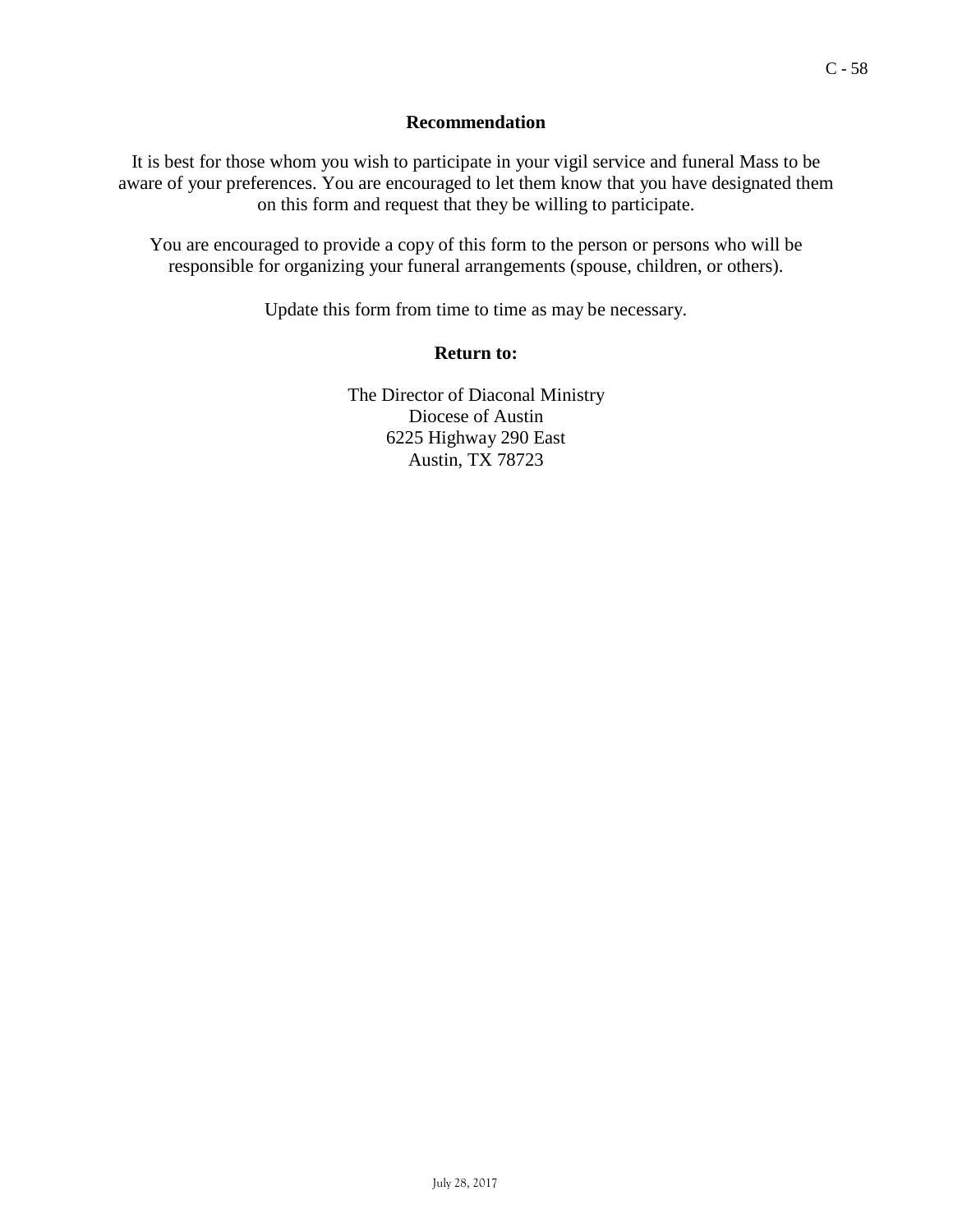## **Appendix II: Diaconate Formation Program**

Appendix II is the *Deacon Formation Program Manual* for the Diocese of Austin.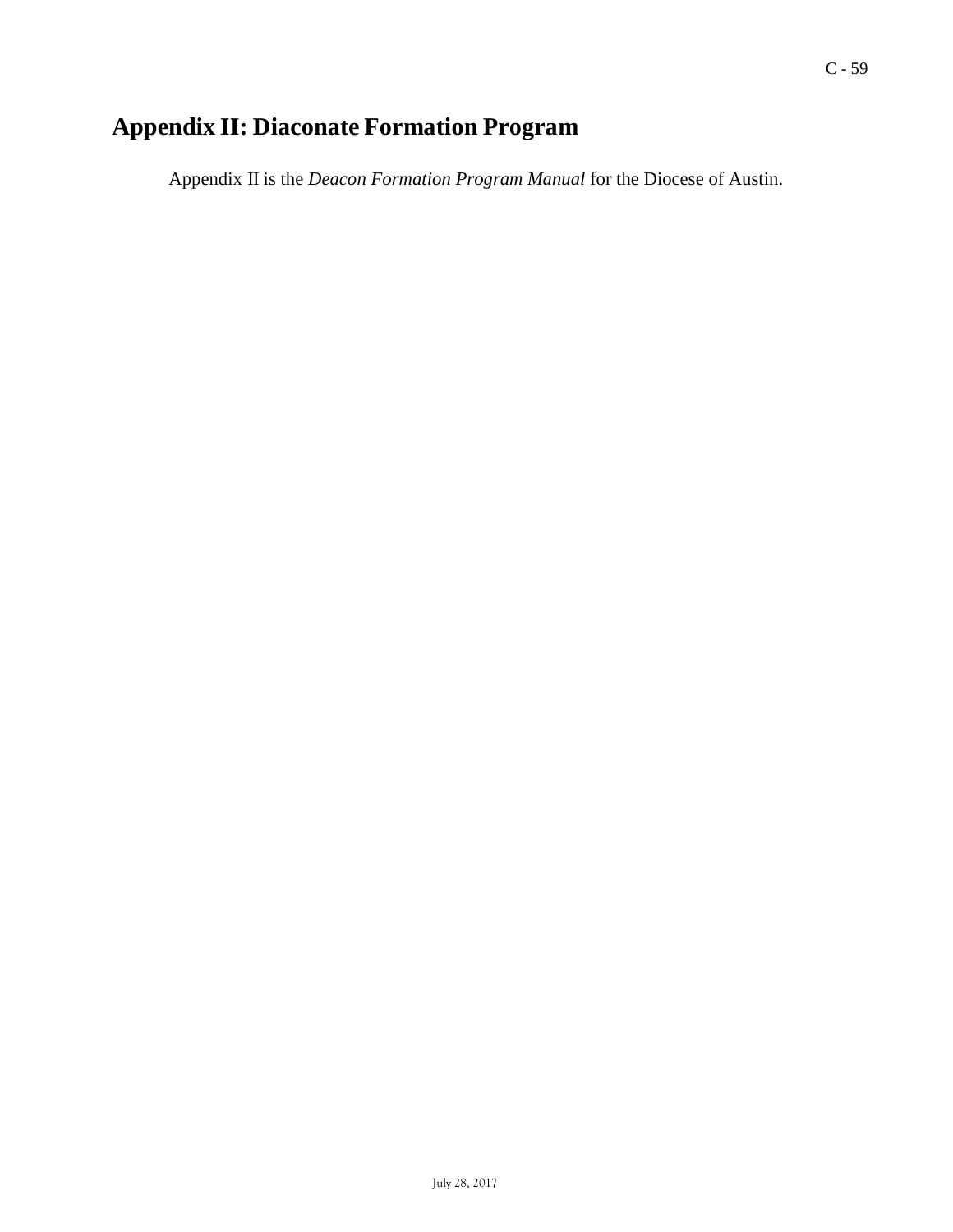### <span id="page-59-0"></span>**Appendix III: FAQ – Deacon at the Mass**

#### I. What are some of the items that a deacon should review to help assure that the Mass is properly prepared?

- A. Have you communicated with the presider and determined if there are any particular instructions or events that will take place before, during, or after Mass?
- B. If there are any visiting clergy, have they received instructions concerning the distribution of communion, places to sit, the procession, and the recessional?
- C. Have the altar servers been instructed about any particular issues? Do they know their responsibilities?
- D. Who will lead the prayer before Mass?
- E. Are there any special events at the Mass or special persons attending Mass that the presider needs to be made aware of prior to Mass?
- F. Is the Sacramentary marked to proper pages? Hymnals?
- G. Is the sound system on and charged batteries in the lapel microphones?
- H. Do you know which form of the Penitential Rite will be used? If Penitential Rite 6 is used, will the deacon announce or sing the petitions?
- I. Do you know where to place the Book of the Gospels after it is proclaimed?
- J. If you are preaching, is the presider aware of the emphasis of your homily?
- K. Are the candles lit?
- L. Have you set the Lectionary and Book of Gospels to their proper pages?
- M. Have you reviewed the Universal Prayer, that is the Prayer of the Faithful, (especially for pronunciations) and placed them at the ambo?
- N. Are the homilist's notes at the ambo?
- O. Are the gifts on the gift table?
- P. Is the credence table set with the items necessary for the Liturgy of the Eucharist?
- Q. Are you prepared to give the final dismissal?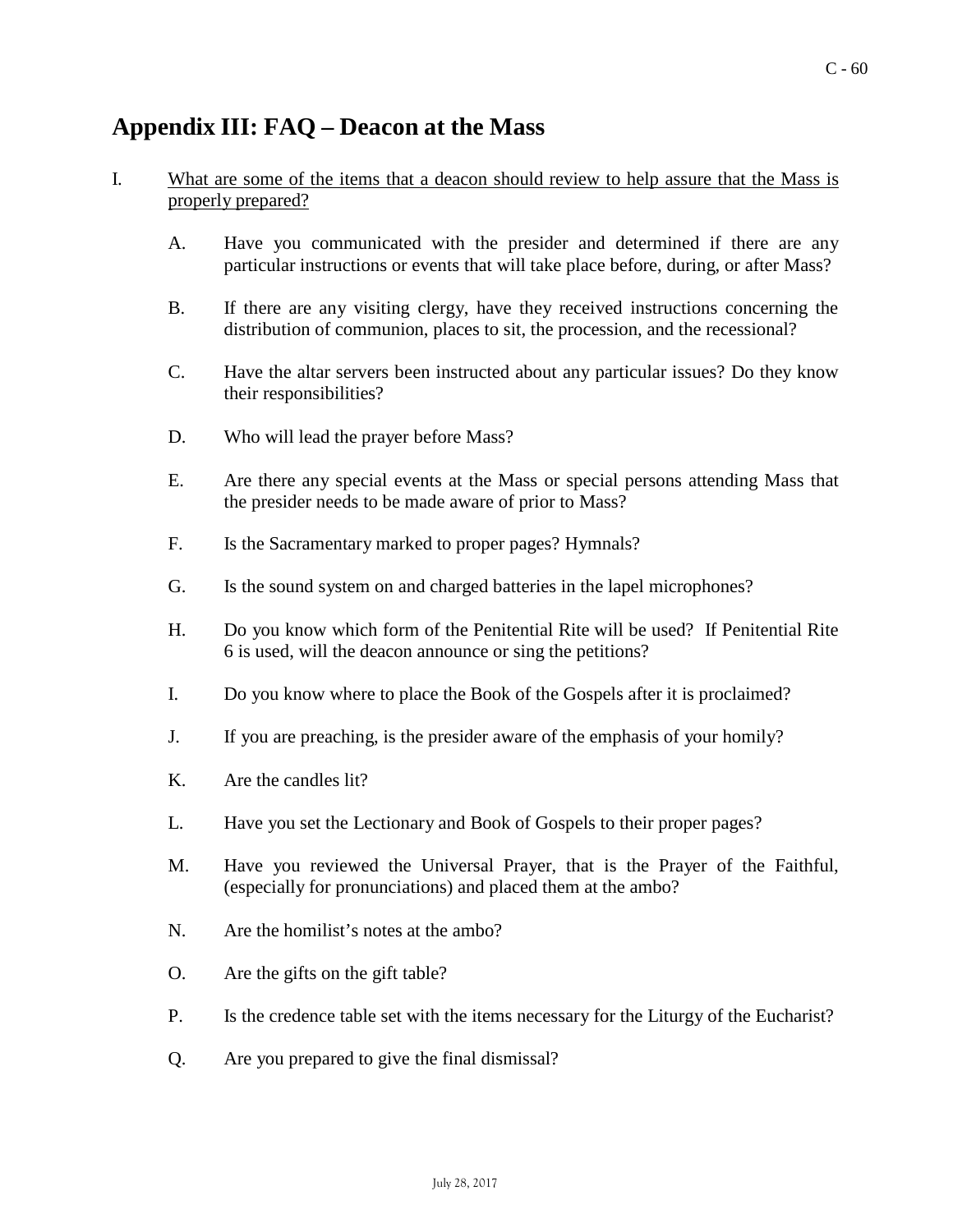- R. Do you know all of your parts (especially the parts you should know by heart)?
- S. Are you aware of how the presider wishes you to purify the vessels after communion?
- T. If incense is used, do you know the presider's preferences with respect to incensation?
- II. Who determines when the deacon preaches?
	- A. The pastor or his designate. A pastor should require the schedule to be published well enough in advance to permit priests and deacons to prepare appropriately to deliver homilies. Absent any unusual circumstances, pastors are encouraged to have deacons preach periodically during the year.
- III. If a visiting priest celebrates the Mass, should any deacon or priest who is scheduled to preach that Mass offer not to preach to permit the visiting priest to preach?
	- A. This is a matter for the presider to decide. Nonetheless, the decision as to who will preach if a visiting priest attends should be communicated as quickly as possible to any deacon or priest who is otherwise preparing to preach at that same Mass.
- IV. The appropriate dress for a deacon at the Mass is the dalmatic. What if a dalmatic is not available?
	- A. The use of an alb and stole is appropriate in this situation.
- V. What if the dalmatic does not match the chasuble?
	- A. The use of an alb and stole is appropriate in this situation. (Use one's best discretion to determine whether it matches or not.)
- VI. What is the appropriate dress for a deacon at other liturgies?
	- A. See *Appropriate Attire and Title [for Permanent Deacons](#page-19-0)* (Page C-20).
- VII. Is it appropriate for a deacon to place his hand on the altar when reverencing the altar?
	- A. No. The reverencing is a liturgical gesture and should be made deliberately and with proper respect and posture. The deacon should also respect any local customs.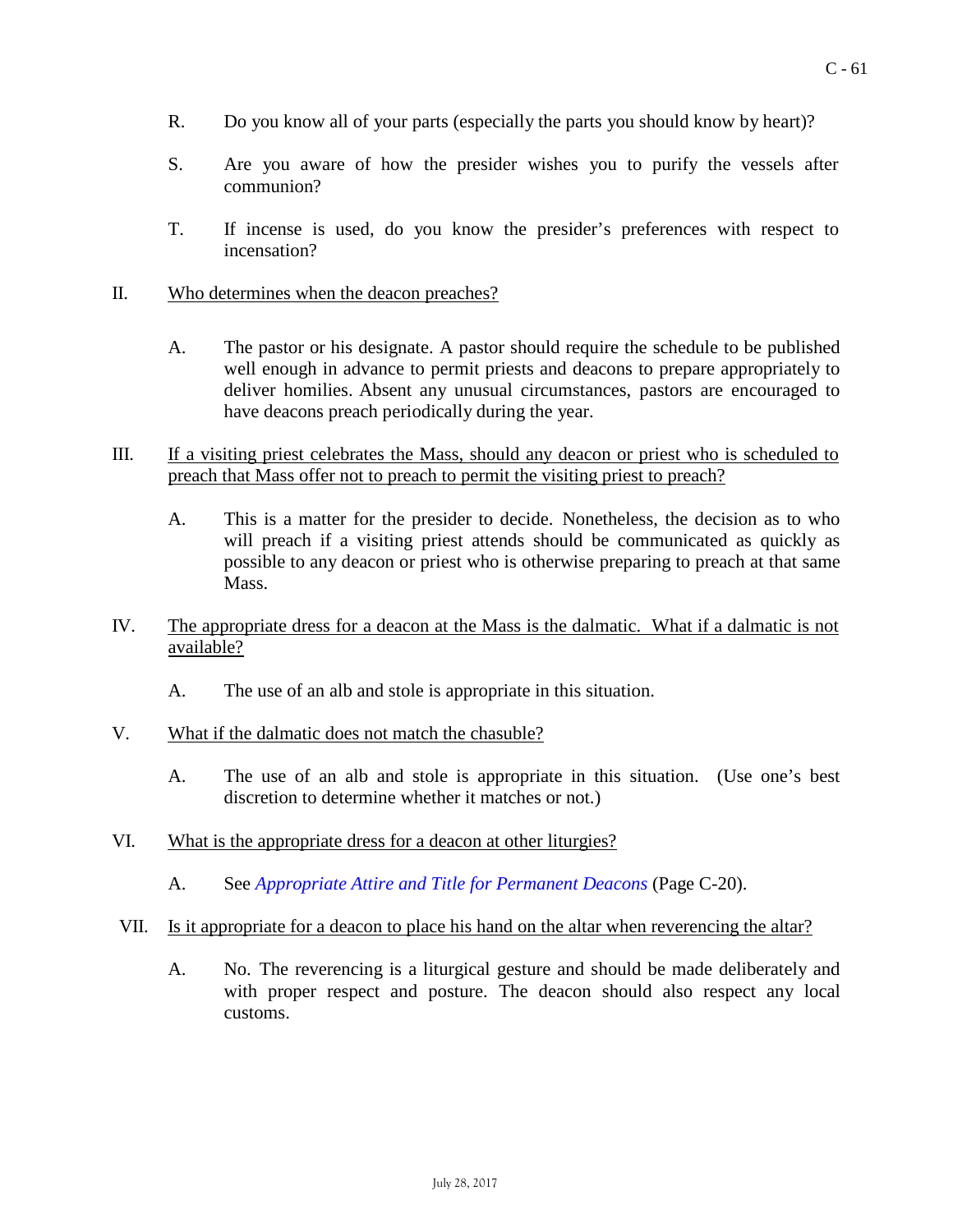#### VIII. What is the proper way to use incense?

- A. Three single swings. Before and after an incensation, a profound bow is made.
- B. Incense may be used:
	- 1. At the beginning of Mass to incense the altar and the crucifix by the presider
	- 2. At the reading the Gospel to incense the Gospel Book by the deacon
	- 3. At the preparation of the altar and gifts by the presider, in which case the deacon incenses the presider, concelebrants, and people
	- 4. At the time of elevation (optional)
- C. If directed by the presider, the Blessed Sacrament is incensed from a kneeling position usually by the deacon of the word.
- D. The Bishop receives incensation standing and without the miter.
- E. If incense is being used, at the presider's option and instruction, the deacon may:
	- 1. Assist the presider in putting incense in the censer
	- 2. Follow the presider as the presider incenses the cross and the altar.
		- a. If the deacon follows the presider, the purpose is for the deacon to hold vestments back away from the censer for the presider.
		- b. If there is no need to hold vestments back, the preference is that the deacon not follow the presider.
- F. At the time the gifts are prepared, the order of incensation by the deacon is:
	- 1. The presider
	- 2. Any concelebrants (who may be seated in different locations)
	- 3. Visiting deacons along with the people (visiting deacons are not incensed separately)
- G. Normally, one incensation for the entire congregation should be sufficient regardless of the number of pew sections.